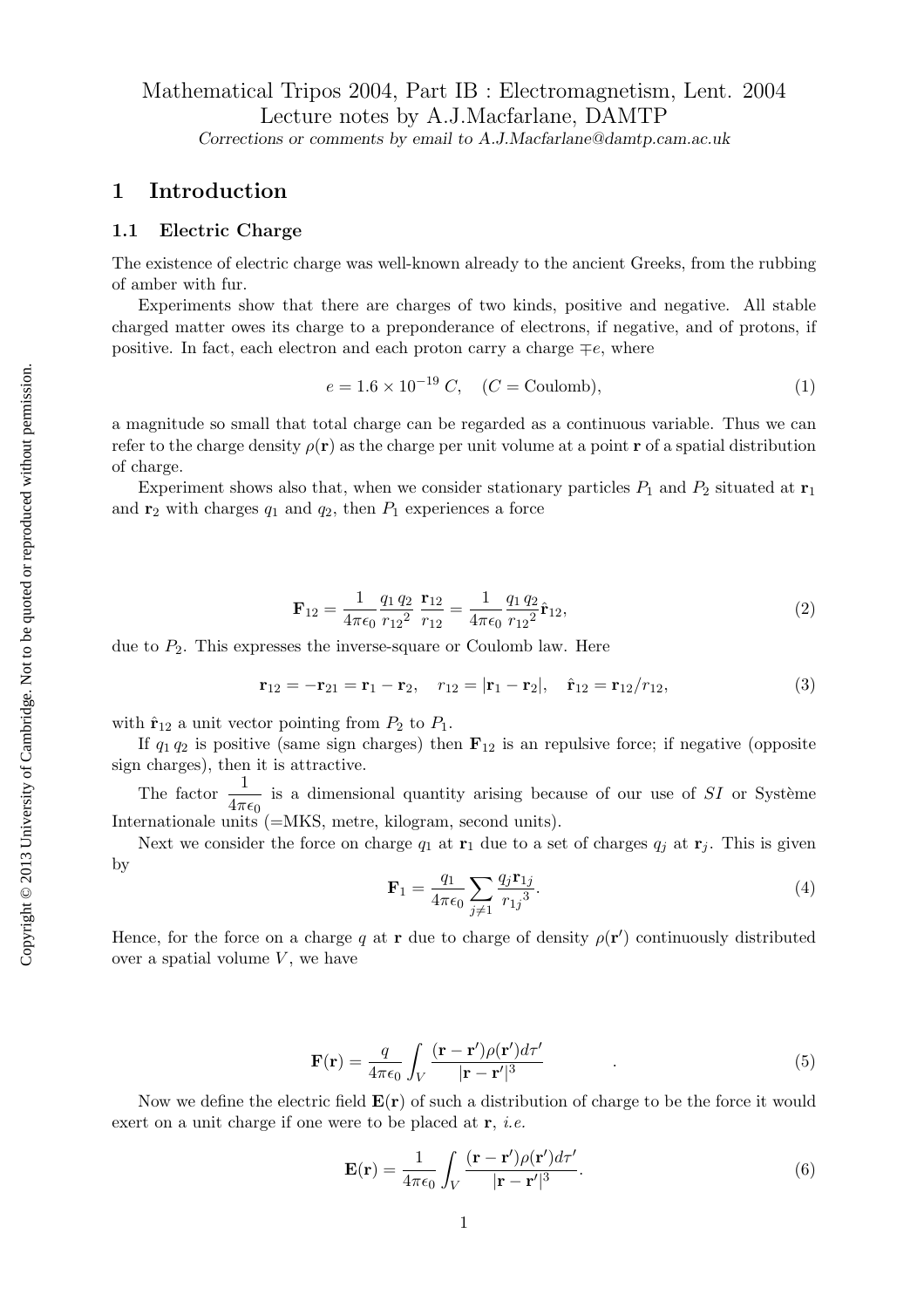Similarly for a system of point charge  $q_j$  at  $\mathbf{r}_j$ , and to charge of density  $\sigma(\mathbf{r}')$  distributed over a surface S, we have

$$
\mathbf{E}(\mathbf{r}) = \frac{1}{4\pi\epsilon_0} \sum_{j} \frac{q_j(\mathbf{r} - \mathbf{r}_j)}{|\mathbf{r} - \mathbf{r}_j|^3}
$$
(7)

$$
\mathbf{E}(\mathbf{r}) = \frac{1}{4\pi\epsilon_0} \int_S \frac{(\mathbf{r} - \mathbf{r}')\sigma(\mathbf{r}')}{|\mathbf{r} - \mathbf{r}'|^3} dS'.
$$
 (8)

Ex. q at the origin O gives rise to the electric field  $E(r)$ 

$$
\mathbf{E} = \frac{1}{4\pi\epsilon_0} \frac{q}{r^2} \hat{\mathbf{r}}, \quad \hat{\mathbf{r}} = \frac{\mathbf{r}}{r}, \ r = |\mathbf{r}|, \ |\hat{\mathbf{r}}| = 1.
$$
 (9)

and  $q'$ , if placed at  $\mathbf{r}$ , would experience a force (due to this field),

$$
\mathbf{F}(\mathbf{r}) = q'\mathbf{E}(\mathbf{r}) = \frac{1}{4\pi\epsilon_0} \frac{q \, q'}{r^2} \hat{\mathbf{r}}.\tag{10}
$$

#### 1.2 Electric current

The ancient Greeks were well-aware too of magnetic material like lodestone, and of its effects. However a modern view is that the magnetic field  $B(r)$  and related forces are due to charges in motion, *i.e.* to electric currents. So we look next at the idea of electric current.

There are very many types of electric current flow. Here we confine ourselves to getting an intuitive picture of current flow in a copper wire.

First we recall that an atom is an electrically neutral system with a central nuclei containing Z protons with Z electrons moving around it 'in orbits' governed by the laws of quantum mechanics.

We use a battery to apply an electric field to a length of copper wire (or similarly to some suitable piece of crystalline material capable of conducting an electric current). Then some of the electrons of the copper atoms of the wire are detached from the atoms, leaving them as positively charged ions. These ions are held in position by the mechanical forces that describe the constitution of the material, and the detached electrons are moved like a gas, by the applied electric field, through the essentially fixed ionic background. In other words the detached electrons (called conduction electrons) constitute an electric current flowing in the wire (material).

Suppose we have a distribution of charge carriers, here electrons of charge  $q$ ,  $N$  per unit volume, whose average motion is a drift velocity v.

This distribution has charge density  $\rho = Nq$ , and constitutes electric current flow of current density  $J = Nqv = \rho v$ . To see that (or *how*) J describes the rate of flow of electric charge, let  $\delta S$  be a small plane element of area, and let C be a cylinder of current flow of cross-section δS with generators parallel to **v** of magnitude  $|{\bf v}|$ . Then C has volume **v**.δS, contains charge  $Nq\n**v**.\delta$ **S** = **J**.δ**S**, and all of this charge flows across  $\delta$ **S** in unit time. Thus, writing  $\delta$ **S** =  $\delta$ *S***n**, we see that in the current flow of current density **J**, an amount of charge **J**.n crosses unit area perpendicular to n in unit time.

The total charge per unit time passing through a surface  $S$  is called the electric current  $I$ through S

$$
I = \int_{S} \mathbf{J} \cdot \mathbf{n} dS = \int_{S} \mathbf{J} \cdot \mathbf{dS}, \quad \mathbf{dS} = \mathbf{n} dS.
$$
 (11)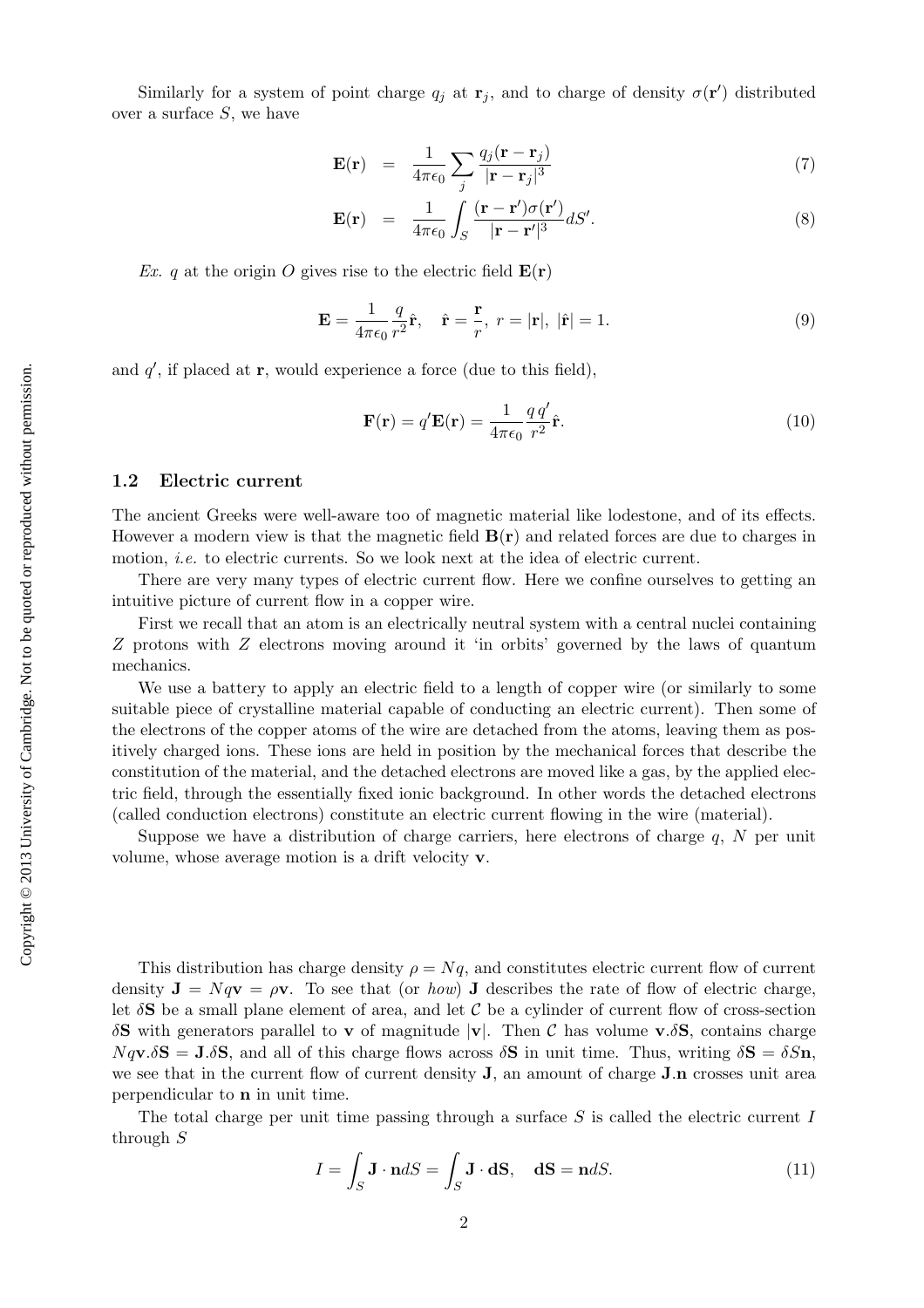We comment here on the generic term  $flux$ . The flux f of a vector field v through a surface  $S$  is defined by

$$
f = \int_{S} \mathbf{v} \cdot \mathbf{d} \mathbf{S}.\tag{12}
$$

Here S can either be closed bounding a spatial volume V, so that f is the flux of  $\bf{v}$  out of  $S = \partial V$ , as in the Gauss theorem context of sec. 1.5 below, or else open and bounded by a curve  $C = \partial S$ , as in the definition just given, (11), of current I as the flux of current density through S, or through C. Physically what we have seen is that I measures the rate of flow of charge through S.

#### 1.3 Magnetism

Magnetic fields  $B(r)$  arise from bar magnets, or from electric currents in wires, coils, etc. If a particle of charge q has position vector **r** and velocity  $\mathbf{v} = \dot{\mathbf{r}}$ , and moves in the presence of electric and magnetic fields  $E(r)$  and  $B(r)$ , it is an experimental fact that it experiences a force (the Lorentz force)

$$
\mathbf{F} = \mathbf{F}_e + \mathbf{F}_m = q(\mathbf{E} + \mathbf{v} \wedge \mathbf{B}),\tag{13}
$$

where  $\mathbf{E} = \mathbf{E}(\mathbf{r})$  and  $\mathbf{B} = \mathbf{B}(\mathbf{r})$ .

Consider the effect of the field **B** of the bar magnet on the wire. The current in the wire involves particles of charge  $q$  moving along the wire with velocity  $\bf{v}$ . Each one feels a (magnetic) force  $q\mathbf{v}\wedge\mathbf{B}$  which, for positive qv, tends to push them downwards. One can see such a wire move downwards in experiment.

In a related experiment, one employs a fixed current carrying circuit connected to a battery instead of the bar magnet. In this case the second circuit experiences a force of attraction towards the first one due to the magnetic field of the first circuit. See Sec. 3.7.

One can also give the (magnetic) force per unit volume on a medium carrying N charges  $q$ per unit volume each moving with velocity v

$$
\mathbf{f} = Nq\mathbf{v}\wedge\mathbf{B} = \mathbf{J}\wedge\mathbf{B}.\tag{14}
$$

#### 1.4 Maxwell's Equations

It was the great achievement of Maxwell to unify the separate subjects electricity and magnetism into a single consistent formalism involving a set of equations (Maxwell's equations) capable of describing all classical electromagnetic phenomena. For charges and currents in a non-polarisable and non-magnetisable medium, such as the vacuum, these are

$$
\nabla \wedge \mathbf{E} + \frac{\partial \mathbf{B}}{\partial t} = 0 \tag{15}
$$

$$
\nabla \cdot \mathbf{B} = 0 \tag{16}
$$

$$
\nabla \cdot \mathbf{E} = \frac{1}{\epsilon_0} \rho \tag{17}
$$

$$
\nabla \wedge \mathbf{B} = \mu_0 (\mathbf{J} + \epsilon_0 \frac{\partial \mathbf{E}}{\partial t})
$$
 (18)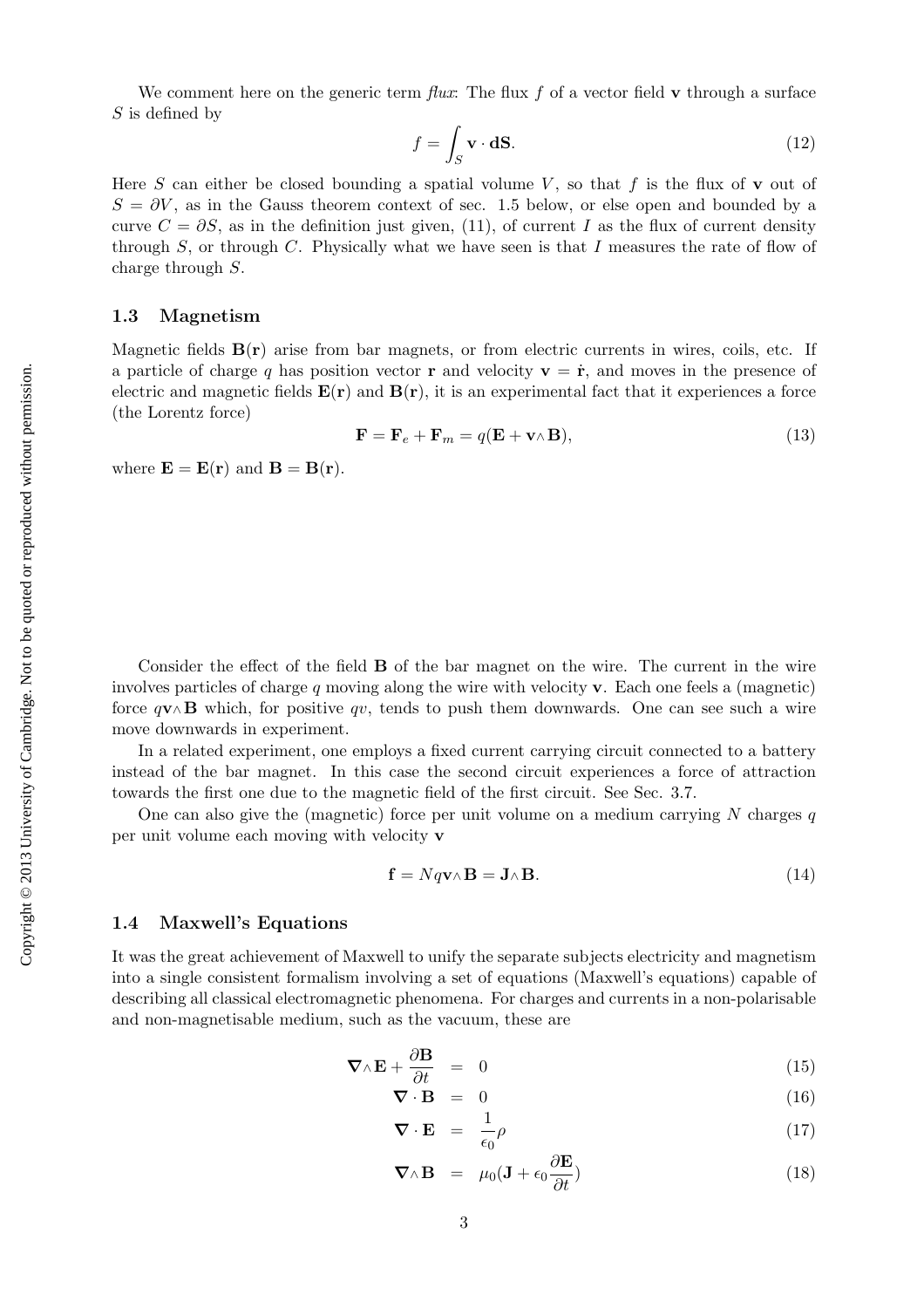where  $\rho$  and **J** are the charge and current densities.

These equations involve two constants  $\epsilon_0$  and  $\mu_0$  that are not themselves of much physical significance (but see  $(46)$  below). The last term of  $(18)$  features the displacement current postulated by Maxwell in order to achieve a formalism that consistently unified previous theories of electricity and magnetism.

Certain more general media can be described by means of a suitable generalisation of the set (15–18) of Maxwell's equations, but this lies beyond the present course syllabus.

First we observe the consistency of Maxwell's equations. Since  $\nabla \cdot (\nabla \wedge \mathbf{F}) = 0$  for all vector fields  $\mathbf{F}$ , (15-16) imply

$$
\frac{\partial}{\partial t} (\mathbf{\nabla} \cdot \mathbf{B}) = \mathbf{\nabla} \cdot (-\mathbf{\nabla} \wedge \mathbf{E}) = 0.
$$
 (19)

So  $\nabla \cdot \mathbf{B} = 0$  is preserved in time.

Similarly  $\nabla \cdot (...)$  of (18) implies

$$
0 = \nabla \cdot \mathbf{J} + \epsilon_0 \frac{\partial}{\partial t} (\nabla \cdot \mathbf{E})
$$
  
\n
$$
0 = \nabla \cdot \mathbf{J} + \frac{\partial \rho}{\partial t}.
$$
 (20)

Here (17) has been used. Eq. (20) expresses the conservation of charge. Integrating (20) over a fixed volume V containing total charge Q

$$
Q = \int_{V} \rho d\tau,\tag{21}
$$

we derive

$$
\frac{dQ}{dt} = \int_{V} \frac{\partial \rho}{\partial t} d\tau = -\int_{V} \mathbf{\nabla} \cdot \mathbf{J} d\tau = -\int_{\partial V} \mathbf{J} \cdot \mathbf{dS},\tag{22}
$$

which states that the rate of decrease of the charge contained in  $V$  is equal to the flux of  $J$  out of V (through the surface  $S = \partial V$ ). It is noted that the presence of the displacement term in (18) is essential in this demonstration of consistency.

#### 1.5 Integral forms of Maxwell's equations

Maxwell's equations involve divs and curls. We can therefore convert them into useful integral forms by integrating over fixed volumes using the divergence theorem, or over fixed surfaces using Stokes's theorem.

$$
\frac{\rho}{\epsilon_0} = \mathbf{\nabla} \cdot \mathbf{E} \Rightarrow \frac{1}{\epsilon_0} \int_V \rho d\tau = \int_V \mathbf{\nabla} \cdot \mathbf{E} d\tau
$$
\n(23)

Hence

$$
\frac{1}{\epsilon_0} Q = \int_{S = \partial V} \mathbf{E} \cdot \mathbf{d} \mathbf{S}.
$$
 (24)

The right-hand side is the flux of  $E$  out of  $V$ . The statement (24) is Gauss's Law. It is of practical use.

Ex. Consider a point charge q at rest at O, and let V be the sphere of radius r centred at O. By symmetry the electric field must be of the form

$$
\mathbf{E}(\mathbf{r}) = E(r)\mathbf{e}_r = E(r)\mathbf{n},\tag{25}
$$

so that

$$
\int_{\partial V} \mathbf{E} \cdot \mathbf{dS} = \int_{\partial V} \mathbf{E} \cdot \mathbf{n} dS = E(r) \int_{\partial V} dS,
$$
\n(26)

and hence

$$
\frac{1}{\epsilon_0}q = E(r) 4\pi r^2
$$
  

$$
\mathbf{E} = \frac{q}{4\pi\epsilon_0} \frac{1}{r^2} \mathbf{e}_r.
$$
 (27)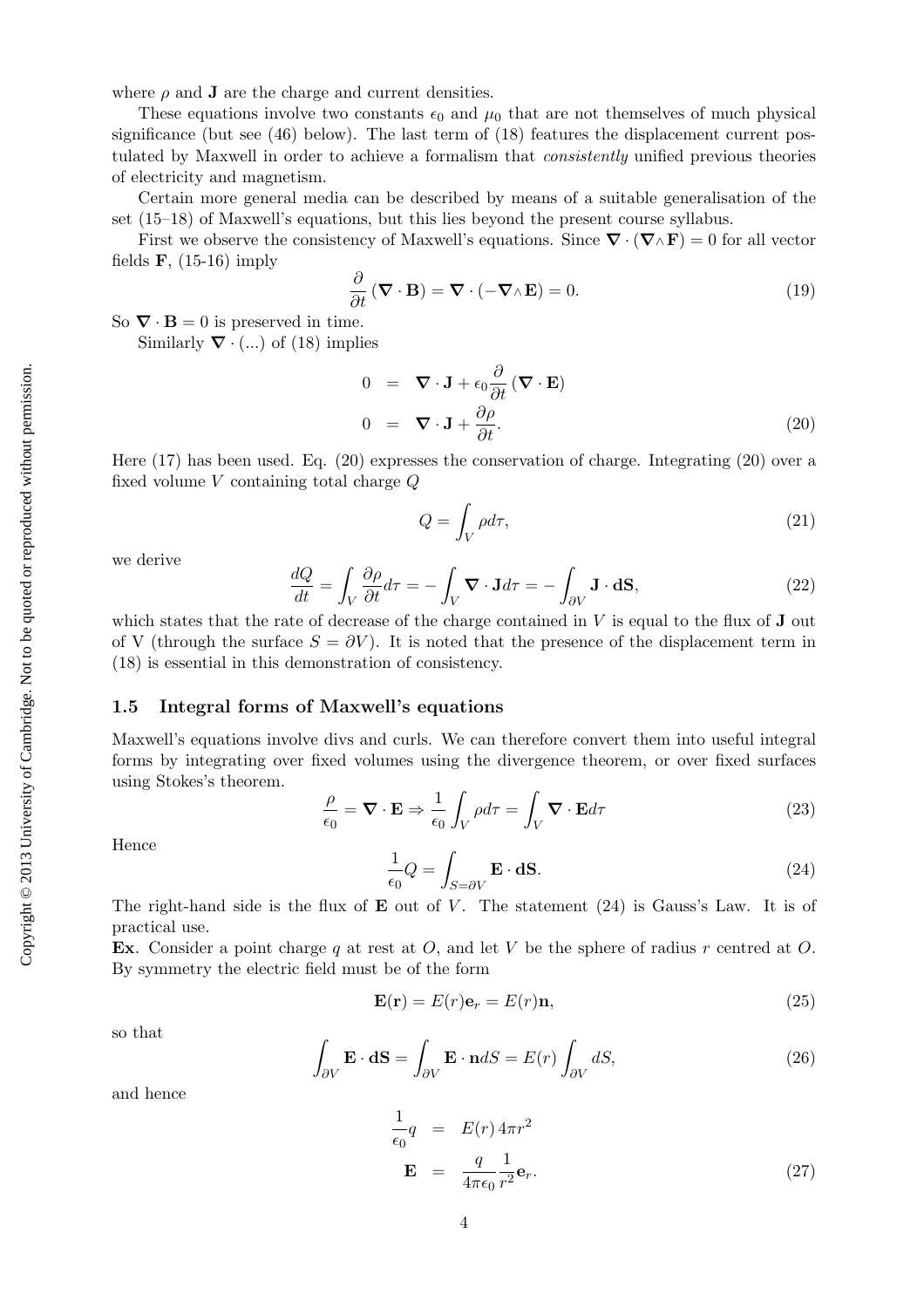Similarly (16) implies that

$$
\int_{\partial V} \mathbf{B} \cdot \mathbf{dS} = 0,\tag{28}
$$

for any closed surface  $S = \partial V$ . This can be interpreted as the statement that there are no magnetic 'charges' or magnetic monopoles.

Next (17) yields

$$
\int_{S} \mathbf{\nabla} \wedge \mathbf{B} \cdot \mathbf{dS} = \mu_0 \int_{S} \mathbf{J} \cdot \mathbf{dS} + \mu_0 \epsilon_0 \int_{S} \frac{\partial \mathbf{E}}{\partial t} \cdot \mathbf{dS}.
$$
\n(29)

Hence, in the case of steady current (no time dependence), Stokes's theorem implies

$$
\int_C \mathbf{B} \cdot \mathbf{dr} = \mu_0 \int_S \mathbf{J} \cdot \mathbf{dS}
$$
\n
$$
= \mu_0 \text{ (flux of } \mathbf{J} \text{ through open } S \text{ bounded by } C)
$$
\n
$$
= \mu_0 I,
$$
\n(30)

where  $I = \int_S \mathbf{J} \cdot \mathbf{dS}$  is the total current through S (or C). This is Ampère's Law. It too is useful in practice.

Ex. Consider an infinite straight wire lying along the  $z$ -axis and carrying a current  $I$  in the positive direction.

By symmetry, expect **B** of the form  $\mathbf{B} = B(s)\mathbf{e}_{\phi}$  using cylindrical polars  $(s, \phi, z)$ . Then apply Ampère for  $C$  any circle centred on the z-axis and lying in a horizontal plane. On  $C$  we have

$$
\mathbf{r} = s\mathbf{e}_s(\phi)
$$
 so that, at constant *s*,  $\mathbf{dr} = s\mathbf{d}\mathbf{e}_s = s\frac{\partial \mathbf{e}_s}{\partial \phi}d\phi = s\mathbf{e}_{\phi}d\phi.$  (31)

Then Ampère's law implies

$$
B(s)s \int_0^{2\pi} d\phi = \mu_0 I \tag{32}
$$

and hence

$$
B(s) = \frac{\mu_0 I}{2\pi s}.\tag{33}
$$

Finally (15) implies

$$
\int_C \mathbf{E} \cdot d\mathbf{r} = \int_S \mathbf{\nabla} \wedge \mathbf{E} \cdot d\mathbf{S} = -\int_S \frac{\partial \mathbf{B}}{\partial t} \cdot d\mathbf{S} = -\frac{d}{dt} \int_S \mathbf{B} \cdot d\mathbf{S},
$$
\n(34)

by applying Stokes's theorem to a fixed curve  $C = \partial S$  bounding a fixed open surface S. If we define the electromotive force (or electromotance) acting in C by

$$
\mathcal{E} = \int_C \mathbf{E} \cdot \mathbf{dr},\tag{35}
$$

and the flux of  $\bf{B}$  through (the open surface)  $S$  by

$$
\Phi = \int_{S} \mathbf{B} \cdot \mathbf{dS},\tag{36}
$$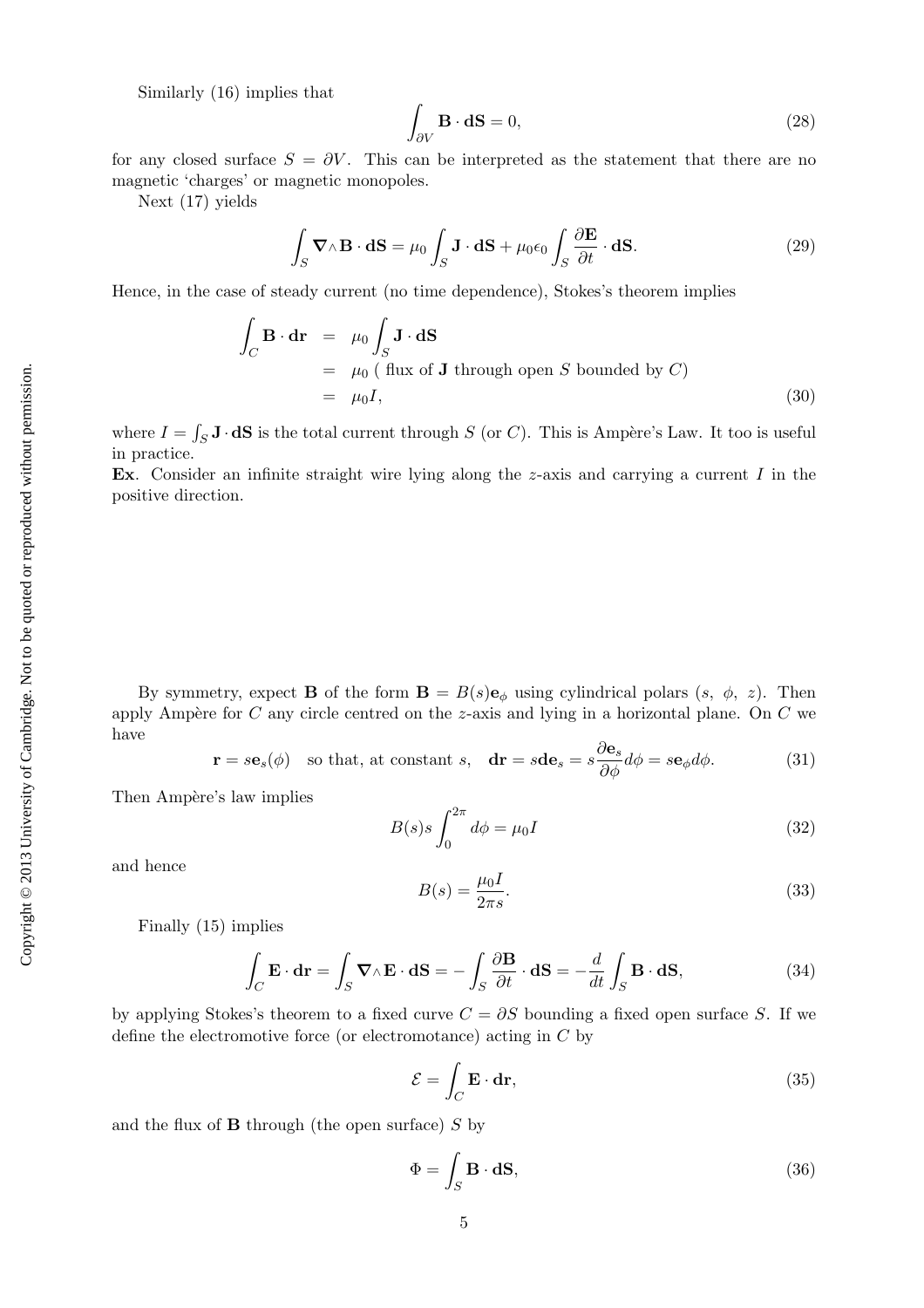then we get Faraday's Law of induction

$$
\mathcal{E} = -\frac{d\Phi}{dt}.\tag{37}
$$

This will be studied later.

#### 1.6 Electromagnetic waves

Here we consider Maxwell's equations in the absence of charges and of currents,  $e.g.$  in the vacuum.

$$
\nabla \wedge \mathbf{E} + \frac{\partial \mathbf{B}}{\partial t} = 0 \tag{38}
$$

$$
\nabla \cdot \mathbf{B} = 0 \tag{39}
$$

$$
\nabla \cdot \mathbf{E} = 0 \tag{40}
$$

$$
\nabla \wedge \mathbf{B} = \epsilon_0 \mu_0 \frac{\partial \mathbf{E}}{\partial t}.
$$
 (41)

Take  $\mathbf{\nabla}\wedge(\ldots)$  of (38) and use

$$
\nabla \wedge (\nabla \wedge \mathbf{E}) = \nabla (\nabla \cdot \mathbf{E}) - \nabla^2 \mathbf{E},
$$
\n(42)

where the first term is zero by (40), and  $\nabla^2 = \nabla \cdot \nabla$ . Then we have

$$
\nabla^2 \mathbf{E} = \mathbf{\nabla} \wedge \frac{\partial \mathbf{B}}{\partial t} = \frac{\partial}{\partial t} (\mathbf{\nabla} \wedge \mathbf{B}) = \epsilon_0 \mu_0 \frac{\partial^2 \mathbf{E}}{\partial t^2}.
$$
 (43)

Thus each (Cartesian) component of E satisfies a wave equation

$$
(\nabla^2 - \frac{1}{c^2} \frac{\partial^2}{\partial t^2}) \mathbf{E} = 0,
$$
\n(44)

where the wave speed  $c$  is given by

$$
c^2 = \frac{1}{\epsilon_0 \mu_0}.\tag{45}
$$

Check that  $(39)$  and  $(41)$  can be used similarly to show that each component of **B** satisfies the same wave equation. In other words, each of  $E(r)$  and  $B(r)$  are propagated as waves of speed c.

The values of the quantities  $\epsilon_{00}$  and  $\mu_0$  appropriate to SI units are fixed by experiment, and these values indicate that

$$
c = 3 \times 10^8 m/s = \text{the speed of light.} \tag{46}
$$

Maxwell's equations with the crucial displacement current term, necessary for consistency, can describe electromagnetic wave phenomena across its entire frequency spectrum: see the Table. For waves of frequency  $\nu$ , measured in hertz, and wavelength  $\lambda$ , measured in metres,  $c = \lambda \nu$ . Also, in quantum theory, the energy of a quantum of given frequency  $\nu$  is  $E = h\nu$ , where  $h$  is Planck's constant. (One hertz equals one cycle per second).

| Frequency spectrum |               |            |             |               |                 |
|--------------------|---------------|------------|-------------|---------------|-----------------|
| radiation          | $\mathcal{L}$ |            | radiation   | $\mathcal{U}$ |                 |
|                    | $10^{19}$     | $10^{-11}$ | infra-red   | $10^{14}$     | $10^{-6}$       |
| $X$ -rays          | $10^{18}$     | $10^{-10}$ | $\mu$ -wave | $10^{13}$     | $10^{-5}$       |
| ultra-violet       | $10^{16}$     | $10^{-8}$  | mm          | $10^{11}$     | $10^{-3}$       |
| visible light      | $10^{15}$     | $10^{-7}$  | radio       | $10^{6}$      | 10 <sup>2</sup> |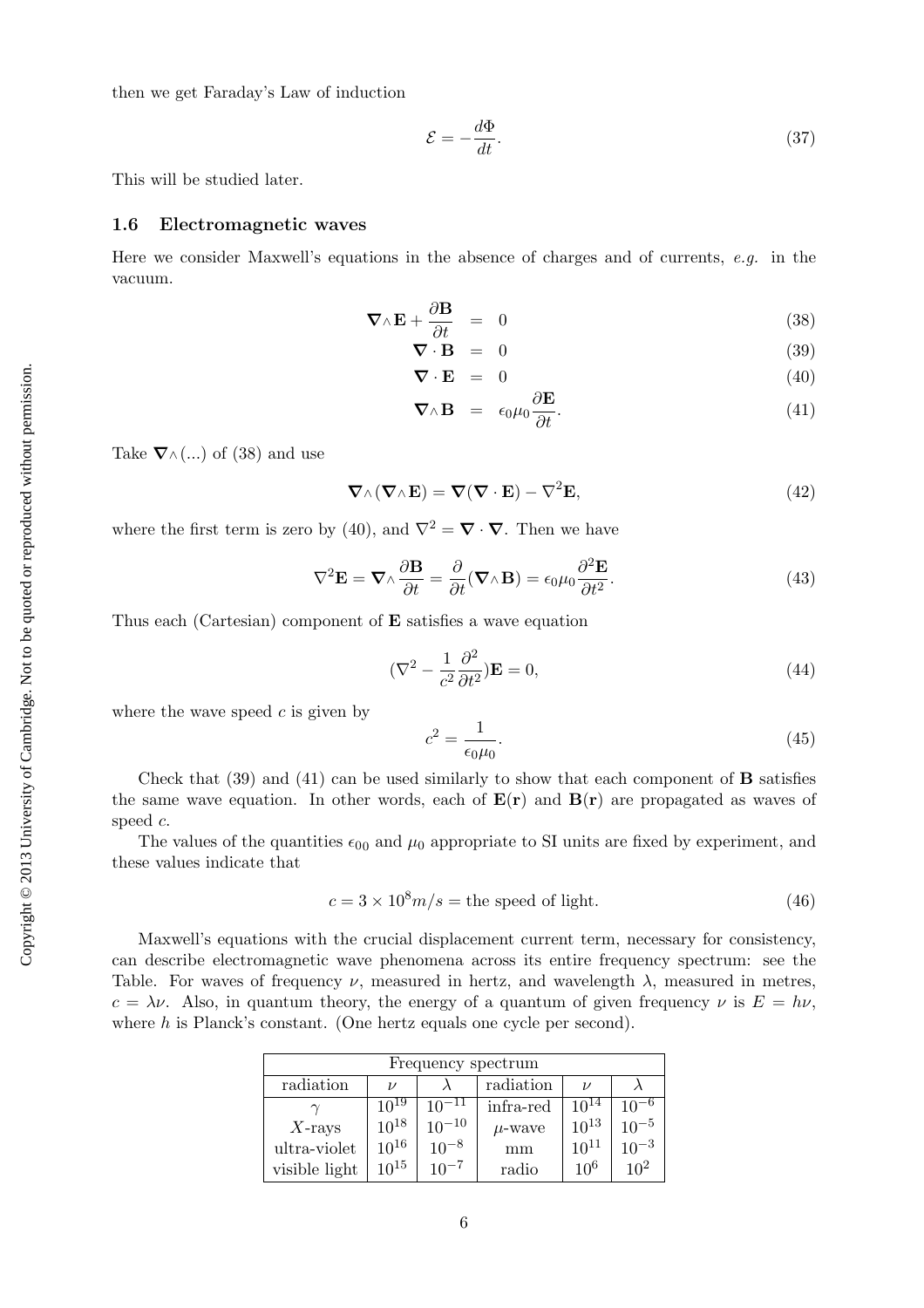# Copyright  $@$  2013 University of Cambridge. Not to be quoted or reproduced without permission. Copyright © 2013 University of Cambridge. Not to be quoted or reproduced without permission.

# 1.7 Discontinuity formulas

Here we collect, for easy reference but *without discussion at this stage* a class of formulas that logically belong together but whose occurrences are scattered throughout several sections of the course material.

Let S be a surface with unit normal **n** which separates regions  $V_{\pm}$  of space, with **n** pointing from S into  $V_+$ .

a). Let S carry charge density  $\sigma$  per unit area. Let  $\mathbf{E}_{\pm}$  denote the electric fields just inside the  $V_{\pm}$  sides of S. Then

$$
\mathbf{n} \cdot \mathbf{E}|_{-}^{+} = \frac{1}{\epsilon_0} \sigma \tag{47}
$$

$$
\mathbf{n}\wedge\mathbf{E}|_{-}^{+} = 0. \tag{48}
$$

Eq.  $(47)$  is proved on the basis of Gauss's theorem in Sec. 2.2. Note eqs.  $(47)$  and  $(48)$ respectively involve the components of **E** normal and tangential  $(\mathbf{n} \cdot \mathbf{n} \wedge \mathbf{E} = 0)$  to the surface S.

b). Let S carry current density s per unit length (charge crossing unit length in  $S$  in unit time). Let  $\mathbf{B}_{\pm}$  denote the magnetic fields just inside the  $V_{\pm}$  sides of S.

$$
\mathbf{n} \cdot \mathbf{B} \vert_{-}^{+} = 0 \tag{49}
$$

$$
\mathbf{n} \wedge \mathbf{B} \vert_{-}^{+} = \mu_0 \mathbf{s}.\tag{50}
$$

Eq.  $(49)$  is proved in the same way as used for  $(47)$ . Eq.  $(50)$  is a consequence of Stokes's theorem, as is (48). A special case of (50) occurs in Sec. 3.3

The correspondence between Maxwell's equations and the discontinuity formulas is clear: drop  $\frac{\partial}{\partial t}$  terms, and replace  $\nabla(...)$  by  $\mathbf{n}(...)$  Thus, from (20), we expect that  $\mathbf{n} \cdot \mathbf{J}^{\perp} = 0$  at a surface of discontinuity, one that may carry surface density of charge.

#### Force per unit area on S

In case (a), consider only the special case when  $\mathbf{E}_{\pm}$  only have normal components  $\mathbf{n} \cdot \mathbf{E}_{\pm} = E_{\pm}$ . Then the force per unit area on a surface S (carrying surface charge  $\sigma$ ) has magnitude

$$
\frac{1}{2}\sigma(E_{+} + E_{-}).
$$
\n(51)

In case (b), consider only the special case in which  $\mathbf{B}_{\pm}$  only have tangential components  $B_{\pm}$ . Then the force per unit area on a surface  $S$  (carrying surface current s) is normal to  $S$ , and has magnitude

$$
\frac{1}{2}s(B_{+} + B_{-}).
$$
\n(52)

We do not prove the results  $(51)$  and  $(52)$ ; the most convenient method of proof lies outside the scope of this course.

# 2 Electrostatics

# 2.1 Electrostatic potential

Electrostatics is the study of time independent electromagnetic phenomena in the absence of currents and magnetic fields. Then Maxwell's equations are

$$
\nabla \wedge \mathbf{E} = 0 \tag{53}
$$

$$
\nabla \cdot \mathbf{E} = \frac{1}{\epsilon_0} \rho. \tag{54}
$$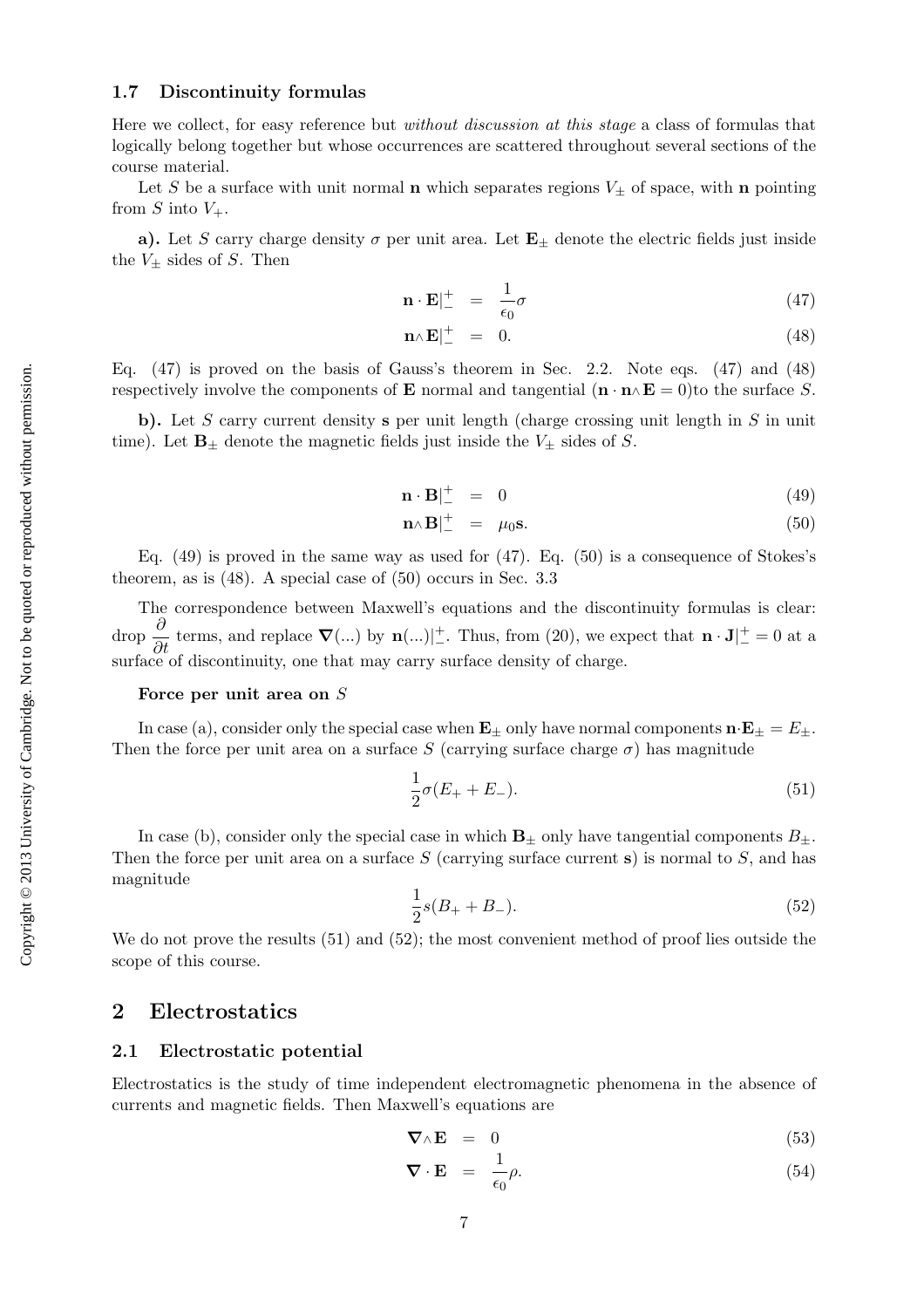Eq. (53) can be satisfied by defining the (electrostatic) potential  $\phi$  by means of

$$
\mathbf{E} = -\nabla \phi,\tag{55}
$$

so that (54) yields Poisson's equation

$$
\nabla^2 \phi = -\frac{1}{\epsilon_0} \rho. \tag{56}
$$

In this way the study of electrostatics is reduced to the study of a single equation – Poisson's equation. In regions of space where there is no electric charge  $\rho = 0$ , this reduces to Laplace's equation

$$
\nabla^2 \phi = 0. \tag{57}
$$

 $\phi$  is defined by (55) only to within an additive constant. Usually one choses this constant in such a way that  $\phi(\mathbf{r}) \longrightarrow 0$  as  $r = |\mathbf{r}| \longrightarrow \infty$ . For the point charge q at O, the electric field given by (9) reads

$$
\mathbf{E}(\mathbf{r}) = \frac{q}{4\pi\epsilon_0 r^2} \mathbf{e}_r = -\frac{\partial \phi}{\partial r} \mathbf{e}_r, \quad \mathbf{e}_r = \frac{\mathbf{r}}{r},
$$
(58)

and an integration (with constant zero) gives

$$
\phi(\mathbf{r}) = \frac{q}{4\pi\epsilon_0 r}.\tag{59}
$$

Since Poisson's equation is a linear equation for  $\phi$ , the 'superposition principle' applies and tells us that any linear combination (superposition) of solutions is again a solution. A first example of this is

#### The electric dipole

Consider a system of two point charges  $\pm q$ ,  $-q$  at O and  $+q$  at **d**. The superposition principle implies that

$$
4\pi\epsilon_0\phi(\mathbf{r}) = q(-\frac{1}{r} + \frac{1}{|\mathbf{r} - \mathbf{d}|}).\tag{60}
$$

For all such examples the easiest method of expansion involves the vector statement of Taylor's theorem:

$$
f(\mathbf{r} + \mathbf{h}) = f(\mathbf{r}) + \mathbf{h} \cdot \nabla f(\mathbf{r}) + \frac{1}{2} (\mathbf{h} \cdot \nabla)^2 f(\mathbf{r}) + \dots
$$
 (61)

Here

$$
\frac{1}{|\mathbf{r} - \mathbf{d}|} = \frac{1}{r} - \mathbf{d} \cdot \nabla \frac{1}{r} + \frac{1}{2} (\mathbf{d} \cdot \nabla)^2 \frac{1}{r} + \dots
$$
 (62)

So for  $d = |\mathbf{d}|$  small we have

$$
4\pi\epsilon_0 \phi = -q\mathbf{d} \cdot \mathbf{\nabla} \frac{1}{r}.\tag{63}
$$

The electric dipole arises by taking the limits  $q \to \infty$ ,  $d \to 0$  in such a way that qd remains constant, at a finite value  $qd = p$ . Then  $p = qd$  defines the dipole moment of the electrical dipole, and its potential is given by

$$
4\pi\epsilon_0 \phi = -\mathbf{p} \cdot \nabla \frac{1}{r} = \frac{\mathbf{p} \cdot \mathbf{r}}{r^3} = \frac{\mathbf{p} \cdot \mathbf{e}_r}{r^2}.
$$
 (64)

Taking  $\mathbf{d} = d\mathbf{k} = (0, 0, 1)$  in the z-direction, then, working initially in Cartesians so that  $\mathbf{p} \cdot \mathbf{\nabla} = p \frac{\partial}{\partial z}$ , we find that (64) gives us

$$
4\pi\epsilon_0 \phi = -p\frac{\partial}{\partial z}\frac{1}{r} = -p(-\frac{1}{r^2}\frac{z}{r}) = \frac{pz}{r^3} = \frac{p\cos\theta}{r^2}.
$$
\n(65)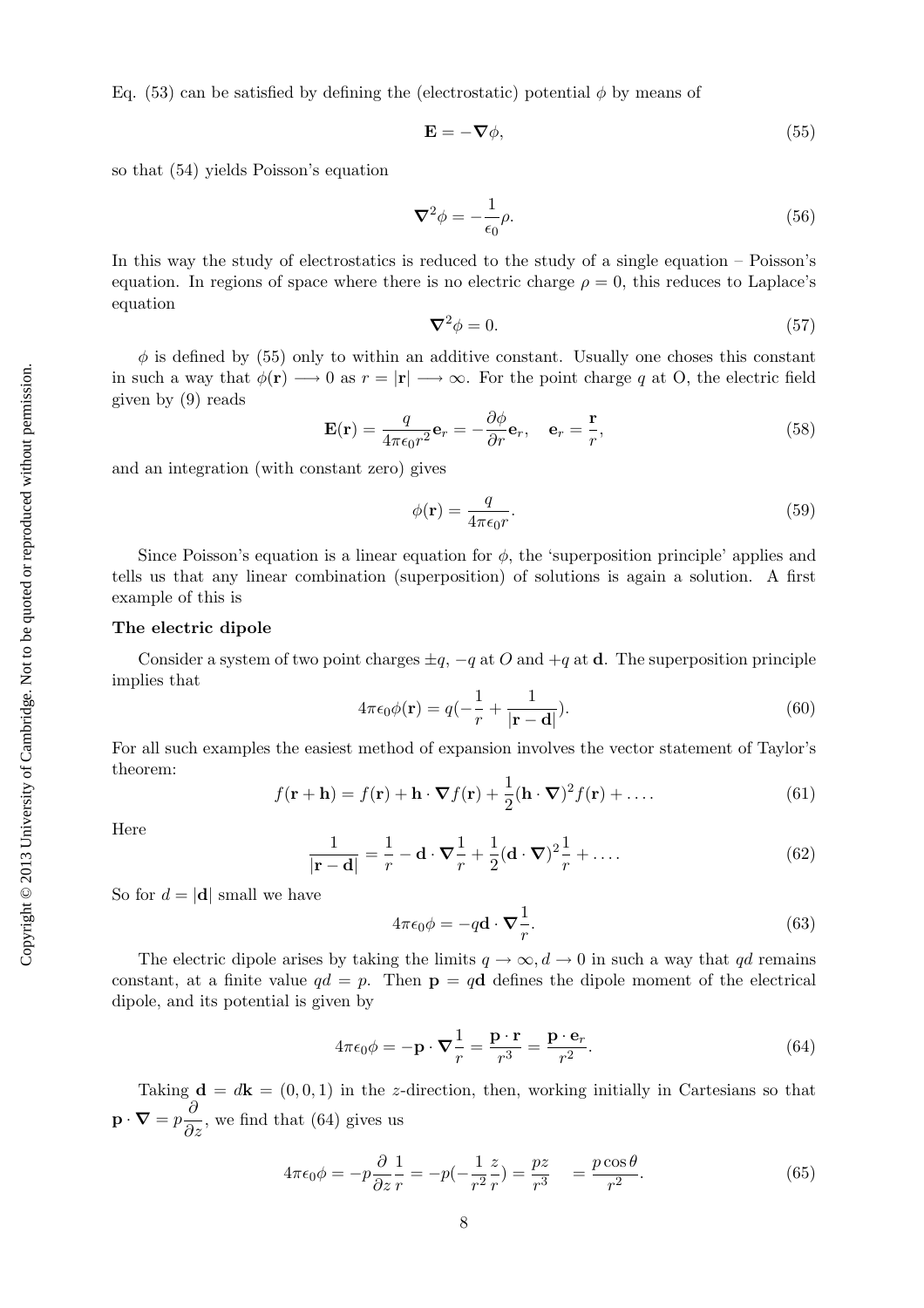In the last step, we used spherical polars with  $z = r \cos \theta$ .

#### The electric quadrupole: not lectured

We can easily go further to the linear quadrupole with charges  $-q$  at  $\pm d$  and 2q at the origin, so that the system has zero total charge and also zero dipole moment. (It looks like a pair of dipoles pointing in oppposite directions.)

$$
\frac{4\pi\epsilon_0}{q}\phi = \frac{2}{r} - \frac{1}{|\mathbf{r} + \mathbf{d}|} - \frac{1}{|\mathbf{r} - \mathbf{d}|}
$$
\n
$$
= \frac{2}{r} - \left[\frac{1}{r} + \mathbf{d} \cdot \nabla \frac{1}{r} + \frac{1}{2}(\mathbf{d} \cdot \nabla)^2 \frac{1}{r}\right] - \left[\frac{1}{r} - \mathbf{d} \cdot \nabla \frac{1}{r} + \frac{1}{2}(\mathbf{d} \cdot \nabla)^2 \frac{1}{r}\right]
$$
\n
$$
= -(\mathbf{d} \cdot \nabla)^2 \frac{1}{r}.
$$
\n(66)

Note that this approach gets the cancellation of unwanted terms to happen ahead of their evaluation. Hence

$$
4\pi\epsilon_0\phi = -q(\mathbf{d}\cdot\boldsymbol{\nabla})^2 \frac{1}{r} = -qd^2 \frac{\partial^2}{\partial z^2} \frac{1}{r} = -qd^2 \frac{\partial}{\partial z}(-\frac{z}{r^3}) = qd^2(\frac{1}{r^3} - \frac{3z^2}{r^5}).\tag{67}
$$

In spherical polars the quadrupole potential is

$$
4\pi\epsilon_0 \phi = q d^2 \frac{1 - 3\cos^2\theta}{r^3}.
$$
\n(68)

We note that the point charge, electric dipole and quadrupole potentials go to zero as  $r$  goes to infinity respectively like  $\frac{1}{r}$ ,  $\frac{1}{r^2}$  $\frac{1}{r^2}, \frac{1}{r^3}$  $\frac{1}{r^3}$ .

#### The general charge distribution D

Suppose  $\mathcal D$  has electric charge density  $\rho$  non-zero only throughout some finite subset  $\hat V \subset$  $V =$ all space. To find the potential due to  $\mathcal{D}$ , we view it as linear superposition of contributions due to 'elementary charges'  $\rho(\mathbf{r}') d\tau'$  throughout  $\hat{V}$ . Then the superposition principle gives

$$
\phi(\mathbf{r}) = \frac{1}{4\pi\epsilon_0} \int_V \frac{\rho(\mathbf{r}')d\tau'}{|\mathbf{r} - \mathbf{r}'|}.
$$
\n(69)

Since

$$
\nabla \frac{1}{|\mathbf{r} - \mathbf{a}|} = -\frac{\mathbf{r} - \mathbf{a}}{|\mathbf{r} - \mathbf{a}|^3}, \quad \mathbf{r} \neq \mathbf{a}
$$
 (70)

we get

$$
-\nabla\phi(\mathbf{r}) = \frac{1}{4\pi\epsilon_0} \int_V (-\nabla \frac{1}{|\mathbf{r} - \mathbf{r}'|}) \rho(\mathbf{r}') d\tau' = \frac{1}{4\pi\epsilon_0} \int_V \frac{(\mathbf{r} - \mathbf{r}') \rho(\mathbf{r}') d\tau'}{|\mathbf{r} - \mathbf{r}'|^3} = \mathbf{E}(\mathbf{r}),\tag{71}
$$

consistently with (6) of chapter 1, at least for  $\mathbf{r} \notin \hat{V}$ . We do not have time to provide the proof, by standard methods in vector calculus, that (69) satisfies Poisson's equation for all  $\mathbf{r} \in V$ .

#### Large distance behaviour of (69)

Taking an origin near to or within  $\hat{V}$ , we want to find how the potential due to  $\mathcal{D}$  behaves at large distances r. We will follow the same procedure as above, using Taylor's theorem (61). We find

$$
\phi(\mathbf{r}) = \frac{1}{4\pi\epsilon_0} \int_V \left(\frac{1}{r} - \mathbf{r}' \cdot \nabla \frac{1}{r} + \frac{1}{2} (\mathbf{r}' \cdot \nabla)^2 \frac{1}{r} \dots \right) \rho(\mathbf{r}') d\tau'. \tag{72}
$$

The leading term of  $4\pi\epsilon_0\phi$  (going like  $\frac{1}{r}$ ) is the total charge term, namely

$$
\frac{Q}{r}, \quad Q = \int_{V} \rho(\mathbf{r}') d\tau', \tag{73}
$$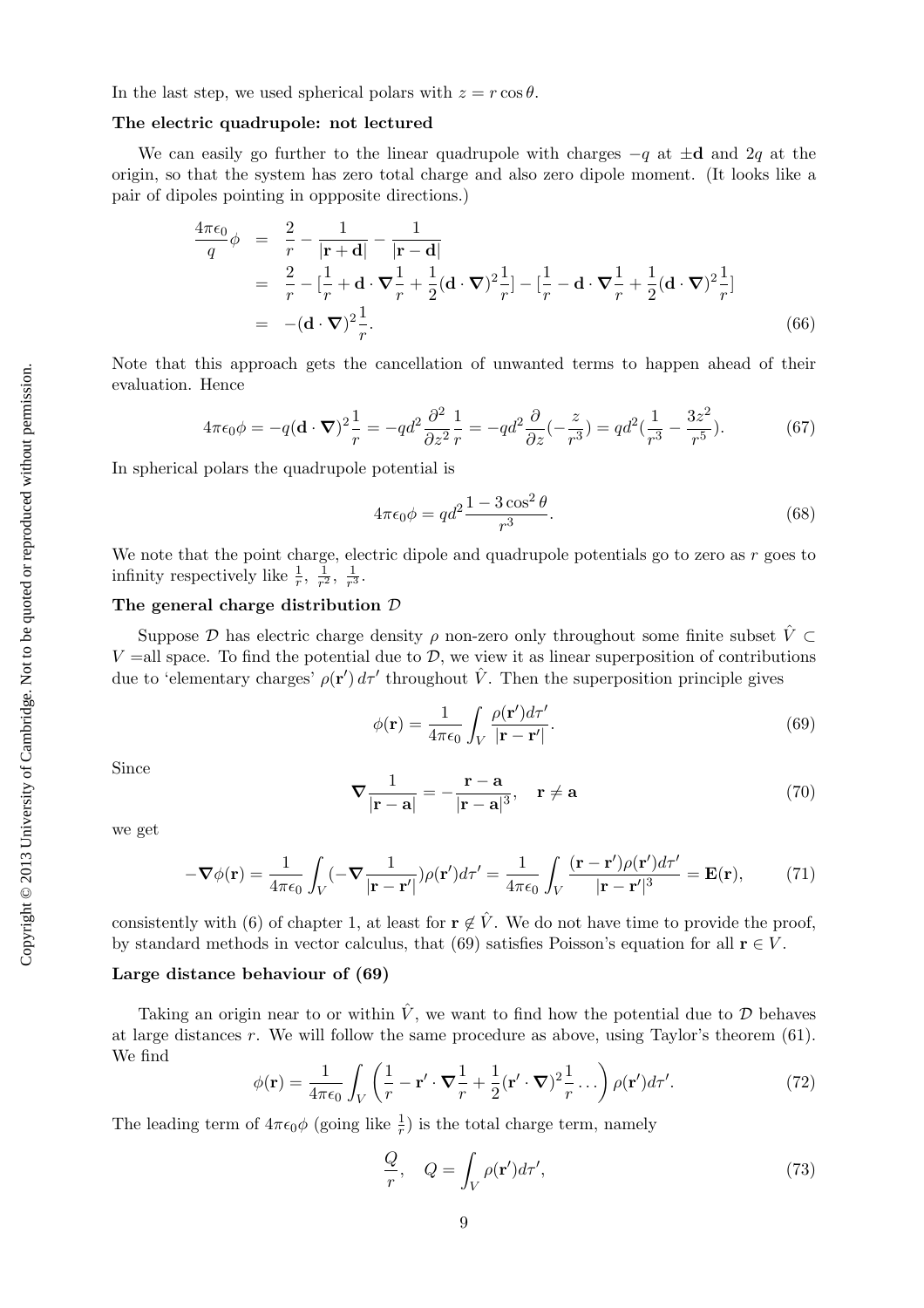unless  $Q = 0$ . In the latter case the leading term (going like  $\frac{1}{r^2}$ ) is the dipole term

$$
-\left(\int_{V} \mathbf{r}' \rho(\mathbf{r}') d\tau'\right) \cdot \nabla \frac{1}{r} = -\mathbf{P} \cdot \nabla \frac{1}{r},\tag{74}
$$

where the dipole moment of the distribution is

$$
\mathbf{P} = \int_{V} \mathbf{r}' \rho(\mathbf{r}') d\tau',\tag{75}
$$

unless of course  $P = 0$ , in which case the leading term is a quadrupole type term which goes like  $\frac{1}{r^3}$ ...

#### Uniqueness

Suppose we are given a charge distribution  $\rho(\mathbf{r})$  throughout a fixed spatial volume V, then Poisson's equation in V has a unique solution provided that, on  $S = \partial V$ , either

(i) (Dirichlet boundary conditions)  $\phi(\mathbf{r})$  is specified for all  $\mathbf{r} \in S$ ,

or

(ii) (Neumann boundary conditions)  $\frac{\partial \phi}{\partial n} = \mathbf{n} \cdot \nabla \phi(\mathbf{r}) = -\mathbf{n} \cdot \mathbf{E}(\mathbf{r})$  is specified for all  $\mathbf{r} \in S$ .

We will see soon that the latter option corresponds to specifying the surface density of charge on S.

For the case of  $\mathcal D$  above, with a choice of origin near  $\hat V$ , it follows that (69) is the unique solution of Poisson's equation which satisfies the (Dirichlet) boundary condition that  $\phi \to 0$  as  $r \rightarrow \infty$ .

#### Field lines and equipotentials

We mention a way of gaining some insight into the nature of the electric field surrounding a system of charges.

One draws the field lines of  $E$  for the system. A field line here is a line at each of whose points E is tangent to the line.

Also one draws on the same diagram the equipotentials of the system. These are surfaces  $\phi =$ constant. As  $\mathbf{E} = -\nabla \phi$ , and  $\nabla \phi$  is everywhere normal to such surfaces, it follows that the field lines cut the equipotentials at right angles.

#### 2.2 Gauss's theorem and the calculation of electric fields

In Sec. 1.5 we proved Gauss's theorem

$$
\frac{1}{\epsilon_0}Q = \int_S \mathbf{E} \cdot \mathbf{dS},\tag{76}
$$

where

$$
Q = \int_{V} \rho d\tau,\tag{77}
$$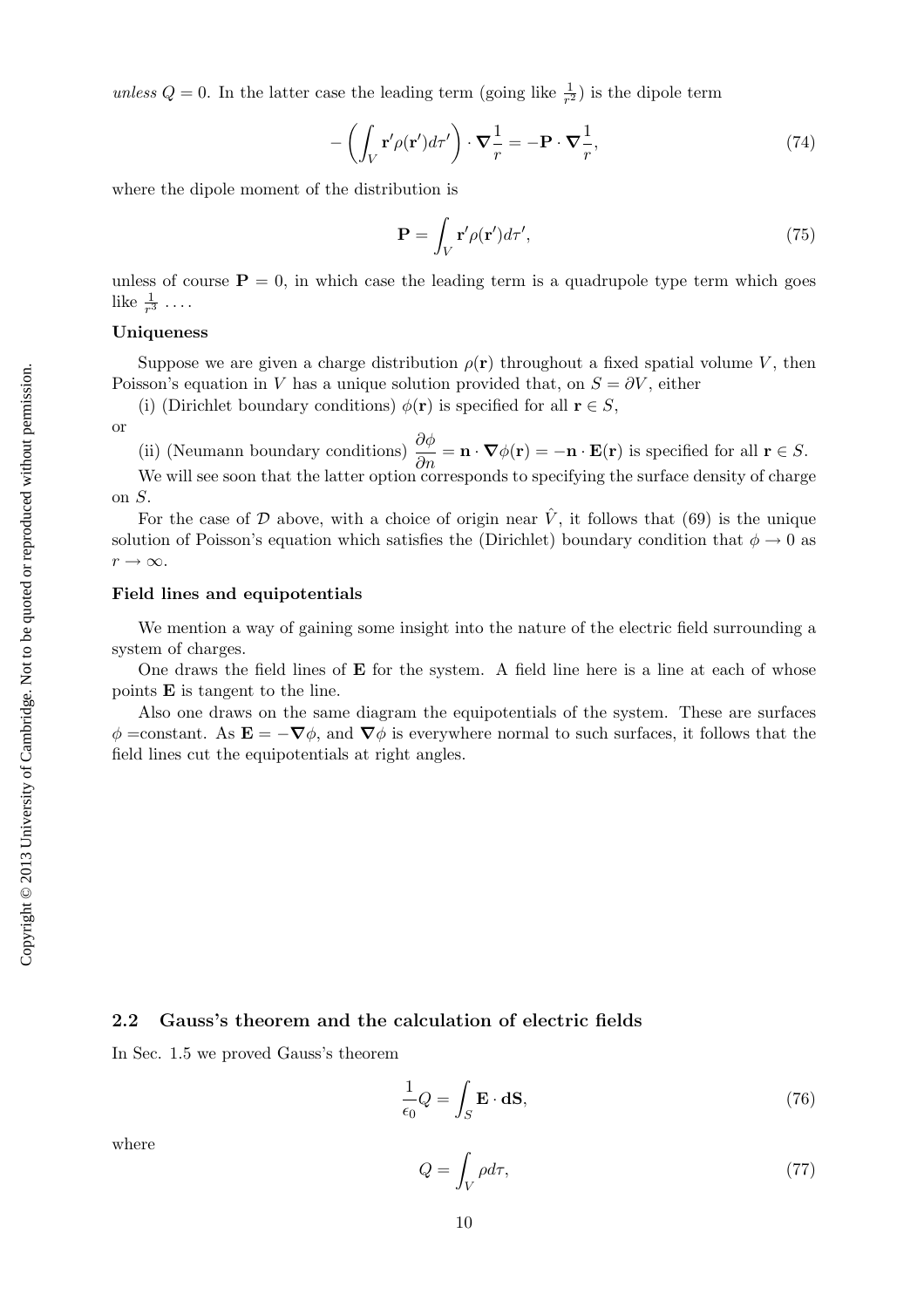is the total charge contained in the spatial volume V,  $\partial V = S$ . We now apply it to the calculation of the electric fields of simple systems of charge.

a) The point charge  $q$  at the origin has been treated in Sec 1.1.

b) Line charge lying along the z-axis with uniform (line) density of charge  $\eta$  (Coulombs) per unit length. Let  $S$  be the closed surface of a right circular cylinder of unit length coaxial with the line charge. By symmetry, it is clear that **E** is radial, so  $\mathbf{E} \cdot \mathbf{n} = 0$  on the ends of S. In fact  $\mathbf{E}(\mathbf{r}) = E(s)\mathbf{e}_s$  where s and  $\mathbf{e}_s$  are the radial coordinate of cylindrical polars and its associated unit vector. Thus Gauss gives

$$
E 2\pi s = \frac{1}{\epsilon_0} \eta, \quad \mathbf{E}(s) = \frac{\eta}{2\pi \epsilon_0} \frac{1}{s} \mathbf{e}_s.
$$
 (78)

This corresponds to a potential given by

$$
2\pi\epsilon_0 \phi = -\eta \log \frac{s}{s_0}.\tag{79}
$$

In this example,  $\phi(s)$  does not go to zero as  $s \to \infty$ , so we were forced to demand that  $\phi = 0$ for some fixed but arbitrary value  $s_0$  of s.

To check that (79) is correct, use

$$
-\nabla \phi = -\mathbf{e}_s \frac{\partial \phi}{\partial s} \tag{80}
$$

c) Plane sheet P occupying the plane  $z = 0$ , carrying uniform charge density  $\sigma$  per unit area.

Here we use the 'Gaussian pillbox': a cylinder of cross-sectional area A, with axis  $\mathbf{k} = (0, 0, 1)$ , with plane ends at  $z = h$  and  $z = -h$ . By symmetry **E** is perpendicular to P. Above P we have  $\mathbf{E} = E \mathbf{k}$  and below  $\mathbf{E} = -E \mathbf{k}$  for some  $E = E(h)$ . This time  $\mathbf{E} \cdot d\mathbf{S}$  is zero on the curved sides of the pill-box, and Gauss gives

$$
EA - (-E)A = \frac{\sigma A}{\epsilon_0}, \quad E = \frac{1}{2\epsilon_0} \sigma,
$$
 independent of h. (81)

d) Parallel plane sheets in the planes  $z = 0$  and  $z = a$ , carrying uniform distributions of charge respectively of charge with surface densities  $\pm \sigma$  (Coulombs) per unit area. Using the result of c) twice and the principle of superposition, we find that

$$
\mathbf{E} = \frac{\sigma}{\epsilon_0} \mathbf{k}, \quad \mathbf{k} = (0, 0, 1), \tag{82}
$$

in the spatial region between the plates and zero outside.

Writing  $\mathbf{E} = -\frac{\partial \phi}{\partial z} \mathbf{k}$ , we get  $\phi = \phi_0 - \frac{\sigma}{\epsilon_0} z$ , where  $\phi_0$  is the potential of the  $z = 0$  sheet. If the z = a sheet has potential  $\phi_a$ , then the potential difference between the sheets is  $\phi_0 - \phi_a = \frac{\sigma}{\epsilon_0} a$ .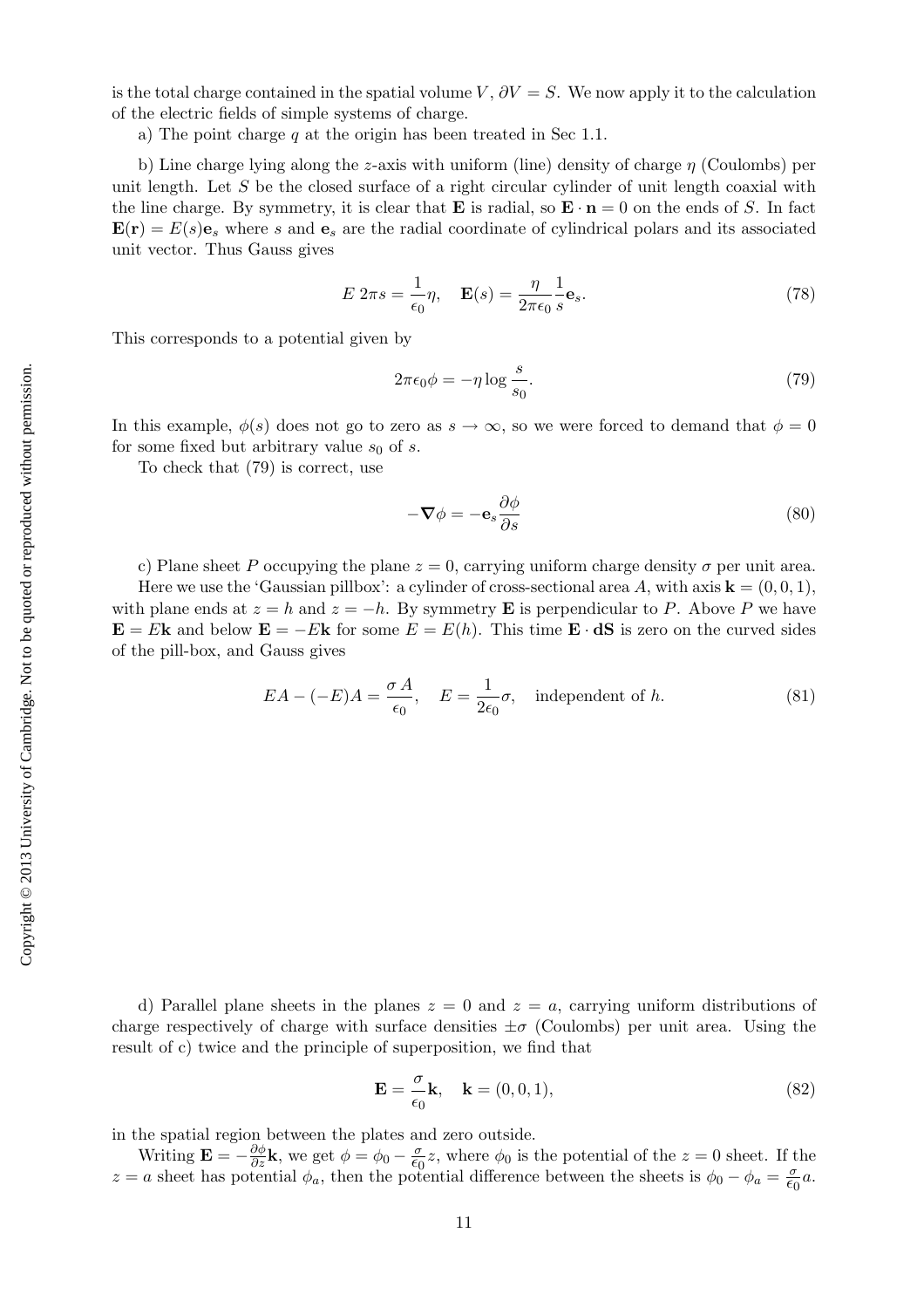e) Spherical shell, centre at O, radius  $r'$ , uniform charge density  $\sigma$  per unit area, and thus total charge  $Q = 4\pi r'^2 \sigma$ . By symmetry, as for a point charge at O, we have  $\mathbf{E} = E(r)\mathbf{e}_r$ .

To apply Gauss's theorem, take spheres of radius  $r$ , concentric with the shell. Let these have surfaces  $S_1$  and  $S_2$ , in the cases (i)  $r > r'$  and (ii)  $r < r'$ 

In case (i):

$$
\int_{S_1} \mathbf{E} \cdot d\mathbf{S} = \int_{S_1} E(r) \mathbf{e}_r \cdot \mathbf{e}_r dS = \frac{1}{\epsilon_0} Q
$$
  

$$
4\pi r^2 E(r) = \frac{1}{\epsilon_0} Q, \quad E(r) = \frac{\sigma}{\epsilon_0} \frac{r'^2}{r^2}.
$$
 (83)

For case (ii), we have  $E(r) = 0$ , since there is no charge in the volume  $V_2$ .

It is to be noted that the result (78) is the same (for  $r > r'$ ) as applies to a point charge Q situated at the origin.

Check that  $E = \mathbf{E} \cdot \mathbf{e}_r$ , the normal component of **E**, has discontinuity  $\frac{1}{\epsilon_0} \sigma$  at  $r = r'$ .

f) Sphere of radius R carrying uniform charge of density  $\rho$  (Coulombs) per unit volume, and thus total charge  $Q = \frac{4\pi}{3}R^3\rho$ .

For  $r > R$  by superposition of shells and the result of e), we learn that the potential is the same as it would be if we had a point charge Q at the origin.

$$
\mathbf{E}(\mathbf{r}) = E_1(r)\mathbf{e}_r, \quad E_1(r) = \frac{Q}{4\pi\epsilon_0} \frac{1}{r^2}.
$$
\n(84)

For  $r < R$ , applying Gauss to a sphere  $S_2$  centre the origin of radius r, only the charge inside  $S_2$  is relevant, and we have

$$
\mathbf{E}(\mathbf{r}) = E_2(r)\mathbf{e}_r, \quad E_2(r) 4\pi r^2 = \frac{1}{\epsilon_0} \rho \frac{4\pi}{3} r^3,
$$
\n(85)

so that inside the charge distribution

$$
E_2(r) = \frac{Qr}{4\pi\epsilon_0 R^3}.\tag{86}
$$

We have obtained (86) by direct application of Gauss, but we could otherwise have found it from e) by a suitable application of the superposition principle.

Note that  $E(r)$ , the normal (and here only) component of **E**, is continuous at  $r = R$ .

We can use  $\mathbf{E} = -\nabla \phi = -\mathbf{e}_r \frac{\partial \phi}{\partial r}$  to determine the potentials  $\phi_1$  outside, and  $\phi_2$  inside, the charge distribution.

$$
-\frac{\partial \phi_1}{\partial r} = \frac{Q}{4\pi\epsilon_0} \frac{1}{r^2} \Rightarrow \phi_1 = \frac{Q}{4\pi\epsilon_0} \frac{1}{r} + A
$$
  

$$
-\frac{\partial \phi_2}{\partial r} = \frac{Qr}{4\pi\epsilon_0 R^3} \Rightarrow \phi_2 = -\frac{Qr^2}{8\pi\epsilon_0 R^3} + B.
$$
 (87)

Here A and B are constants of integration. Demanding that  $\phi \to 0$  as  $r \to \infty$ , we look at  $\phi_1$ and require  $A = 0$ . To find B, we use the fact that  $\phi$  is continuous at  $r = R$ . This leads to

$$
\phi_2 = \frac{Q}{8\pi\epsilon_0 R^3} (3R^2 - r^2). \tag{88}
$$

g) The discontinuity law at a surface carrying surface charge.

Suppose a surface S with normal **n** carrying charge of uniform charge density  $\sigma$  per unit area, separates regions 1 and 2 of empty space, with **n** pointing into 2. Let  $\mathbf{E}_1$  and  $\mathbf{E}_2$  be the electric fields in regions 1 and 2.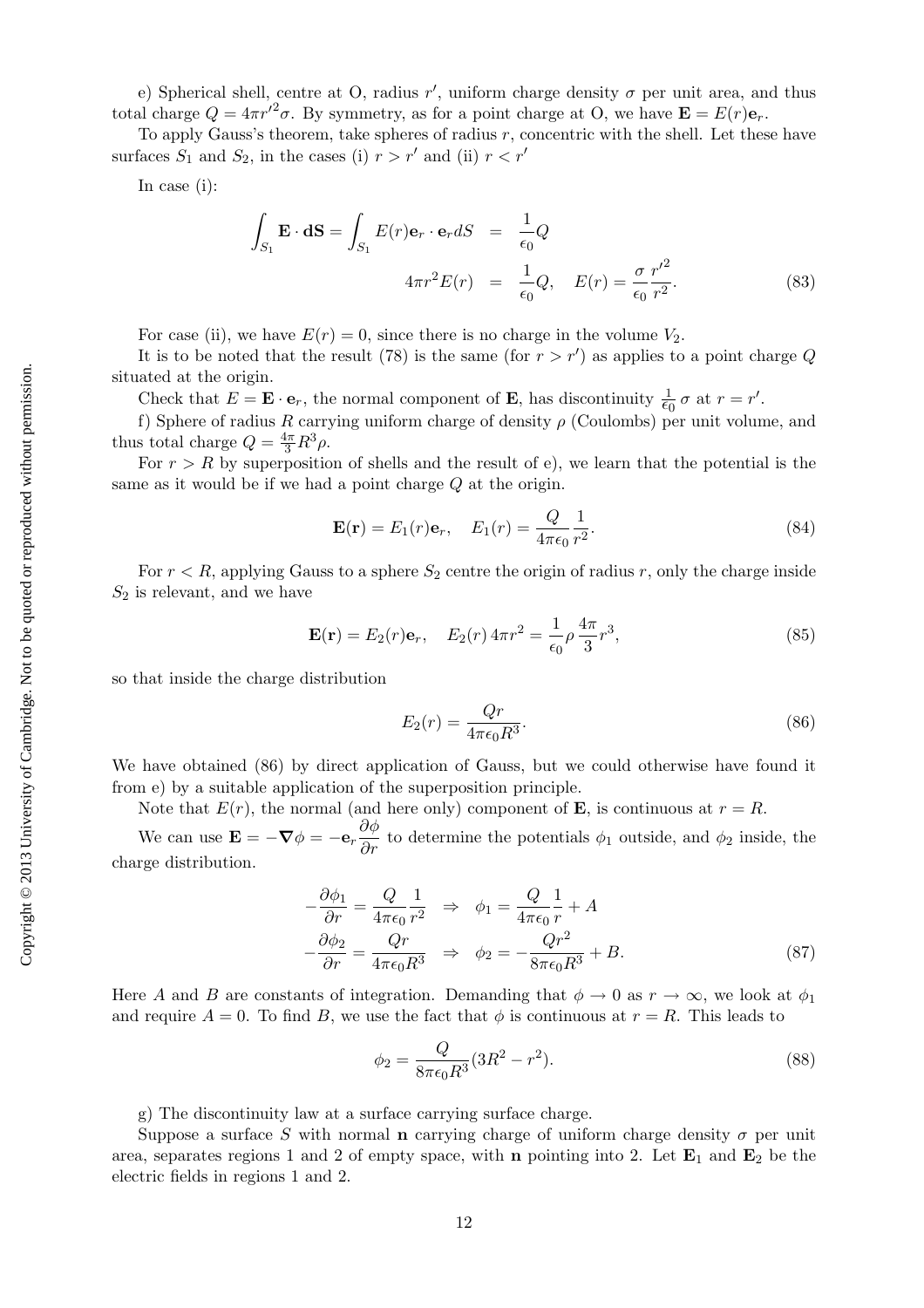Use Gauss with a Gaussian pillbox of very small height, and cross sectional area  $A$ , with the end with normal n just inside 2 and the other end with normal −n, just inside 1. In fact we take the height so small that the curved sides of the box contribute negligibly to the surface integral of the theorem. Then

$$
[\mathbf{n} \cdot \mathbf{E}_2 + (-\mathbf{n}) \cdot \mathbf{E}_1]A = \frac{\sigma A}{\epsilon_0}, \quad \mathbf{n} \cdot \mathbf{E}|_{-}^{+} = \frac{1}{\epsilon_0} \sigma,
$$
\n(89)

as stated in Sec. 1.7.

See that examples c), d), e), and f) conform to this, there being no surface charge present in f).

#### Solutions of Laplace's equations

In spherical polars  $(r, \theta, \phi)$ , the general solution of Laplace's equations with spherical symmetry (with no dependence on  $\theta$  and  $\phi$ ) is

$$
\phi = a + \frac{b}{r}.\tag{90}
$$

Next we have solutions, like the dipole potential,  $\propto \cos \theta$ ,

$$
\phi = -Er\cos\theta + \frac{c}{r^2}\cos\theta = \phi_1 + \phi_2.
$$
\n(91)

Here the first term gives an electric field  $\mathbf{E} = -\nabla \phi_1 = -\frac{\partial \phi_1}{\partial z}\mathbf{k} = E\mathbf{k}$  of constant magnitude in the z-direction.

In cylindrical polars  $(s, \phi, z)$ , the general solution of Laplace's equations with cylindrical symmetry is

$$
\phi = a + b \ln s. \tag{92}
$$

#### 2.3 Perfect conductors

In a perfect conductor any movable charges present are free to move within it under an applied electric field without resistance. In electrostatics, we deal with situations in which all such movable charges have reached positions of equilibrium. In particular there is no current flow, the atoms of the material keep their conduction electrons and are neutral.

Consider then a perfect conductor  $\mathcal C$  with surface  $S$ , with perfectly non-conducting empty space (the vacuum) outside, to which some non-zero total charge has been supplied.

We shall see in Sec. 3.1 that inside C we must have  $\mathbf{E} = 0$ , and hence  $\rho = 0$ . Thus it follows that the charge supplied must reside on the surface S of C. Further  $\mathbf{E} = E \mathbf{n}$  on S, else charges would be able to move along S. Thus S is an equipotential of constant  $\phi$ , since  $\mathbf{E} = -\nabla \phi$  is normal to it. Also, because  $\mathbf{E} = 0$  inside S,  $\phi$  is constant throughout the interior of C, with a value equal to the surface equipotential value. Finally the charge  $\sigma$  per unit area on S follows from g) of Sec. 2.2. This gives

$$
\frac{1}{\epsilon_0}\sigma = \mathbf{n} \cdot \mathbf{E}|_{-}^{+} = \mathbf{n} \cdot \mathbf{E} = E
$$
\n(93)

This uses the fact that  $\mathbf{E} = 0$  inside C, (*i.e.* on the minus side of the surface S of C).

#### The Force on a charged conductor

We do not have time to give a proof, but note the force per unit area exerted on the surface of a perfect conductor carrying charge per unit area  $\sigma$  is given by

$$
F = \frac{1}{2\epsilon_0} \sigma^2.
$$
\n(94)

This is a special case of the result (51) of Sec. 1.7.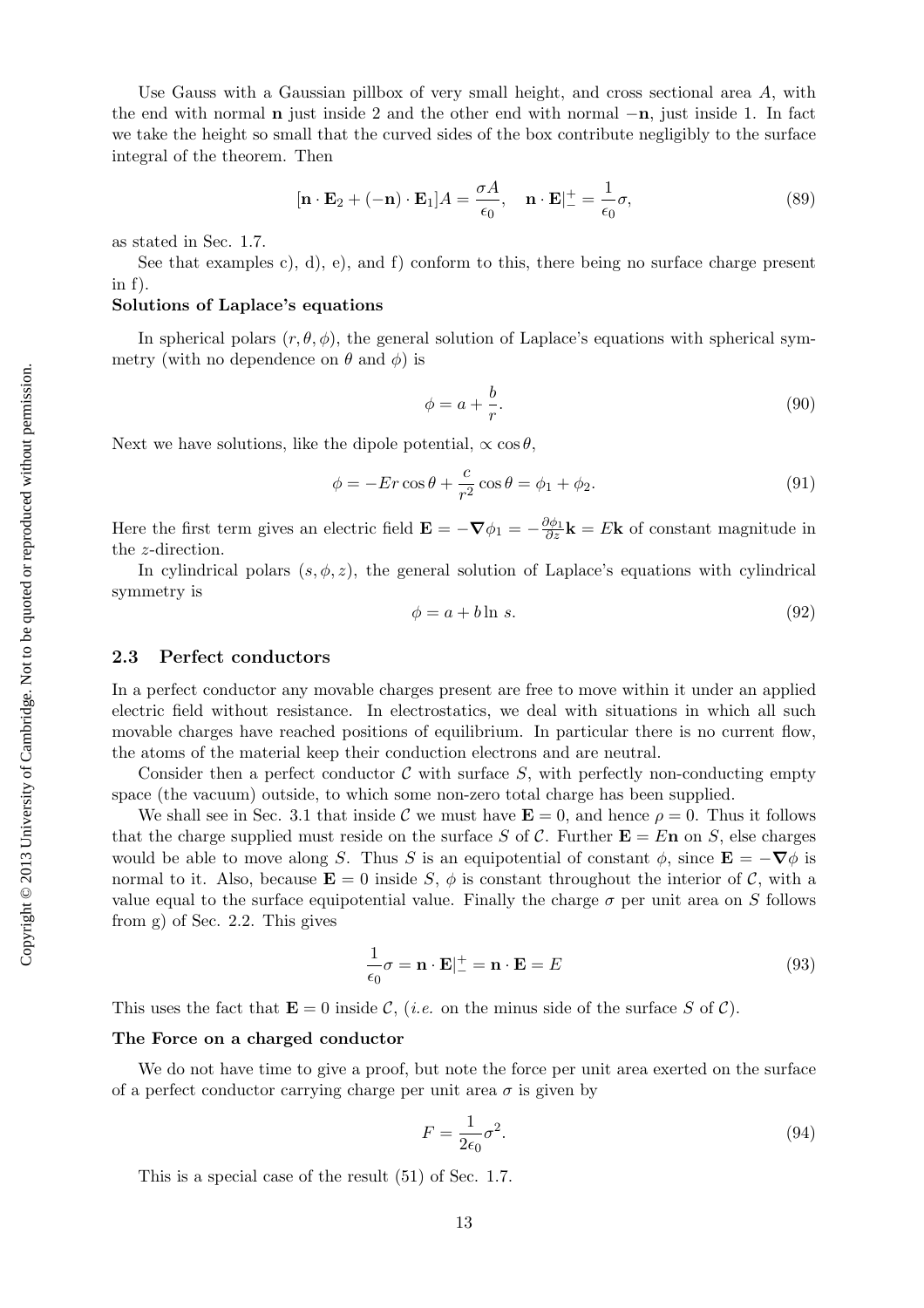# 2.4 Electrostatic energy

The potential energy (PE) of a point charge q at **r** in an electric field of potential  $\phi(\mathbf{r})$  is the work that must be done on q to bring it from infinity (where  $\phi = 0$ ) to **r** 

$$
PE = q\phi(\mathbf{r}) = -\int_{\infty}^{\mathbf{r}} \mathbf{F} \cdot \mathbf{dr}, \quad \mathbf{F} = q\mathbf{E}.
$$
 (95)

Consider a system of point charges  $q_i$ ,  $i = 1, 2, \ldots, n$ , bringing them from infinity to their final positions in order, doing work

on 
$$
q_1
$$
;  $W_1 = 0$   
\non  $q_2$ ;  $W_2 = \frac{q_2}{4\pi\epsilon_0} \frac{q_1}{r_{12}}$   
\non  $q_3$ ;  $W_3 = \frac{q_3}{4\pi\epsilon_0} (\frac{q_1}{r_{13}} + \frac{q_2}{r_{23}})$   
\non  $q_i$ ;  $W_i = \frac{q_i}{4\pi\epsilon_0} \sum_{j  
\n $W = \sum_{i=1}^n W_i = \frac{1}{2} \sum_{i=1}^n \sum_{j \neq i} \frac{1}{4\pi\epsilon_0} \frac{q_i q_j}{r_{ij}}$ . (96)$ 

Here  $\mathbf{r}_{ij} = \mathbf{r}_i - \mathbf{r}_j$ ,  $r_{ij} = |\mathbf{r}_{ij}|$ , and  $\sum_{i=1}^{n} \sum_{j < i} = \frac{1}{2}$  $\frac{1}{2} \sum_{i=1}^{n} \sum_{j \neq i}$ . Thus W by construction gives the electrostatic energy of the system.

But the potential at  $q_i$  due to all the other charges is

$$
\phi_i = \frac{1}{4\pi\epsilon_0} \sum_{j \neq i} \frac{q_j}{r_{ij}},\tag{97}
$$

so that

$$
W = \frac{1}{2} \sum_{i=1}^{n} q_i \phi_i.
$$
 (98)

The corresponding result for a continuous distribution of charge of charge density  $\rho(\mathbf{r})$  in volume  $V$  then is

$$
W = \frac{1}{2} \int_{V} \rho(\mathbf{r}) \phi(\mathbf{r}) d\tau
$$
  
= 
$$
\frac{1}{2} \frac{1}{4\pi\epsilon_0} \int_{V} \int_{V} \frac{\rho(\mathbf{r}) \rho(\mathbf{r}')}{|\mathbf{r} - \mathbf{r}'|} d\tau d\tau'.
$$
 (99)

If there are conductors  $\mathcal{C}_i$  with charges  $Q_i$  at potentials  $\phi_i$ , then the contribution which they make to  $W$  is given by

$$
\frac{1}{2}\sum_{i}\int_{S_i}\sigma_i\phi_i dS_i = \frac{1}{2}\sum_{i}\phi_i \int_{S_i}\sigma_i dS_i = \frac{1}{2}\sum_{i}\phi_i Q_i.
$$
\n(100)

(Recall that the potential is constant on a conductor).

#### Field energy in electrostatics

Given a charge distribution  $\rho(\mathbf{r}')$  distributed over a finite volume  $\hat{V}$  and a set of conductors all in some finite region of space in which an origin is taken. Let  $V$  be all space bounded by a sphere  $S$  at infinity, but excluding the interiors of the conductors.

Then

$$
W = \frac{1}{2} \int_{V} \rho \phi d\tau + \frac{1}{2} \sum_{i} Q_i \phi_i.
$$
 (101)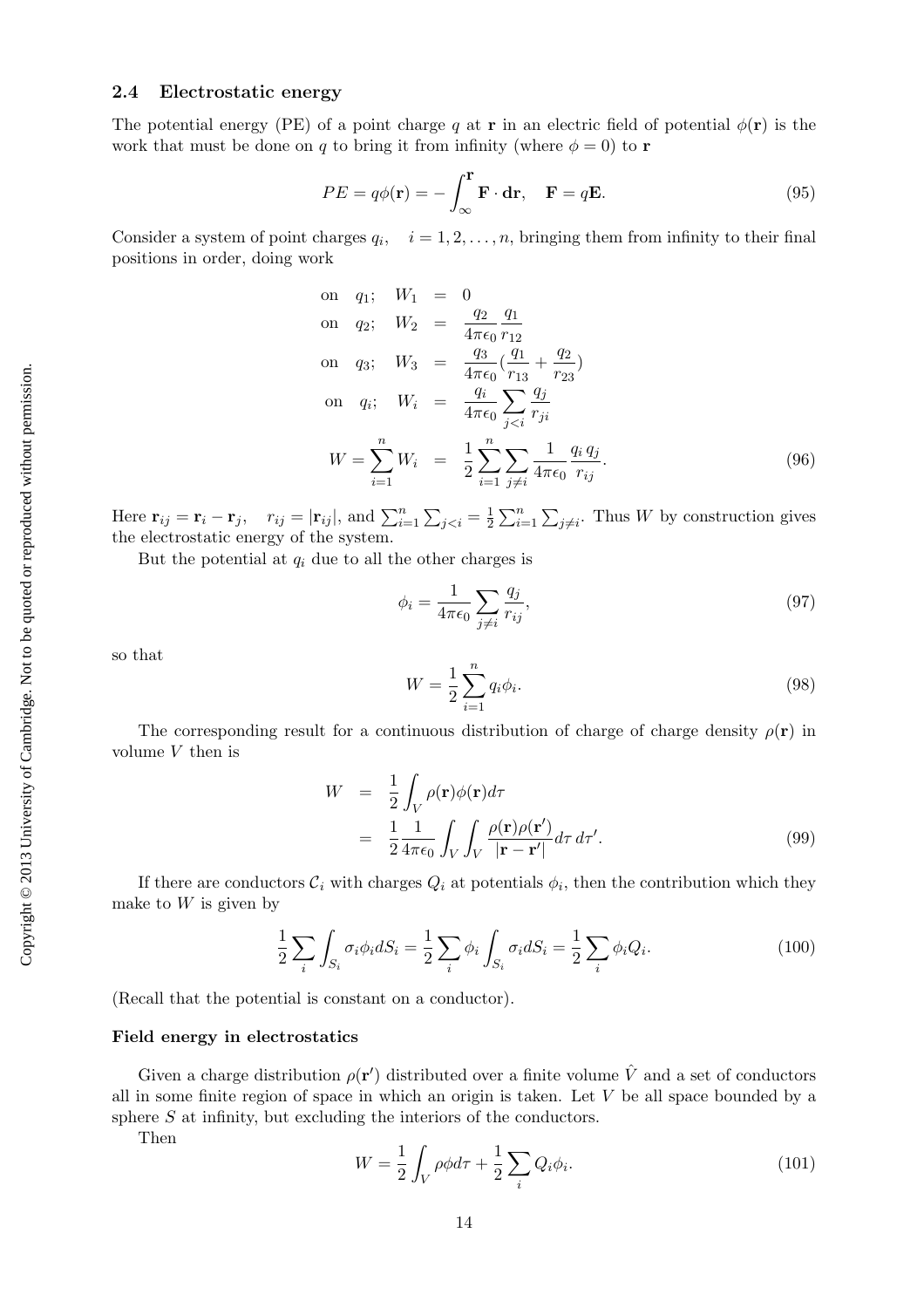Use

$$
\rho \phi = \epsilon_0 \phi \nabla \cdot \mathbf{E}
$$
  
=  $\epsilon_0 [\nabla \cdot (\phi \mathbf{E}) - \mathbf{E} \cdot \nabla \phi]$   
=  $\epsilon_0 \nabla \cdot (\phi \mathbf{E}) + \epsilon_0 \mathbf{E}^2$ . (102)

Then  $W$  is given by

$$
\frac{1}{2}\epsilon_0 \left[ \int_V \mathbf{E}^2 d\tau + \int_S \phi \mathbf{E} \cdot \mathbf{dS} + \sum_i \int_{\mathcal{C}_i} \phi \mathbf{E} \cdot \mathbf{dS}_i \right] + \frac{1}{2} \sum_i Q_i \phi_i.
$$
 (103)

As  $\phi = 0$  on S (at infinity) the second term of (103) is zero. In the third term of (103), the divergence theorem dictates that  $d\mathbf{S}_i = -\mathbf{n} dS_i$  points into  $\mathcal{C}_i$ , and so, in this term, we have

$$
-\epsilon_0 \int_{\mathcal{C}_i} \phi \mathbf{n} \cdot \mathbf{E} dS_i = -\epsilon_0 \phi_i \int_{\mathcal{C}_i} \mathbf{n} \cdot \mathbf{E} dS_i = -\phi_i \int_{\mathcal{C}_i} \sigma_i dS_i = -\phi_i Q_i.
$$
 (104)

It follows that the third and the fourth terms of (103) cancel. And so, for the energy of the electrostatic field, we have the important result

$$
W = \frac{1}{2}\epsilon_0 \int_V \mathbf{E}^2 d\tau.
$$
\n(105)

We note this involves an integral over all of  $V$ , including the regions unoccupied by charge, whereas the first term of (101) is really an integral over the region  $\hat{V} \subset V$  occupied by charge.

#### 2.5 Capacitors and capacitance

A pair of conductors carrying charges  $\pm Q$  constitute a capacitor (or a condenser). Since their potentials are proportional to Q, the same applies to their potential difference  $V = \phi_1 - \phi_2$ .

Therefore we define the capacitance  $C$  of the capacitor by

$$
V = \frac{1}{C}Q.\t(106)
$$

It turns out always to be a constant that depends on the configuration of the two conductors.

a) Parallel-plate capacitor.

The field lines are mainly straight lines perepndicular to the plates. We assume the distance a between the plates is small on a scale set by the area  $A$  of the plates. Thus we may neglect  $\dot{\phantom{a}}$ edge effects', so called because the electric field lines near to the edges of the plates bulge out from between the plates.

 $\iota$  From d) of Sec. 2.2, we know that  $\mathbf{E} = E \mathbf{k}$ ,  $E = \frac{\sigma}{\sigma}$  $\frac{6}{60}$  between the plates, with  $E = 0$ elsewhere. Here  $\mathbf{k} = (0, 0, 1)$ . Hence

$$
-\frac{d\phi}{dz} = E \Rightarrow \phi = -Ez + c.
$$
 (107)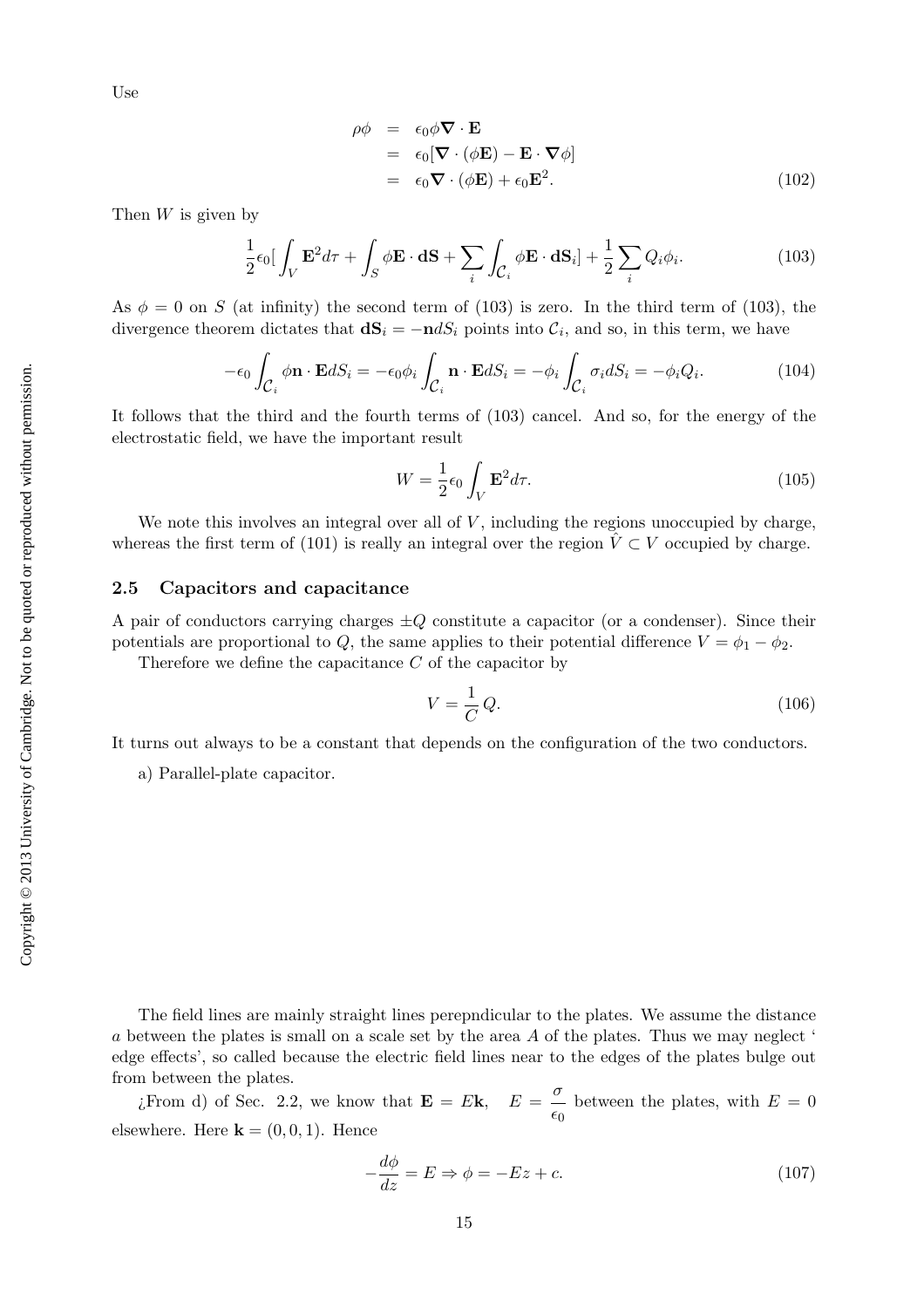If  $\phi = \phi_1$  at  $z = 0$ , then  $c = \phi_1$ , and then  $\phi = \phi_2$  at  $z = a$  gives

$$
\phi_2 = -Ea + \phi_1
$$
, and  $V = \phi_1 - \phi_2 = aE = \frac{a\sigma}{\epsilon_0} = \frac{aQ}{\epsilon_0 A}$ . (108)

So

$$
C = \frac{A\epsilon_0}{a}.\tag{109}
$$

The energy of the capacitor is given now by (98), so that

$$
W = \frac{1}{2} \sum_{i} q_i \phi_i = \frac{1}{2} QV = \frac{1}{2} \frac{Q^2}{C}.
$$
\n(110)

But the energy can also be calculated from the field energy expression (105), which gives

$$
W = \frac{\epsilon_0}{2} \int E^2 d\tau = \frac{A\epsilon_0}{2} \int_0^a (\frac{\sigma}{\epsilon_0})^2 dz = \frac{\sigma^2 A a}{2\epsilon_0} = \frac{1}{2} \frac{Q^2}{C}.
$$
 (111)

b) Concentric spheres  $S_1$  and  $S_2$  of radii a and  $b > a$ , carrying charges Q and  $-Q$ . Take  $\phi = 0$  at  $r = b$  and  $\phi = V$  at  $r = a$ . ¿From previous studies we know that for  $r \in \{a \le r \le b\}$ (outside  $S_1$  and inside  $S_2$ ) we have

$$
4\pi\epsilon_0 E = -4\pi\epsilon_0 \frac{\partial \phi}{\partial r} = \frac{Q}{r^2},\tag{112}
$$

and

$$
4\pi\epsilon_0 \phi = \frac{Q}{r} - \frac{Q}{b}.\tag{113}
$$

Hence

$$
4\pi\epsilon_0 V = Q(\frac{1}{a} - \frac{1}{b})\tag{114}
$$

and

$$
C = \frac{4\pi\epsilon_0 a b}{(b-a)}.\t(115)
$$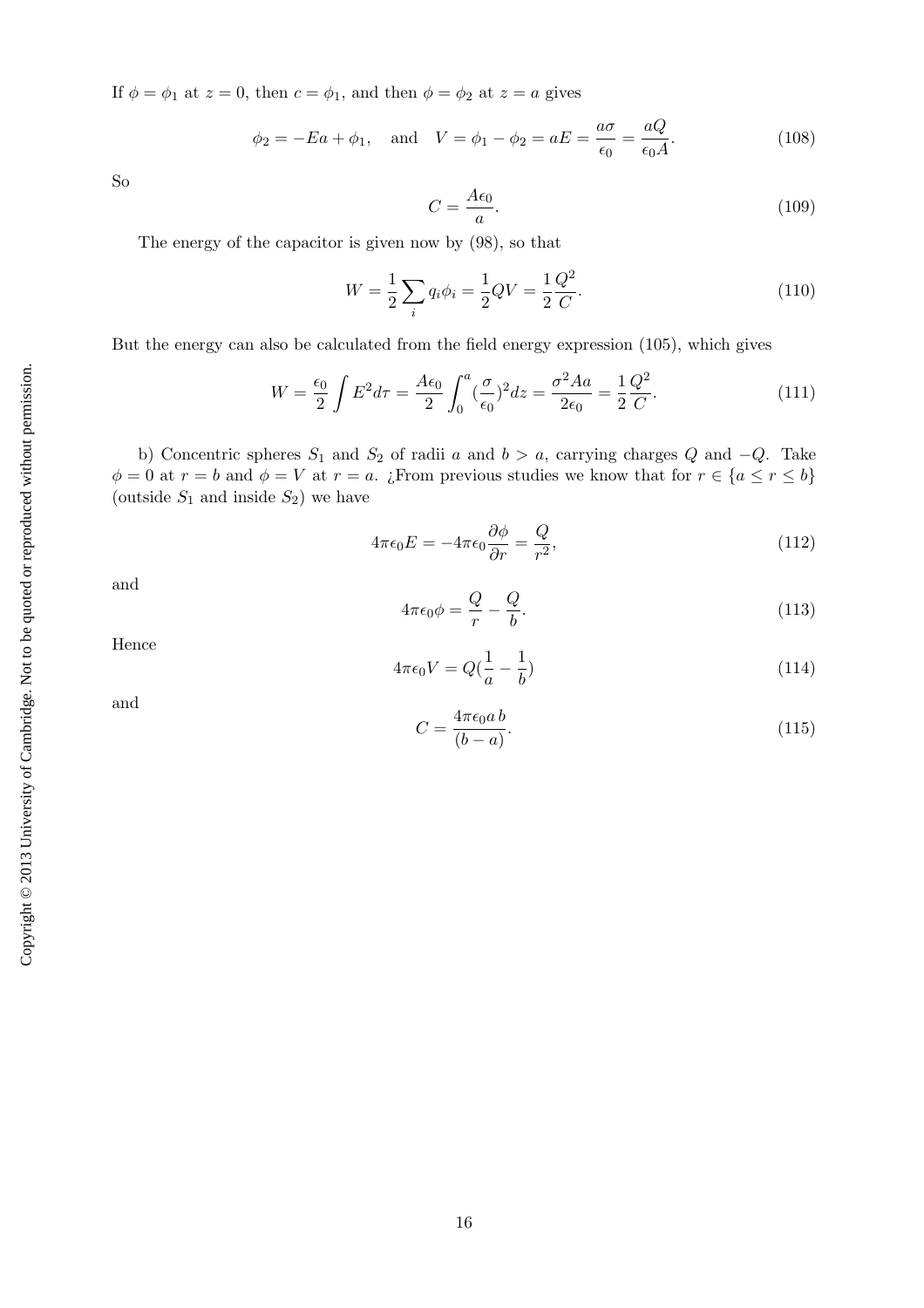# Mathematical Tripos 2004, Part IB : Electromagnetism, Lent 2004 Lecture notes by A.J.Macfarlane, DAMTP

Corrections or comments by email to A.J.Macfarlane@damtp.cam.ac.uk

# 3 Steady electric currents and magnetism

#### 3.1 Steady current flow

Here we study steady current flow in conducting material. This is governed by Maxwell's equations without  $\frac{\partial}{\partial t}$  terms, so that we have

$$
\nabla \wedge \mathbf{B} = \mu_0 \mathbf{J}, \quad \nabla \wedge \mathbf{E} = 0,
$$
\n(1)

together with the experimental law, valid for simple conductors, but not, for example, for nonisotropic materials such as crystalline material,

$$
\mathbf{J} = \sigma \mathbf{E},\tag{2}
$$

where  $\sigma$  is the conductivity of the material.

(Both conductivity and surface charge are normally denoted by the same symbol  $\sigma$ . We seldom have contexts in which both arise.)

Note that (1) implies

$$
\nabla \cdot \mathbf{J} = 0. \tag{3}
$$

This agrees the continuity equation, eq. (20) of chapter one, as  $\frac{\partial \rho}{\partial t} = 0$  applies here. Eq. (2) also implies

$$
\nabla \cdot \mathbf{E} = 0,\tag{4}
$$

and hence also  $\rho = 0$  within the material. This makes sense in contexts such as current flowing in copper wires in which electrons flow through a background of positively charge ions, so that it is reasonable to suppose that  $\rho = 0$  for the total charge density of the material, electrons plus ions.

We have a remark here promised in Sec. 2.3 which talks about perfect conductors for which the conductivity  $\sigma$  goes to infinity. In order for finite currents (|J| finite) to flow in such material, it is necessary that  $|\mathbf{E}|$  goes to zero, so that also  $\rho$  goes to zero.

In this section, we are concerned only with current flow. In later sections of this chapter, we study the magnetic fields that arise from the (time-independent) flow of electric currents.

Consider steady current flow in regions of conducting material, outside of batteries.

This is governed by the equations

$$
\nabla \cdot \mathbf{E} = 0, \quad \nabla \wedge \mathbf{E} = 0,
$$
\n(5)

together with the experimental law (2).

If we set  $\mathbf{E} = -\nabla \phi$  then the flow is governed by the single equation, Laplace's equation, plus (2), so that we can solve problems of steady current flow by finding  $\phi$ , **E**, **J** in turn.

We might ask: can we obtain an understanding of the elementary form

$$
V = IR \tag{6}
$$

of Ohm's law, relating the potential difference across the ends of a conductor to the current that flows within it?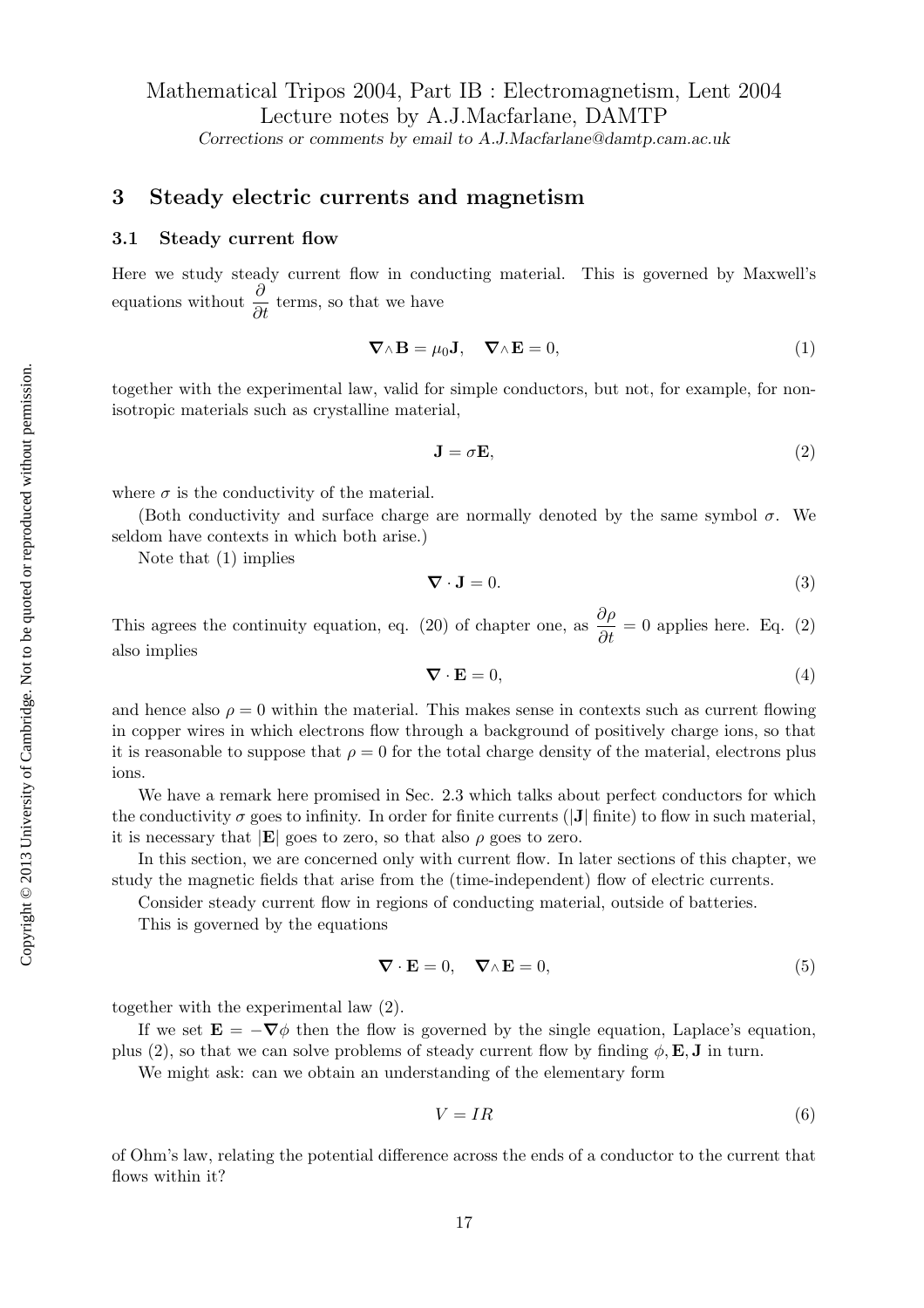We do this here for a simple example; there are two others in Problem Set 2.

Uniform current enters the plate of uniform thickness  $\delta$  shown in the diagram. In cylindrical polars, (with polar angle called  $\theta$  since  $\phi$  is reserved here for the potential), we have the solution

$$
\phi = d - c\theta, \quad c, \, d \quad \text{constants}, \tag{7}
$$

of Laplace's equation, so that the potential difference (PD) between AB and CD is  $V = c\alpha$ . Hence

$$
\mathbf{E} = -\frac{1}{s} \frac{\partial \phi}{\partial \theta} \mathbf{e}_{\theta} = \frac{c}{s} \mathbf{e}_{\theta},\tag{8}
$$

and the lines of E and of J are arcs of circles centred on O, as shown. Also

$$
\mathbf{J} = \sigma \mathbf{E} = \frac{\sigma c}{s} \mathbf{e}_{\theta} = \frac{\sigma V}{\alpha s} \mathbf{e}_{\theta}
$$
 (9)

so that the total current entering at AB (which of course equals the current leaving at CD) is

$$
I = \int_{AB} \mathbf{J} \cdot \mathbf{dS} = \frac{\sigma V \delta}{\alpha} \int_{s_1}^{s_2} \frac{1}{s} ds = \frac{\sigma V \delta}{\alpha} \ln \frac{s_2}{s_1},\tag{10}
$$

where we used  $\mathbf{dS} = \mathbf{e}_{\theta} d s \delta$ , and (9). This is indeed of the form (6) of Ohm's law, with

$$
R = \frac{\alpha}{\sigma \delta \ln(s_2/s_1)}.\tag{11}
$$

So resistance is inversely proportional to conductivity  $\sigma$ , and, like capacitance, depends on the geometry of the current flow set-up.

#### Generation of heat by steady current flow

Consider the tube of flow shown, *i.e.* the cylinder whose sides are lines of  $E$  and  $J$  and whose ends are equipotentials. Current of density **J** enters at the end A where the potential is  $\phi_A$  and leaves at B where the potential is  $\phi_B < \phi_A$ . The potential difference is

$$
V = \phi_A - \phi_B = -\delta \mathbf{r} \cdot \nabla \phi = \delta r E. \tag{12}
$$

In unit time charge  $J\delta S$  enters the tube at A in unit time and leaves at B. The work done on this charge moving it through the potential difference  $V$  in unit time is

$$
(J\delta S)V = (J\delta S)(E\delta r) = JE(\delta S \delta r) = (\mathbf{J} \cdot \mathbf{E})\delta \tau.
$$
\n(13)

This work done corresponds to the conversion of electrical energy into heat, i.e. to the loss of electrical energy. The energy loss per unit time in volume  $\tau$ , with surface S is

$$
W = \int_{\tau} \mathbf{J} \cdot \mathbf{E} d\tau = -\int_{\tau} \mathbf{J} \cdot \mathbf{\nabla} \phi d\tau.
$$
 (14)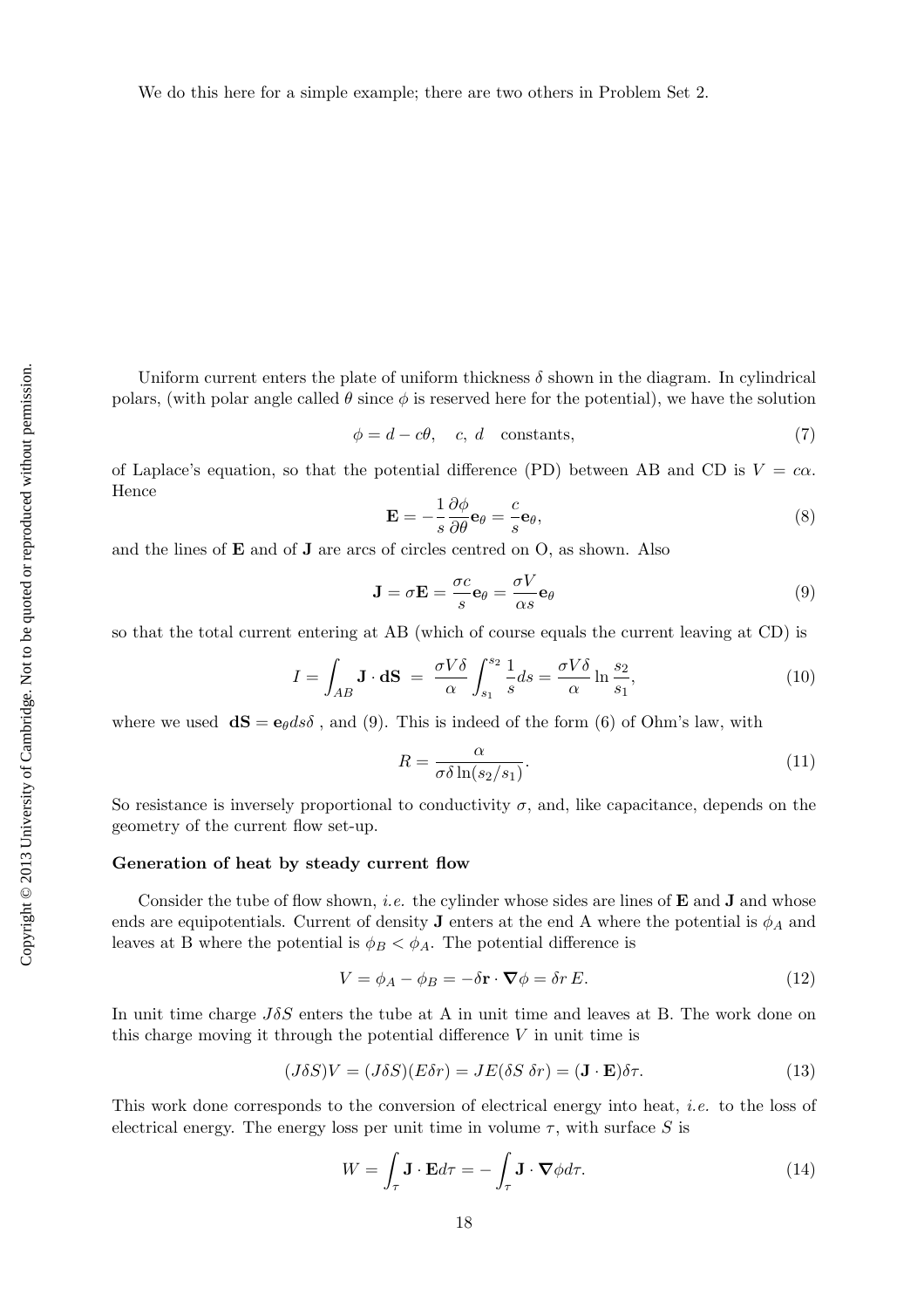Copyright © 2013 University of Cambridge. Not to be quoted or reproduced without permission. Copyright © 2013 University of Cambridge. Not to be quoted or reproduced without permission. We use

$$
\mathbf{J} \cdot \nabla \phi = \nabla \cdot (\phi \mathbf{J}) - \phi (\nabla \cdot \mathbf{J}), \tag{15}
$$

where the second term is zero owing to (3), and the first term allows us to apply the divergence theorem to (14). We obtain

$$
W = -\int_{S} \phi \mathbf{n} \cdot \mathbf{J} dS, \tag{16}
$$

where **n** is the unit normal on S pointing out of  $\tau$ .

Consider a conductor with current entering it and leaving it at ends  $S_1$  and  $S_2$ , which are equipotentials of potentials  $\phi_1$  and  $\phi_2$ . Then, remembering that the **n** of (16) for  $S_1$  is the negative of  $\mathbf{n}_1$  in the diagram, we have from (16)

$$
W = (\phi_1 - \phi_2)I, \quad I = \int_{S_1} \mathbf{n}_1 \cdot \mathbf{J} dS = \int_{S_2} \mathbf{n}_2 \cdot \mathbf{J} dS
$$

$$
= VI,
$$
 (17)

where V is the potential difference between the ends. Using the elementary form  $(6)$  of Ohm's law, we have shown that the energy generation per unit time in a conductor of resistance R through which flows a current  $I$  is

$$
W = RI^2. \tag{18}
$$

This is a formula familiar from elementary studies for the energy dissipated in unit time as heat.

#### 3.2 Magnetostatics

This deals with steady currents and the associated (time independent) magnetic fields. It is governed by the equations

$$
\nabla \wedge \mathbf{B} = \mu_0 \mathbf{J}, \quad (\Rightarrow \nabla \cdot \mathbf{J} = 0)
$$
 (19)

$$
\nabla \cdot \mathbf{B} = 0. \tag{20}
$$

Eq.  $(20)$  is automatically satisfied when the vector potential **A** is introduced via

$$
\mathbf{B} = \nabla \wedge \mathbf{A},\tag{21}
$$

since

$$
\nabla \cdot (\nabla \wedge \mathbf{A}) = \partial_i \epsilon_{ijk} \partial_j A_k = \nabla \wedge \nabla \cdot \mathbf{A} = 0.
$$
 (22)

For given **B** however  $(21)$  does not determine **A** uniquely, because we can transform the vector potential according to

$$
\mathbf{A}' = \mathbf{A} + \nabla \chi,\tag{23}
$$

where  $\chi$  is an arbitrary scalar field. Since

$$
\nabla \wedge \mathbf{A}' = \nabla \wedge \mathbf{A} + \nabla \wedge \nabla \chi = \nabla \wedge \mathbf{A} = \mathbf{B},
$$
\n(24)

the transformed vector potential serves our needs just as well as does A.

In fact we can make use of (23) to impose a simplifying condition on the vector potentials we use in practice. Suppose we have found some  $A$  which yields the required  $B$  via (21), and is such that  $\nabla \cdot \mathbf{A} = \psi$ , where  $\psi$  is a scalar field, calculable, as is obvious, from **A**. We shall pass by means of  $(23)$  to a vector potential  $\mathbf{A}'$  such that

$$
\nabla \cdot \mathbf{A}' = 0. \tag{25}
$$

This can always be done, since (25) implies

$$
0 = \nabla \cdot \mathbf{A} + \nabla^2 \chi
$$
  
=  $\psi + \nabla^2 \chi$ , (26)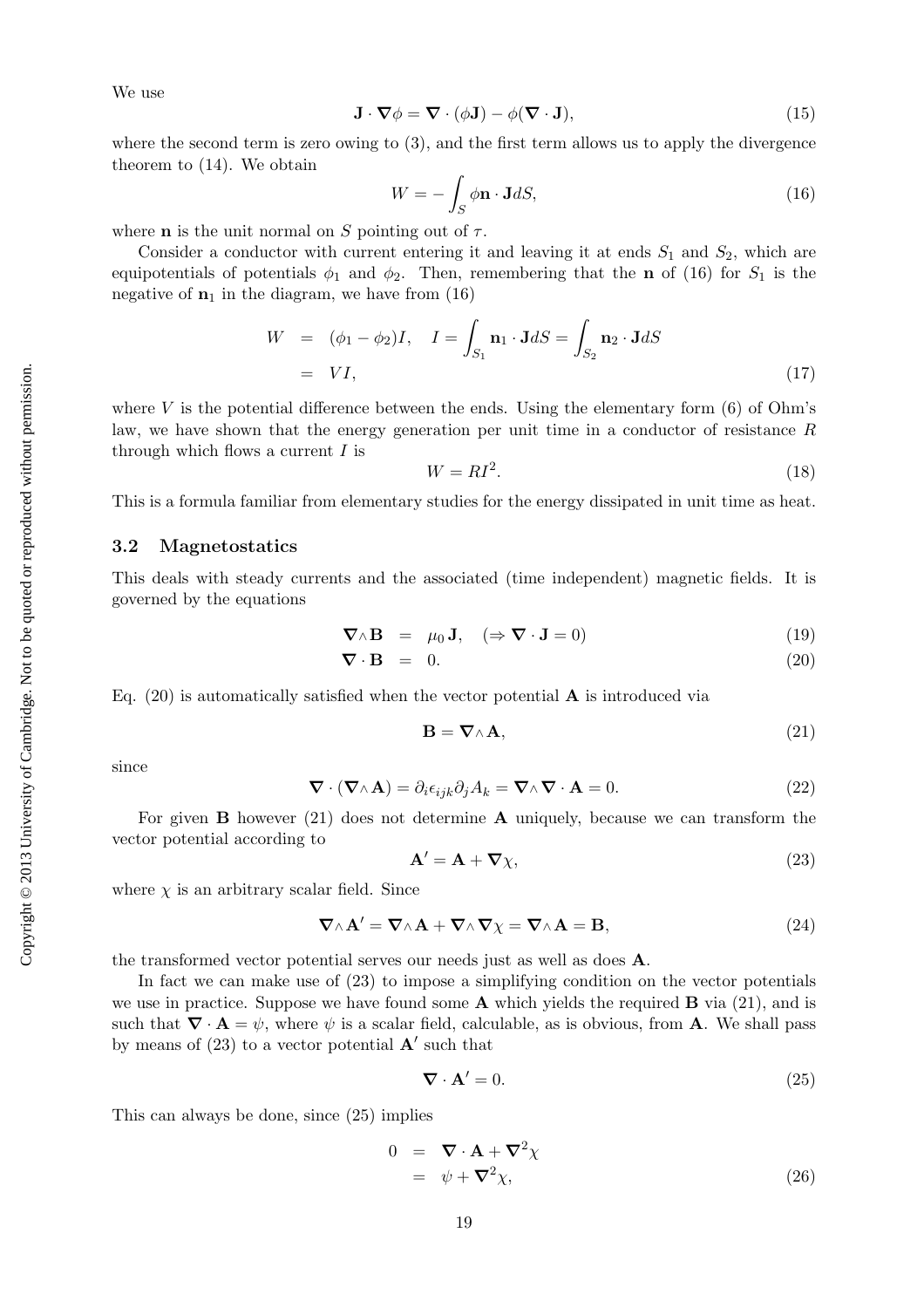which is an equation of Poisson type for which a (particular integral) solution for  $\chi$  in terms of  $\psi$  can always be found.

In what follows, we therefore assume that we can deal with vector potentials **A** which obey

$$
\nabla \cdot \mathbf{A} = 0. \tag{27}
$$

[ Some language: Eq. (23) is called a gauge transformation, the condition (27) is called a gauge condition, and the physical theory is said to be gauge-invariant, because it depends only on B, and not on the gauge condition that has been used]

Return now to (19). Since

$$
\nabla \wedge (\nabla \wedge \mathbf{A}) = \nabla (\nabla \cdot \mathbf{A}) - \nabla^2 \mathbf{A},
$$
\n(28)

(19) reduces, with the aid crucially of our gauge condition (27), to

$$
\nabla^2 \mathbf{A} = -\mu_0 \mathbf{J}.
$$
 (29)

In Cartesian coordinates this reads as

$$
\nabla^2 A_k = -\mu_0 J_k \qquad (k = 1, 2, 3), \tag{30}
$$

which, for each  $k$ , is of Poisson type, so that as in electrostatics, we can write down the solution

$$
A_k(\mathbf{r}) = \frac{\mu_0}{4\pi} \int_V \frac{J_k(\mathbf{r}')}{|\mathbf{r} - \mathbf{r}'|} d\tau'
$$
  

$$
\mathbf{A}(\mathbf{r}) = \frac{\mu_0}{4\pi} \int_V \frac{\mathbf{J}(\mathbf{r}')}{|\mathbf{r} - \mathbf{r}'|} d\tau'.
$$
 (31)

Since it is not obvious that the expression  $(31)$  for **A** satisfies  $(27)$ , we ought to prove that it does. When this is done, it follows that

$$
\mathbf{B}(\mathbf{r}) = \nabla \wedge \mathbf{A} = \frac{\mu_0}{4\pi} \int_V \frac{\mathbf{J}(\mathbf{r}') \wedge (\mathbf{r} - \mathbf{r}')}{|\mathbf{r} - \mathbf{r}'|^3} d\tau', \tag{32}
$$

satisfies (19). In calculating **B**, note that  $\nabla \wedge$  acts only on the **r** variable, found only in the denominator factor of expression  $(31)$  for **A**, so that we may use eq.  $(64)$  of Sec. 2.1 to finish the verification.

Consider a current of density **J** flowing in an element  $\delta$ **r** of a very thin wire of cross-sectional area A. Then  $J\delta V = J(A\delta r) = (JA)\delta r = I\delta r$ . Neglecting the thickness of the wire, we can write, for the vector-potential and the magnetic field due to a wire which carries a current I and takes the form of a simple curve  $C$ , the expressions

$$
\mathbf{A}(\mathbf{r}) = \frac{\mu_0 I}{4\pi} \int_C \frac{\mathbf{dr}'}{|\mathbf{r} - \mathbf{r}'|}
$$
(33)

$$
\mathbf{B}(\mathbf{r}) = -\frac{\mu_0 I}{4\pi} \int_C \frac{(\mathbf{r} - \mathbf{r}') \wedge \mathbf{dr}'}{|\mathbf{r} - \mathbf{r}'|^3}.
$$
 (34)

The results (32) and (34) for B are each often referred to the Biot-Savart law.

Proof that (31) satisfies (27).

$$
\nabla \cdot \mathbf{A} = \frac{\mu_0}{4\pi} \int_V \nabla \cdot \left( \frac{\mathbf{J}(\mathbf{r}')}{|\mathbf{r} - \mathbf{r}'|} \right) d\tau' \quad (\nabla \text{ acts on } \mathbf{r} \text{ and not on } \mathbf{r}')
$$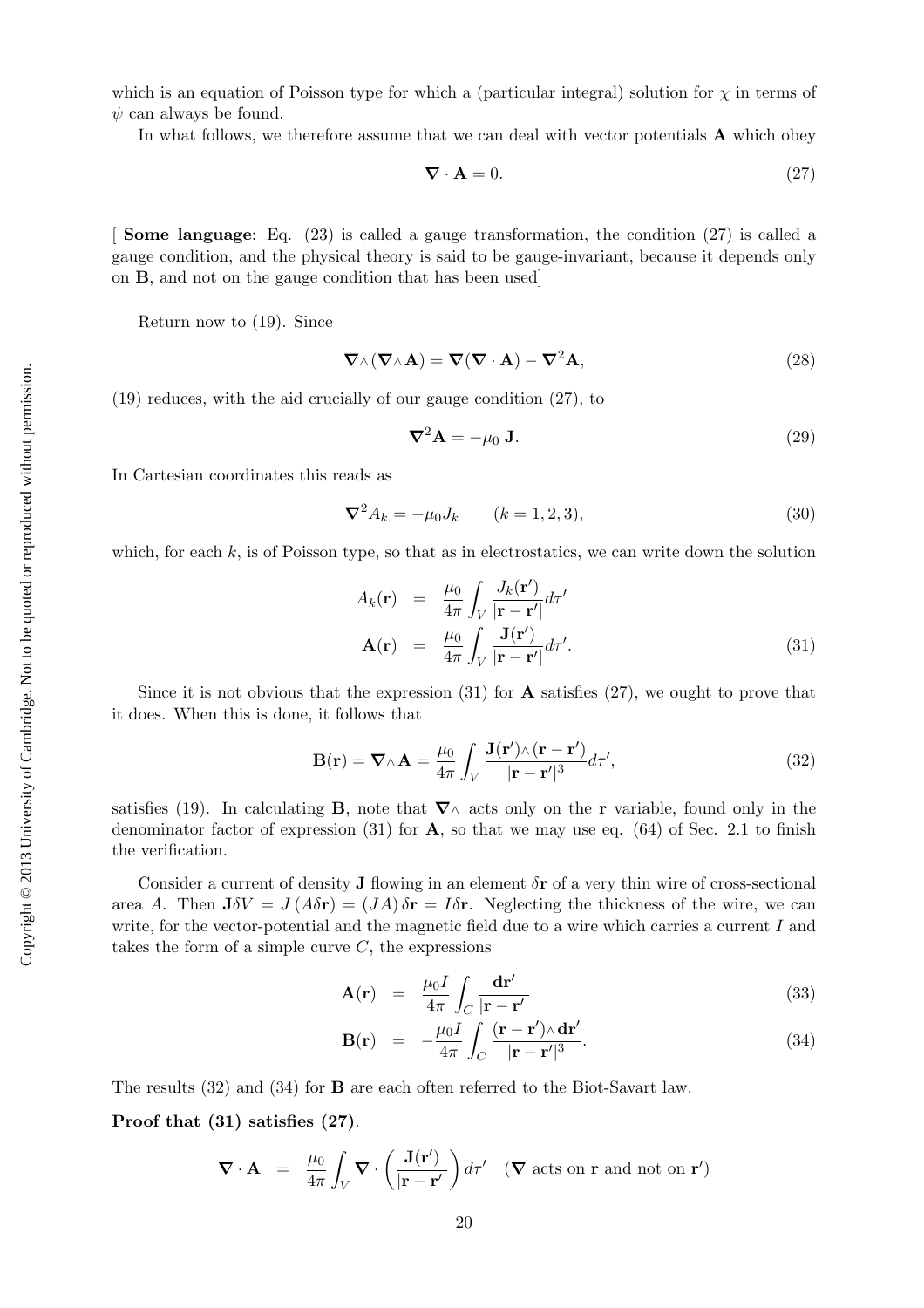$$
= \frac{\mu_0}{4\pi} \int_V \mathbf{J}(\mathbf{r}') \cdot \nabla \frac{1}{|\mathbf{r} - \mathbf{r}'|} d\tau'
$$
  
\n
$$
= -\frac{\mu_0}{4\pi} \int_V \mathbf{J}(\mathbf{r}') \cdot \nabla' \frac{1}{|\mathbf{r} - \mathbf{r}'|} d\tau'
$$
  
\n
$$
= -\frac{\mu_0}{4\pi} \int_V \left[ \nabla' \cdot \left( \frac{1}{|\mathbf{r} - \mathbf{r}'|} \mathbf{J}(\mathbf{r}') \right) - \frac{1}{|\mathbf{r} - \mathbf{r}'|} \nabla' \cdot \mathbf{J}(\mathbf{r}') \right] d\tau'
$$
  
\n
$$
= -\frac{\mu_0}{4\pi} \int_S \frac{1}{|\mathbf{r} - \mathbf{r}'|} \mathbf{n}' \cdot \mathbf{J}(\mathbf{r}') dS'.
$$
\n(35)

Here  $V$  is all space, but if we suppose that a physical current distribution occupies a finite volume  $\hat{V} \subset V$  near the origin, then  $\mathbf{J}(\mathbf{r}') = 0$  on S and the proof is complete.

Note the use of a now well-known identity for  $\nabla \cdot (\phi \mathbf{F})$  in the third line,  $\nabla' \cdot \mathbf{J}(\mathbf{r}') = 0$  in the fourth line, and finally the ubiquitous divergence theorem.

[ Care with  $\nabla^2$ F for a vector field F may be needed. There is no problem in Cartesians, and hence probably not in the material of this course:

$$
(\nabla^2 \mathbf{F})_k = (\partial_j \partial_j) F_k \tag{36}
$$

where  $\nabla^2 = \partial_i \partial_j$  is the usual expression used in Laplace's equation. In other coordinate systems, where the unit basis vectors are themselves coordinate dependent,  $(\nabla^2 \mathbf{F})_{\alpha}$ , the component of the vector  $\nabla^2 \mathbf{F}$  along the unit vector  $\mathbf{e}_{\alpha}$ , is no longer given by  $(\nabla^2)\mathbf{F}_{\alpha}$ . The correct result however follows from use of  $\nabla^2 \mathbf{F} = -\nabla \wedge (\nabla \wedge \mathbf{F}) + \nabla (\nabla \cdot \mathbf{F})$  where each of the two terms on the right is calculable by two well-defined steps in any system of orthogonal curvilinear co-ordinates.  $\overline{\phantom{a}}$ 

#### 3.3 Magnetic fields of simple current distributions

To calculate these one may use Ampère's law, the Biot-Savart law or perhaps first calculate  $\bf{A}$ from (31) or (33).

## a) Infinite straight wire carrying current I

Take the  $z$ -axis along the wire, take O in the  $xy$ -plane throught the point P, and calculate **B** at P,  $\mathbf{r} = \vec{OP}$  using Biot-Savart. Using cylindrical polars,  $(s, \phi, z)$ , we have

$$
\mathbf{r} = s\mathbf{e}_s, \quad \mathbf{r}' = z'\mathbf{k}, \quad \mathbf{dr}' = dz'\mathbf{k}, \quad |\mathbf{r} - \mathbf{r}'| = (s^2 + z'^2)^{1/2}.
$$
 (37)

Now  $-(\mathbf{r} - \mathbf{r}') \wedge d\mathbf{r}' = s \, dz' \mathbf{e}_{\phi}$  so that we have proved that **B** is everywhere in the direction of  $e_{\phi}$ . Hence, from (34)

$$
\mathbf{B} = \frac{\mu_0 I}{4\pi} \int_{-\infty}^{\infty} \frac{s \, dz'}{(s^2 + z'^2)^{3/2}} \mathbf{e}_{\phi}
$$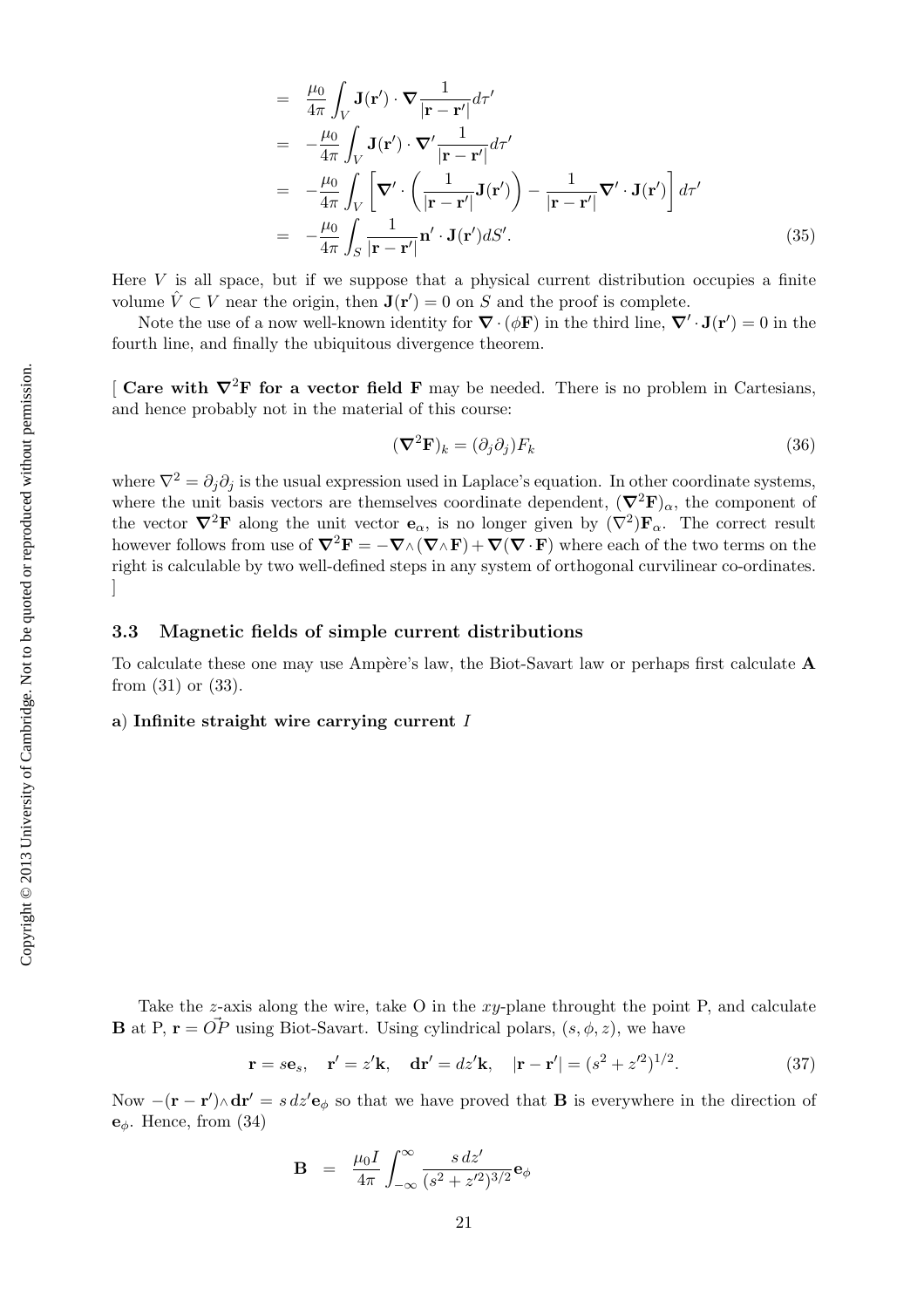$$
= \frac{\mu_0 I}{4\pi s} \int_{-\pi/2}^{\pi/2} \cos \alpha \, d\alpha \, \mathbf{e}_{\phi}, \quad (z' = s \tan \alpha)
$$

$$
= \frac{\mu_0 I}{2\pi s} \mathbf{e}_{\phi}. \tag{38}
$$

We got the same answer in Sec. 1.4, arguing there that  $\mathbf{B} = B(s)\mathbf{e}_\phi$  by 'symmetry considerations'.

#### b) Long solenoid

This is a continuous wire carrying current I wound round a very long right circular cylinder, so long that end effects can be ignored. Assume there are  $N$  turns of wire per unit length, with N large, wound in a spiral of very small pitch, so that we can regard the cylindrical surface as carrying a surface current. Use cylindrical polars  $(r, \phi, z)$ , with z-axis at the axis of the cylinder. Then  $\mathbf{s} = NI\mathbf{e}_{\phi}$  gives the current density, *i.e.* the current per unit length, measuring the charge crossing unit length in unit time. Note that we called the radial coordinate of cylindrical polars r here because the symbol s denotes the magnitude of the surface current.

Since  $|\mathbf{B}|$  is clearly independent of both z and  $\phi$ , we take **B** of the form

$$
\mathbf{B} = B_z(r)\mathbf{k}, \quad \mathbf{k} = (0, 0, 1). \tag{39}
$$

This satisfies  $\nabla \cdot \mathbf{B} = 0$ . Also  $\nabla \wedge \mathbf{B} = 0$ , which holds where there is no (volume) density of current, implies

$$
\frac{\partial B_z}{\partial r} = 0, \quad \text{so that} \quad B_z = \text{constant.} \tag{40}
$$

(The cylindrical polar coordinate detail of each of these statements should be checked.)

Outside the cylinder this constant is zero, because  $|\mathbf{B}| = 0$  for infinite r. To find  $|\mathbf{B}|$  inside the cylinder use the rectangular contour  $C$  shown in the diagram on P21. Only the vertical line inside the solenoid contributes to  $\oint$  dr · B, so that Ampère leads to

$$
B_z z = \mu_0 N I z, \quad B_z = \mu_0 N I, \quad \mathbf{B} = \mu_0 N I \mathbf{k}.
$$
\n
$$
(41)
$$

The answer obtained here illustrates the general discontinuity law given as eq. (50) of Sec. 1.7, and proved in Sec. 3.8

$$
\mathbf{n}_{\wedge}\mathbf{B}|_{-}^{+} = \mu_0 \,\mathbf{s},\tag{42}
$$

at a surface of discontinuity carrying a surface current density s per unit length. We have  $\mathbf{n} \wedge \mathbf{B}^{\dagger} = 0$ , and

$$
\mathbf{n} \wedge \mathbf{B} \vert_{-} = (-)\mathbf{e}_r \wedge (\mu_0 N I \mathbf{k}) = \mu_0 N I \mathbf{e}_{\phi} = \mu_0 \mathbf{s}.\tag{43}
$$

#### c) Long cylindrical conductor

Consider current, flowing in a long right circular cylinder and distributed uniformly over its circular cross-section, of area  $A = \pi a^2$ , so that

$$
\mathbf{J} = J\mathbf{k}, \quad \pi a^2 J = I, \quad \mathbf{k} = (0, 0, 1). \tag{44}
$$

Assume that magnetic fields can be calculated within the conducting material by the same formulas as apply in the vacuum or free-space. This is a good approximation for good conductors, which do have similar magnetic properties to free-space.

Use cylindrical polars  $(s, \phi, z)$  with z-axis along the axis of the conductor. By symmetry  $\mathbf{B} = B(s)\mathbf{e}_{\phi}$ , and we apply Ampère to horizontal circles centred on the z-axis for (i)  $s > a$  and  $s < a$ .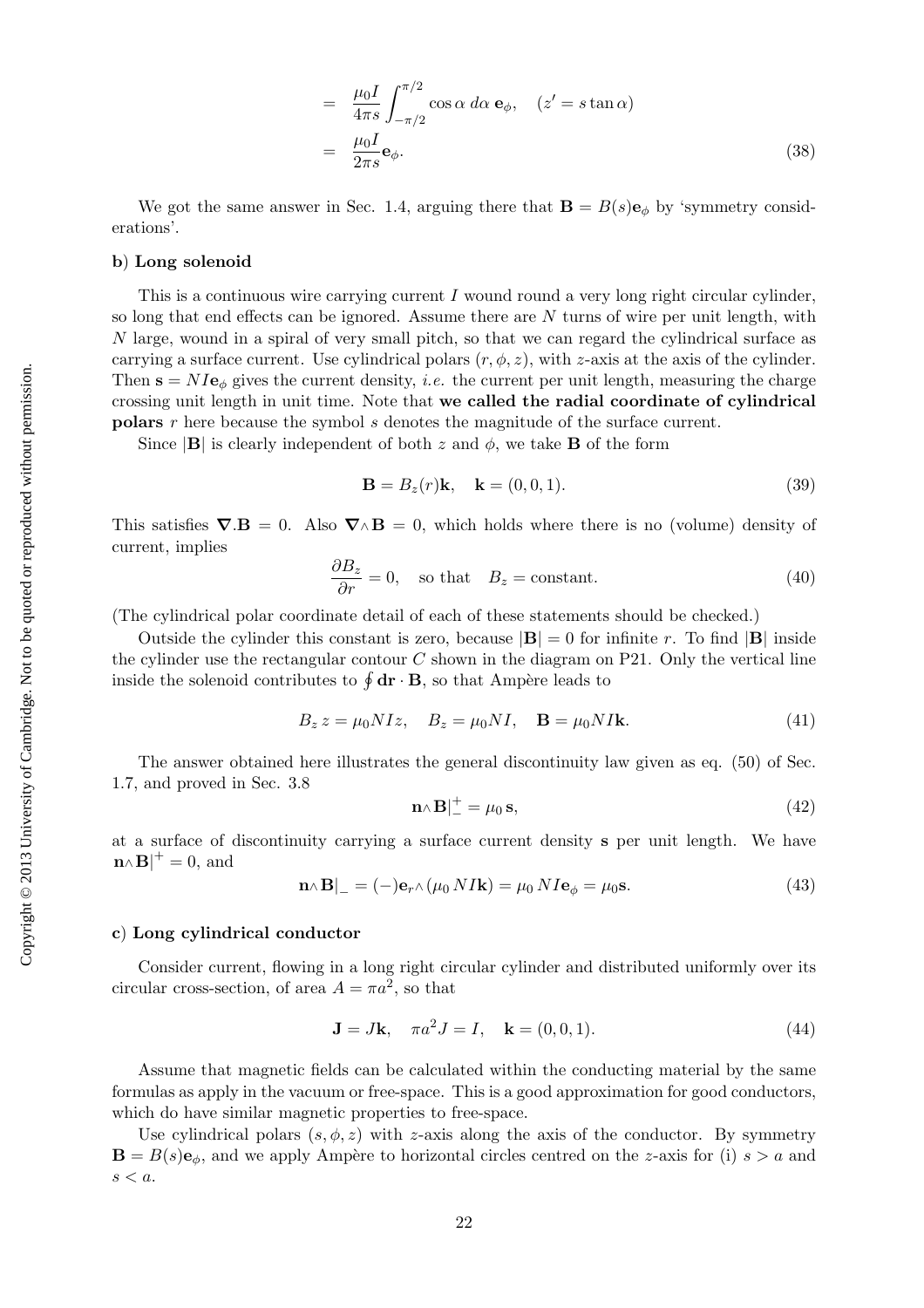outside 
$$
2\pi sB = \mu_0 I
$$
,  $B = \frac{\mu_0 I}{2\pi s}$  (45)

inside 
$$
2\pi sB = \mu_0 \pi s^2 J
$$
,  $B = \frac{\mu_0 I s}{2\pi a^2} = \frac{\mu_0 I s}{2}$ . (46)

Note that outside the conductor the magnetic field is the same as for a very thin wire, as in example a).

Note also that here there is no surface current, and hence we expect

$$
\mathbf{n}_{\wedge}\mathbf{B}|_{-}^{+} = 0. \tag{47}
$$

Here  $\mathbf{n} \wedge \mathbf{B} = \mathbf{e}_s \wedge B(s) \mathbf{e}_{\phi} = B(s) \mathbf{k}$  and continuity of the tangential component of **B** at  $s = a$ follows  $(45)$  and  $(46)$ .

#### 3.4 The large distance expansion of the vector potential

Consider the formula (31) for the vector potential in the situation in which the distribution of current density is confined to a subset  $\hat{V} \subset V$  =allspace. Chose the origin near to it. Then a long calculation based on Taylor's theorem yields the following leading large r approximation to  $\mathbf{A}(\mathbf{r})$ :

$$
\mathbf{A}(\mathbf{r}) = \frac{\mu_0}{4\pi} \frac{1}{r^3} \mathbf{m} \wedge \mathbf{r},\tag{48}
$$

where the magnetic dipole moment of the current distribution is defined by

$$
\mathbf{m} = \frac{1}{2} \int_{V} \mathbf{r} \wedge \mathbf{J}(\mathbf{r}) d\tau.
$$
 (49)

We consider in detail only the following case.

#### 3.5 The current loop

Here we look at the vector potential  $\mathbf{A}$  (33) of a current loop, *i.e.* a wire of negligible crosssection shaped in the form of a closed contour  $C$ , carrying a current  $I$ . For simplicity, let  $C$ define a plane loop of area  $S = Sn$  of unit normal n.

Chose an origin near the loop and seek the vector potential of its magnetic field, at distances large on a scale set by the physical dimensions of the loop. (Or, consider  $A(r)$  due to a small loop.)

Let S be a surface such that  $\partial S = C$ . Let c be an arbitrary constant vector, and work on  $c \cdot A$ 

$$
\mathbf{c} \cdot \mathbf{A} = \frac{\mu_0 I}{4\pi} \oint_C \frac{1}{|\mathbf{r} - \mathbf{r}'|} \mathbf{c} \cdot \mathbf{dr}'
$$
  
\n
$$
= \frac{\mu_0 I}{4\pi} \int_S \mathbf{n}' \cdot \nabla' \wedge (\frac{1}{|\mathbf{r} - \mathbf{r}'|} \mathbf{c}) dS' \quad \text{(Stokes)}
$$
  
\n
$$
= \frac{\mu_0 I}{4\pi} \left[ \int_S \mathbf{dS}' \wedge \nabla' \frac{1}{|\mathbf{r} - \mathbf{r}'|} \right] \cdot \mathbf{c}.
$$
 (50)

Hence

$$
\mathbf{A}(\mathbf{r}) = \frac{\mu_0 I}{4\pi} \int_S \mathbf{dS}' \wedge \mathbf{\nabla}' \frac{1}{|\mathbf{r} - \mathbf{r}'|} = \frac{\mu_0 I}{4\pi} \int_S \mathbf{dS}' \wedge \left(\frac{\mathbf{r} - \mathbf{r}'}{|\mathbf{r} - \mathbf{r}'|^3}\right).
$$
(51)

Here, in order to get the leading large r approximation, to  $A(r)$ , we simply drop all dependence on  $\mathbf{r}'$  from the integrand of  $(51)$ . So we have

$$
\mathbf{A}(\mathbf{r}) = \frac{\mu_0}{4\pi} \frac{1}{r^3} \left[ I \int_S \mathbf{dS}' \right] \wedge \mathbf{r} = \frac{\mu_0}{4\pi} \frac{1}{r^3} \mathbf{m} \wedge \mathbf{r},\tag{52}
$$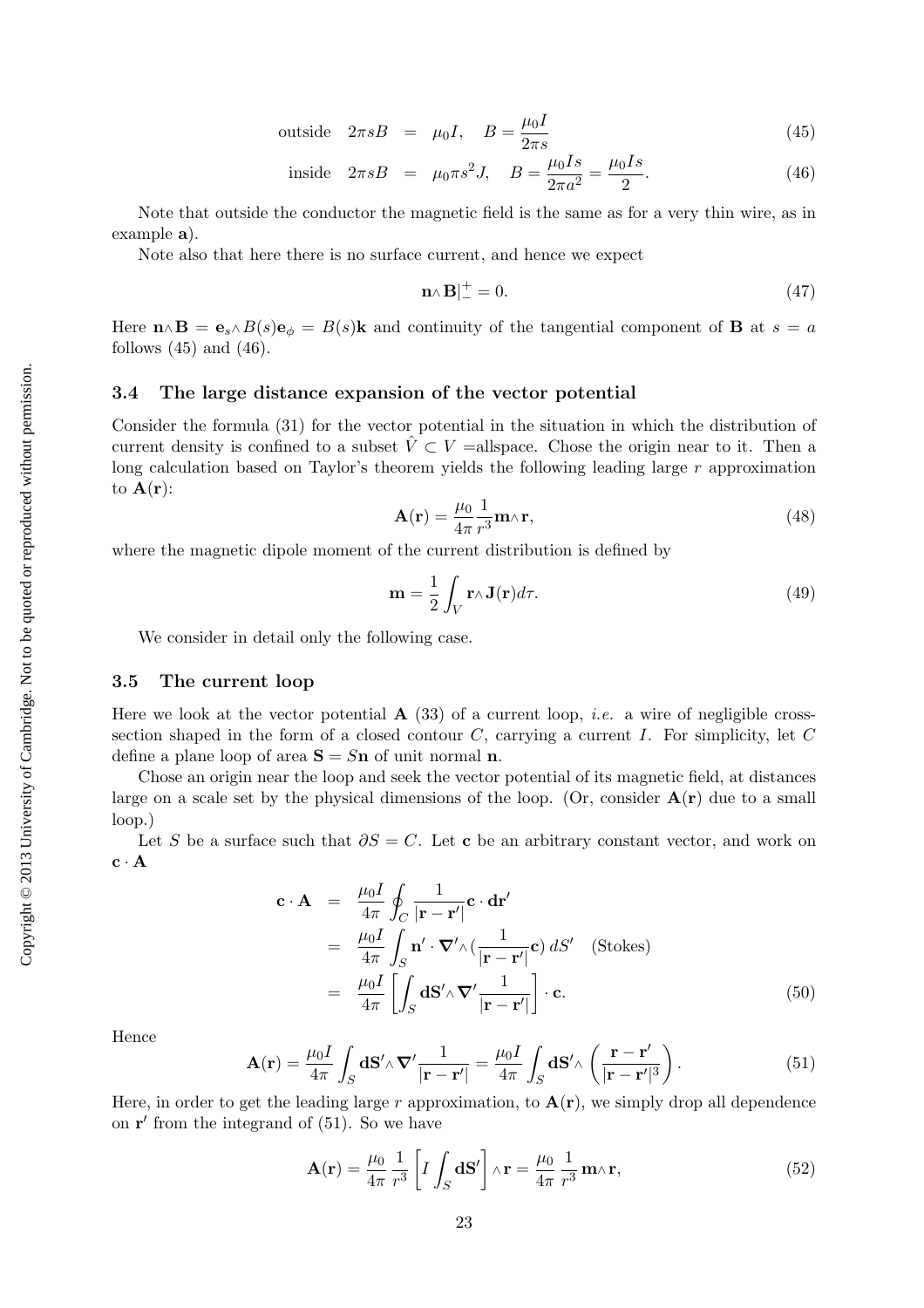Copyright  $@$  2013 University of Cambridge. Not to be quoted or reproduced without permission. Copyright © 2013 University of Cambridge. Not to be quoted or reproduced without permission. where we have defined the magnetic dipole moment of the current loop by

$$
\mathbf{m} = I \int_{S} \mathbf{dS} = IS\mathbf{n}.\tag{53}
$$

We have reached a result which agrees exactly with  $(48)$ . To see this recall the usual conversion  $\int_V (\ldots) \mathbf{J}(\mathbf{r}) d\tau \to \int_C (\ldots) I d\mathbf{r}$ . Then (49) gives

$$
\mathbf{m} = \frac{1}{2} I \int_C \mathbf{r} \wedge \mathbf{dr} = I S \mathbf{n},\tag{54}
$$

upon use of result of example 6 of the vector calculus revision sheet.

We have obtained a result crucial to the understanding of magnetism at all levels: a small current loop gives, via (54), a physical realisation of a magnetic moment.

# 3.6 Dipole view of m

We now show why, in the previous section, we referred to  **as a magnetic dipole moment.** 

At points where there is no charge density  $\mathbf{J} = 0$ , the magnetic field **B** obeys

$$
\nabla \wedge \mathbf{B} = 0. \tag{55}
$$

At such points, we can introduce a magnetic scalar potential  $\Omega$  via

$$
\mathbf{B} = -\nabla\Omega.\tag{56}
$$

As  $\nabla \cdot \mathbf{B} = 0$ , we have, as in electrostatics,

$$
\nabla^2 \Omega = 0,\tag{57}
$$

Laplace's equation, of which we know various solutions. The one of relevance here is the analogue of the one for the potential of the electric dipole of moment  $\bf{p}$  given as (58) of Sec. 2.1, namely

$$
\Omega = -\frac{\mu_0}{4\pi} \mathbf{m} \cdot \nabla \frac{1}{r}.
$$
\n(58)

; From this, we can calculate **B** using (56), and caste the result into the form  $\mathbf{B} = \nabla \wedge \mathbf{A}$ , where  $\bf{A}$  is given by (52).

[ Given the vector potential (52), we calculate the magnetic field B. First evaluate

$$
\nabla \wedge \left(\frac{\mathbf{m}\wedge\mathbf{r}}{r^3}\right) = -\nabla \wedge \left(\mathbf{m}\wedge\nabla\frac{1}{r}\right) = -\nabla \wedge \left(\mathbf{m}\wedge\mathbf{v}\right),\tag{59}
$$

with a temporary abbreviation  $\mathbf{v} = \nabla \frac{1}{r}$ . Second

$$
[\nabla \wedge (\mathbf{m} \wedge \mathbf{v})]_k = \epsilon_{kij} \partial_i \epsilon_{jpq} m_p v_q = (\delta_{kp} \delta_{iq} - \delta_{kq} \delta_{ip}) \partial_i m_p v_q
$$
  
\n
$$
= \partial_i m_k v_i - \partial_i m_i v_k = m_k \nabla \cdot \mathbf{v} - \mathbf{m} \cdot \nabla v_k
$$
  
\n
$$
= [\mathbf{m} \nabla^2 \frac{1}{r} - (\mathbf{m} \cdot \nabla) \nabla \frac{1}{r}]_k.
$$
 (60)

Since we are dealing with non-zero (actually large) r, we can certainly use  $\nabla^2 \frac{1}{r} = 0$ , so that

$$
\mathbf{B}(\mathbf{r}) = \frac{\mu_0}{4\pi} (\mathbf{m} \cdot \nabla) \nabla \frac{1}{r} = \frac{\mu_0}{4\pi} \nabla (\mathbf{m} \cdot \nabla) \frac{1}{r} = -\nabla \left[ -\frac{\mu_0}{4\pi} (\mathbf{m} \cdot \nabla) \frac{1}{r} \right] = -\nabla \Omega, \quad (61)
$$

where  $\Omega$  is the scalar potential (56).

We have found a certain analogy between the magnetic dipole moment **m** that determines the leading large r behaviour of the vector potential  $A(r)$  of a current distribution localised near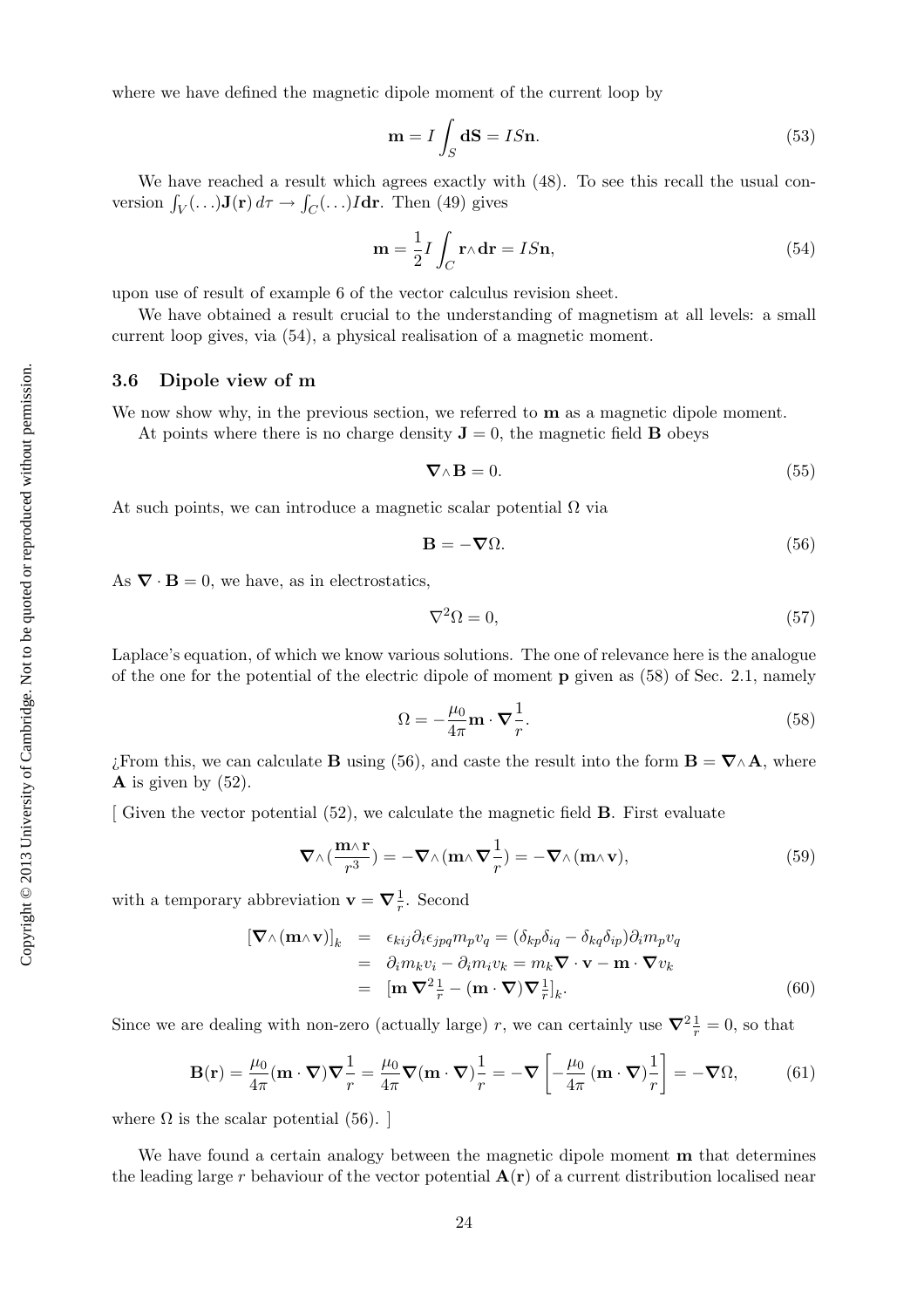#### [ A brief informal aside

If one considers atoms which possess spin about some axis, one can see roughly that the motion of their electrons approximate to current loops with moments parallel to this axis. If the spin axes of all the atoms, in some material made up of such atoms, can be made to line up parallel, then the material acquires a macroscopic magnetic moment. This offers a little insight into the origin of permanent or (ferro-)magnetism. ]

#### 3.7 Forces and couples

 $i$ From (17) of Sec. 1.3, we find that the force, felt by an element of volume  $\delta V$  of medium in which the current density is  $J(r)$ , because of a given magnetic field  $B(r)$  is

$$
\delta \mathbf{F}(\mathbf{r}) = [\mathbf{J}(\mathbf{r}) \delta V] \wedge \mathbf{B}(\mathbf{r}) \text{ or } \n= I \delta \mathbf{r} \wedge \mathbf{B}(\mathbf{r}). \tag{62}
$$

for an element  $\delta r$  of thin conducting wire carrying current I.

For a loop  $C_1$ , carrying current  $I_1$ , in a given field **B**, the total force and couple felt are

$$
\mathbf{F} = \oint_{C_1} I_1 \mathbf{dr}_1 \wedge \mathbf{B}(\mathbf{r}_1) \tag{63}
$$

$$
\mathbf{G} = \oint_{C_1} \mathbf{r}_1 \wedge [I_1 \mathbf{dr}_1 \wedge \mathbf{B}(\mathbf{r}_1)]. \tag{64}
$$

It can be shown (see problem set 2) that, for  $C_1$  a current loop of moment  $\mathbf{m} = IS\mathbf{n}$  in a uniform magnetic field,

$$
\mathbf{F} = 0, \quad \mathbf{G} = \mathbf{m} \wedge \mathbf{B}.\tag{65}
$$

If  $\mathbf{B}_2(\mathbf{r})$  is the field due to a current loop  $C_2$  carrying current  $I_2$ 

$$
\mathbf{B}_2(\mathbf{r}) = \frac{\mu_0}{4\pi} \oint_{C_2} \frac{I_2 \mathbf{dr}_2 \wedge (\mathbf{r} - \mathbf{r}_2)}{|\mathbf{r} - \mathbf{r}_2|^3},\tag{66}
$$

then the force  $\mathbf{F}_{12}$ , exerted on loop  $C_1$  by (the magnetic field due to the current in) the loop  $C_2$ , is

$$
\mathbf{F}_{12} = \oint_{C_1} I_1 \mathbf{dr}_1 \wedge \mathbf{B}_2(\mathbf{r}_1) = \frac{\mu_0}{4\pi} I_1 I_2 \oint_{C_1} \oint_{C_2} \mathbf{dr}_1 \wedge (\mathbf{dr}_2 \wedge \frac{\mathbf{r}_1 - \mathbf{r}_2}{|\mathbf{r}_1 - \mathbf{r}_2|^3}). \tag{67}
$$

It is not obvious, but true, that (67) is compatible with Newton's third law. Proof, which requires the application of Stokes's theorem, is asked for in Problem set 2.

#### Example: parallel wires

Suppose  $C_{1,2}$  are infinite wires carrying currents  $I_{1,2}$ , the former along the x-axis, the latter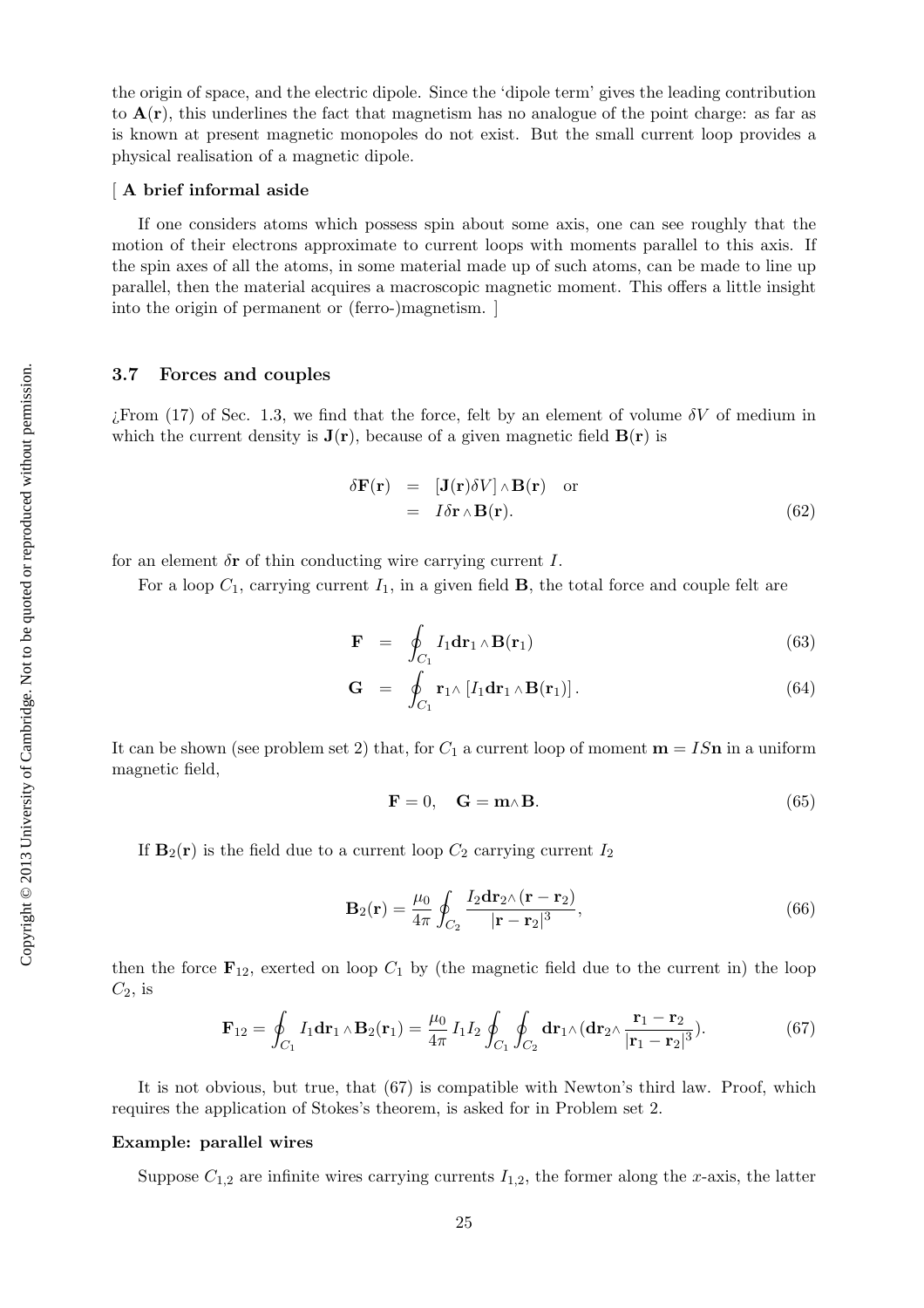Consider the element  $I_1$ dr<sub>1</sub> =  $I_1 dx$ **i** at the origin. The force exerted on it by  $C_2$  is

$$
\mathbf{d}\mathbf{F}_1 = I_1 dx \mathbf{i} \wedge \mathbf{B}_2(0), \quad \mathbf{B}_2(0) = \frac{\mu_0 I_2}{2\pi a} \mathbf{j}
$$

$$
= \frac{\mu_0}{2\pi a} I_1 I_2 \mathbf{k} dx.
$$
(68)

This uses the result (38) derived in example a) of Sec. 3.3. It follows that the force per unit length felt by  $C_1$  due to  $C_2$  is

$$
\mathbf{F} = \frac{\mu_0}{2\pi a} I_1 I_2 \mathbf{k}.\tag{69}
$$

This is a force of attraction for  $I_1, I_2$  of the same sign.

#### 3.8 Proof of (42)

Let S be a surface with unit normal **n** which separates regions  $V_{\pm}$  of space, with **n** pointing from S into  $V_+$ . Let  $\mathbf{B}_{\pm}$  be the magnetic fields in  $V_{\pm}$ , and let current s per unit length flow in S.

Consider an area A of S sufficiently small to be considered plane. Apply Ampére's law

$$
\int_C \mathbf{B}.\mathbf{dr} = \mu_0 I \tag{70}
$$

to the plane needle shaped contour C shown, in the limit  $\delta \to 0$  for finite (small) l. l should be small enough for variation of  $\mathbf{B}_+$  and s across it, but non-zero. Also the plane of the needle C contains **n**, but its orientation, *i.e.* the direction of the normal **b**,  $|\mathbf{b}| = 1$  to the plane, is arbitrary. The direction **t**,  $|\mathbf{t}| = 1$  of the needle is then chosen so that **b**, **t**, **n** form an orthonormal right-handed triad. We get

$$
(-\mathbf{B}_{+} + \mathbf{B}_{-}).\mathbf{t}l = \mu_{0}\mathbf{s}.\mathbf{b}l
$$
  
\n
$$
(-\mathbf{B}_{+} + \mathbf{B}_{-}).\mathbf{n} \wedge \mathbf{b} = \mu_{0}\mathbf{s}.\mathbf{b}
$$
  
\n
$$
[(-\mathbf{B}_{+} + \mathbf{B}_{-}) \wedge \mathbf{n} - \mu_{0}\mathbf{s}].\mathbf{b} = 0.
$$
 (71)

Since **b** was taken to be in an arbitrary direction in  $S$  it follows that

$$
\mathbf{n} \wedge \mathbf{B} \vert_{-}^{+} = \mu_0 \mathbf{s}.\tag{72}
$$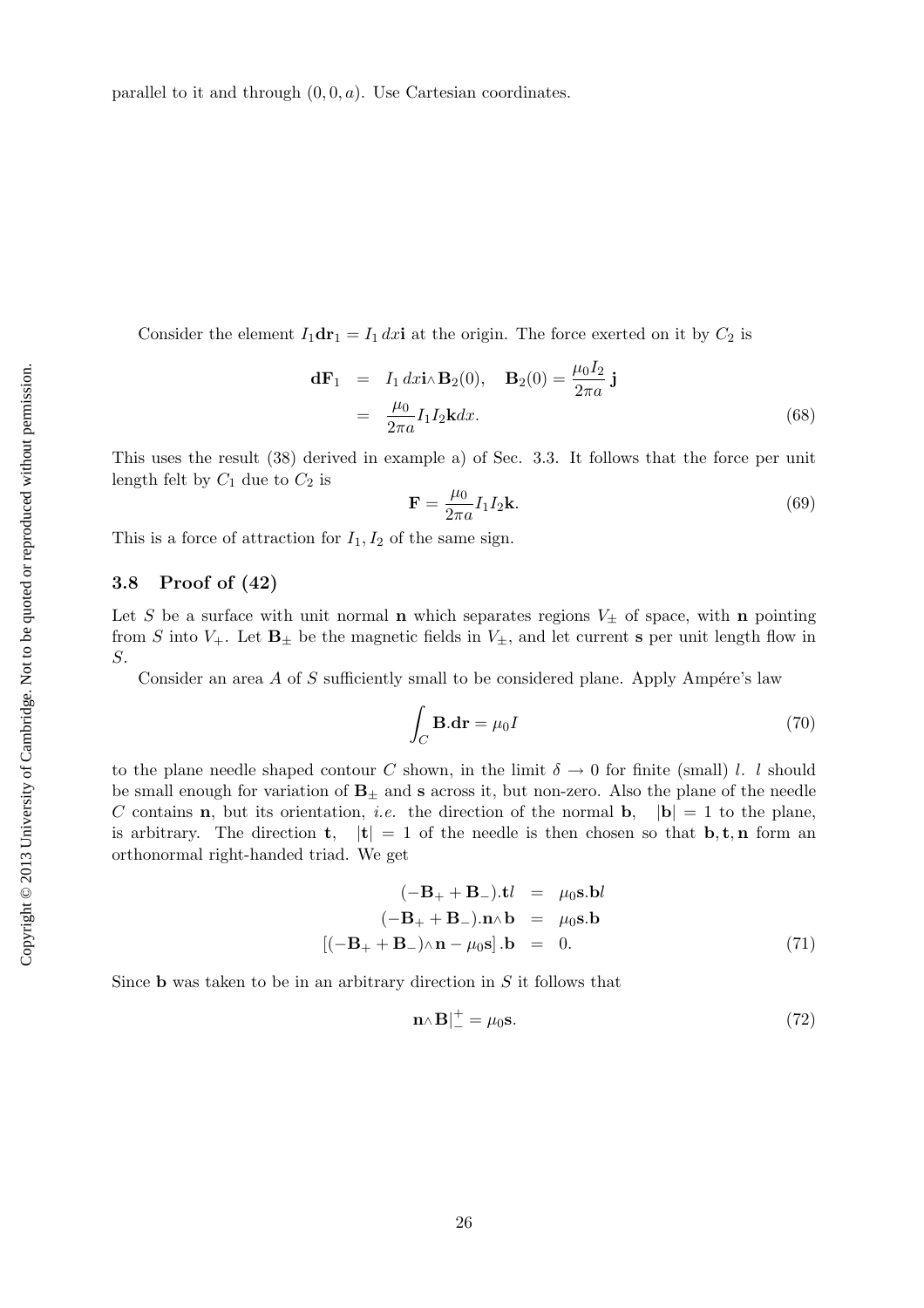# Mathematical Tripos 2004, Part IB : Electromagnetism, Lent 2004 Lecture notes by A.J.Macfarlane, DAMTP

Corrections or comments by email to A.J.Macfarlane@damtp.cam.ac.uk

# 4 Electromagnetic induction

Recall the paragraph from Sec. 1.5, repeated here: The Maxwell equation

$$
\nabla \wedge \mathbf{E} + \frac{\partial \mathbf{B}}{\partial t} = 0 \tag{1}
$$

implies

$$
\int_C \mathbf{E} \cdot d\mathbf{r} = \int_S \mathbf{\nabla} \wedge \mathbf{E} \cdot d\mathbf{S} = -\int_S \frac{\partial \mathbf{B}}{\partial t} \cdot d\mathbf{S} = -\frac{d}{dt} \int_S \mathbf{B} \cdot d\mathbf{S},\tag{2}
$$

by applying Stokes's theorem to a fixed curve  $C = \partial S$  bounding a fixed open surface S. If we define the electromotive force (or electromotance) acting in C by

$$
\mathcal{E} = \int_C \mathbf{E} \cdot \mathbf{dr},\tag{3}
$$

and the flux of  $\bf{B}$  through (the open) surface  $S$  by

$$
\Phi = \int_{S} \mathbf{B} \cdot \mathbf{dS},\tag{4}
$$

then we get Faraday's Law of induction

$$
\mathcal{E} = -\frac{d\Phi}{dt}.\tag{5}
$$

This will be studied now.

In chapter two we studied electric fields E such that

$$
\nabla \wedge \mathbf{E} = 0, \quad \int_C \mathbf{E} \cdot \mathbf{dr} = 0,
$$
\n(6)

called conservative, since, in virtue of  $\nabla \wedge \mathbf{E} = 0$ , there exists the electrostatic potential  $\phi$  such that  $\mathbf{E} = -\nabla \phi$ . In chapter two it was assumed implicitly that there were no magnetic fields in the discussion, but it could equally have been assumed that we were dealing with non-conducting material  $(e.g.$  the vacuum or free space) and time-independent magnetic fields, since the latter would then be entirely uncoupled from the electrostatics.

Here we study time-dependent magnetic fields and the the non-conservative electric fields that accompany them. The latter may give rise to non-zero electromotive forces (or electromotances, or EMFs for short), and hence cause current flow.

We first make this study in the (pre-Maxwellian) approximation to the full Maxwell theory, in which

$$
\nabla \wedge \mathbf{E} + \frac{\partial \mathbf{B}}{\partial t} = 0, \quad \nabla \wedge \mathbf{B} = \mu_0 \mathbf{J}.
$$
 (7)

In other words, we neglect the displacement current, even though it was seen in Sec. 1.4 to be an essential ingredient of a consistent theory. It can be shown however that this is justified in the practically significant context in which there are alternating currents of low enough frequency flowing in media of high enough conductivity.

We look first at simple situations wherein it can be seen how time-dependent magnetic fields can produce non-zero EMFs and cause current flow.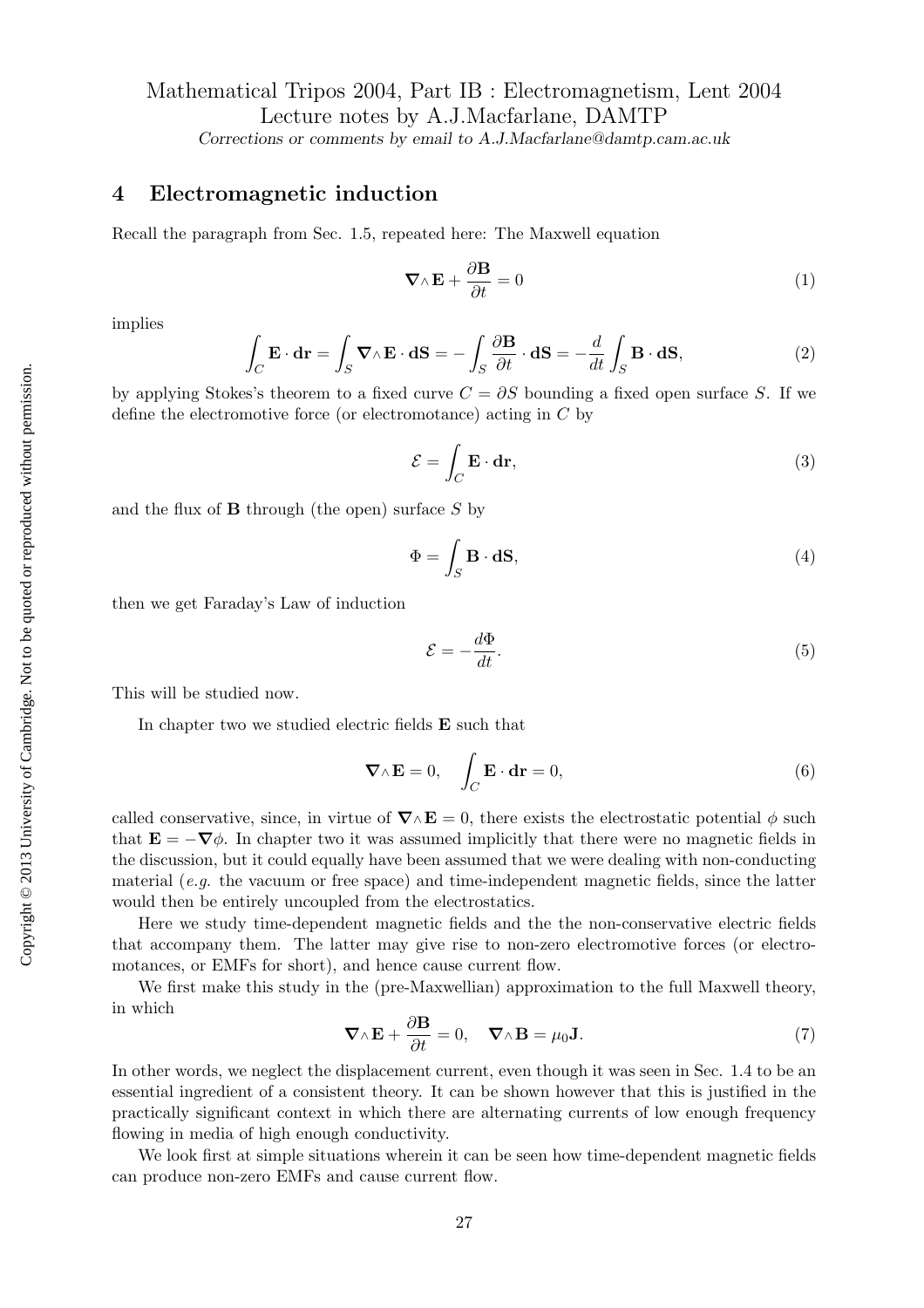### 4.1 Simple examples

If we talk about a bar magnet, we mean a piece of material in which the atomic spins, essentially small current loops, are all lined up, to produce a macroscopic magnetic moment, as in the left hand diagram.

A bar magnet moved relative to a fixed circuit, with a galvanometer, causes a current to flow in the circuit, as motion of the galvanometer needle indicates. There is current flow iff there bar magnet moves.

Suppose the bar magnet in this context is replaced by a second circuit, with a battery, and a current flowing, and with a movable part. Iff there is motion of the latter relative to the first circuit, then will the galvanometer record a current flow. (The magnetic field of the current in the first circuit does the business just as well as did the bar magnet.)

The permanent magnet set-up in the diagram produces magnetic fields in the curved slots in which the loop of a circuit can rotate. If the loop is made to rotate steadily, then an alternating current flows in the circuit. This is the principle of the (AC) generator.

The same set-up can be used to illustrate the principle of the electric motor. Across each slot there is a north and a south pole. Suppose the coil is lying with one side in each slot. When a current is passed through the coil, it flows in opposite directions on the two sides, so these feel equal and opposite forces. In other words a couple is being applied to the coil. If the shaft of the coil is free to rotate, the system can be coupled to pulleys or gears and do work.

#### 4.2 Faraday's law of induction

Let  $C$  be either

- (a) a fixed closed geometrical curve, or
- (b) a physical, possibly moving circuit.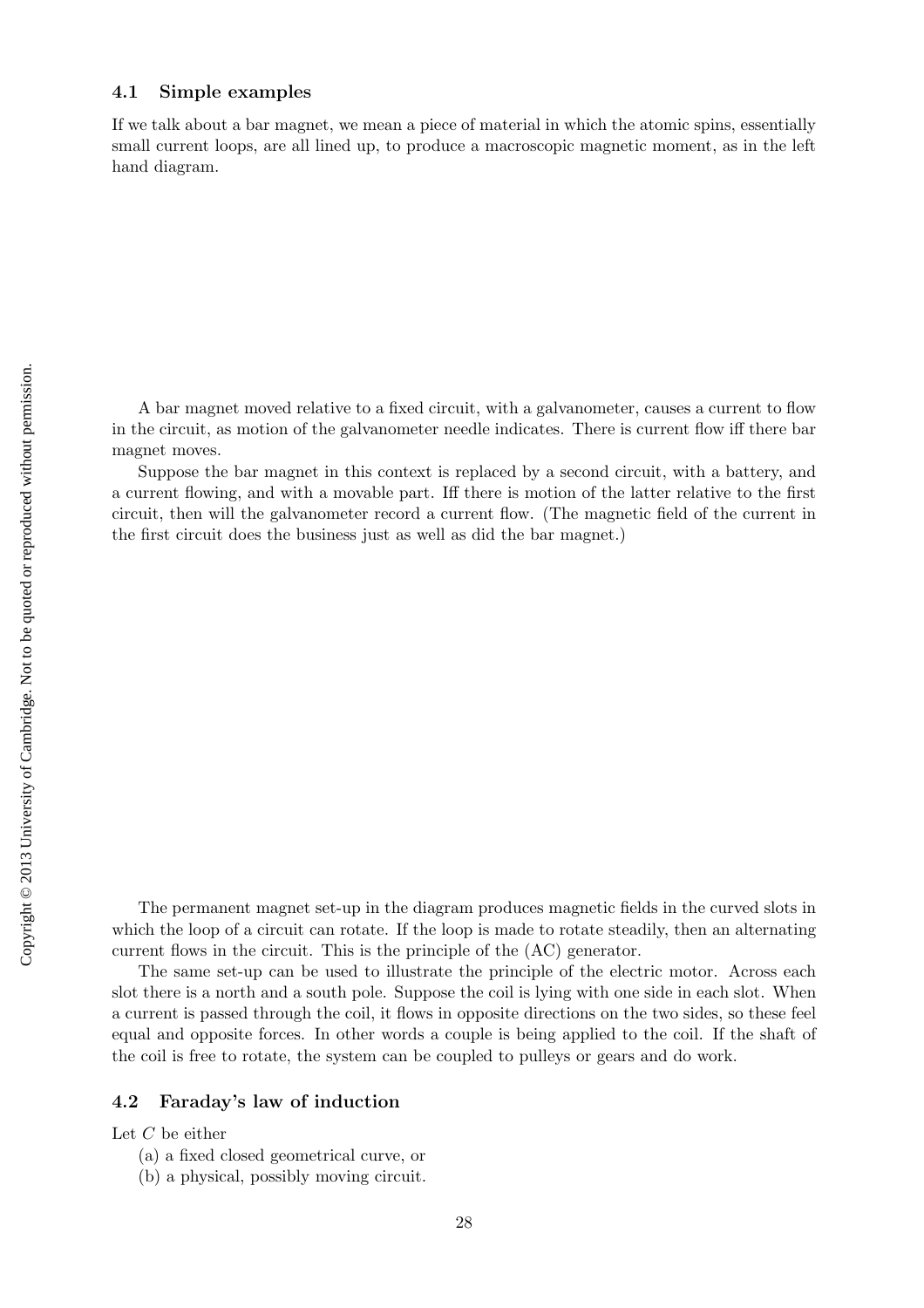Let S be a surface bounded by  $C = \partial S$ .

Define the flux, of a possibly time-dependent magnetic field  $\bf{B}$ , through  $S$  by

$$
\Phi = \int_{S} \mathbf{B} \cdot \mathbf{dS}.\tag{8}
$$

Then Faraday's experimental law, valid in both the contexts (a) and (b), with an appropriate definition in each case of the EMF  $\mathcal E$  in  $C$ , is

$$
\mathcal{E} = -\frac{d\Phi}{dt}.\tag{9}
$$

In case (a)

$$
\mathcal{E} = \int_C \mathbf{E} \cdot \mathbf{dr} = \int_S \mathbf{\nabla} \wedge \mathbf{E} \cdot \mathbf{dS}
$$
 (10)

and

$$
\frac{d\Phi}{dt} = \frac{d}{dt} \int_{S} \mathbf{B} \cdot \mathbf{dS} = \int_{S} \frac{\partial \mathbf{B}}{\partial t} \cdot \mathbf{dS}.
$$
 (11)

Consistency of  $(9 -11)$  is now assured by means of the Maxwell equation  $(1)$ , assumed true in general.

For case (b), consider the case of a physical circuit moving with velocity  $\bf{v}$ , possibly dependent on position and time, but  $v \ll c$ , in a time-dependent magnetic field **B**.

The force on a particle of charge q moving with velocity  $\bf{v}$  in the magnetic field  $\bf{B}$ , and therefore also in its accompanying electric field  $\bf{E}$ , is given by eq. (16) of Sec. 1.3:

$$
\mathbf{F} = q(\mathbf{E} + \mathbf{v} \wedge \mathbf{B}).\tag{12}
$$

Hence we define the electromotance or EMF in  $C$  as

$$
\mathcal{E} = \frac{1}{q} \oint_C \mathbf{F} \cdot \mathbf{dr} = \oint_C (\mathbf{E} + \mathbf{v} \wedge \mathbf{B}) \cdot \mathbf{dr}.
$$
 (13)

We must show that, in context  $(b)$ ,  $(9)$  and  $(13)$  are compatible with the Maxwell equation (1).

To achieve this, we set out from an expression for  $\frac{d\Phi}{dt}$ 

$$
\frac{d\Phi}{dt} = \lim_{\delta t \to 0} \left[ \frac{1}{\delta t} \left( \int_{S'} \mathbf{B}(\mathbf{r}', t + \delta t) \cdot \mathbf{dS}' - \int_{S} \mathbf{B}(\mathbf{r}, t) \cdot \mathbf{dS} \right) \right].
$$
 (14)

Then we apply the divergence theorem at time  $(t + \delta t)$  to the spatial volume V bounded by S, S' and the curved surface  $\Sigma$  swept out by the circuit  $\overrightarrow{C}$  as it moved from position S at time t to position  $S'$  at  $(t + \delta t)$ .

$$
0 = \int_{V} \mathbf{\nabla} \cdot \mathbf{B} d\tau
$$
  
= 
$$
\int_{S'} \mathbf{B}(\mathbf{r}', t + \delta t) \cdot d\mathbf{S}' - \int_{S} \mathbf{B}(\mathbf{r}, t + \delta t) \cdot d\mathbf{S} + \oint_{C} \mathbf{B}(\mathbf{r}, t + \delta t) \cdot (d\mathbf{r} \wedge \mathbf{v} \delta t).
$$
 (15)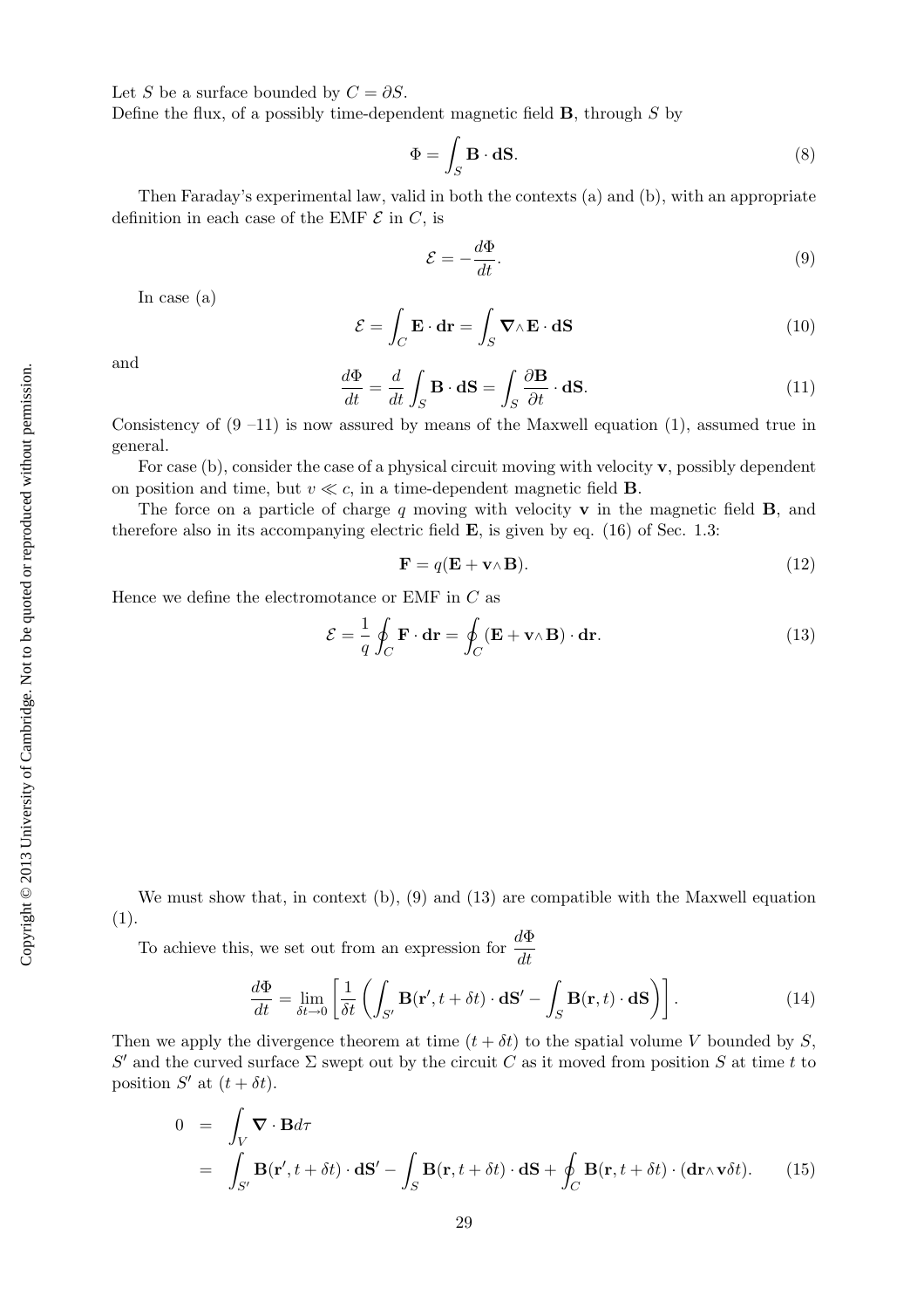Here, as the right-hand diagram purports to justify, we have used

$$
\mathbf{dS} \approx \mathbf{dr} \wedge \mathbf{v} \delta t,\tag{16}
$$

on Σ. Since the third term of (15) is proportional to  $\delta t$  and hence already small, we may neglect  $\delta t$  in the arguments of **B** and of **v** in it, having already neglected the variation of **B** and **v** with position across  $\Sigma$ .

The second integral in (15) has the Taylor expansion

$$
\int_{S} \mathbf{B}(\mathbf{r},t) \cdot d\mathbf{S} + \delta t \int_{S} \frac{\partial \mathbf{B}(\mathbf{r},t)}{\partial t} \cdot d\mathbf{S}.
$$
\n(17)

These remarks allow us to write (15) as

$$
0 = \int_{S'} \mathbf{B}(\mathbf{r}', t + \delta t) \cdot d\mathbf{S} - \int_{S} \mathbf{B}(\mathbf{r}, t) \cdot d\mathbf{S} - \delta t \int_{S} \frac{\partial \mathbf{B}(\mathbf{r}, t)}{\partial t} \cdot d\mathbf{S} + \delta t \oint_{C} d\mathbf{r} \cdot \mathbf{v} \wedge \mathbf{B}(\mathbf{r}, t).
$$
 (18)

Dividing by  $\delta t$ , we see the first two terms in (18) allow us to bring in  $\frac{d\Phi}{dt}$  using (14). So we get

$$
0 = \frac{d\Phi}{dt} - \int_{S} \frac{\partial \mathbf{B}(\mathbf{r}, t)}{\partial t} \cdot d\mathbf{S} + \oint_{C} \mathbf{dr} \cdot \mathbf{v} \wedge \mathbf{B}(\mathbf{r}, t).
$$
 (19)

The first term here is related by (9) to  $\mathcal{E}$ , which is defined in the present context by (13). Hence

$$
0 = \oint_C \mathbf{E} \cdot \mathbf{dr} + \int_S \frac{\partial \mathbf{B}(\mathbf{r}, t)}{\partial t} \cdot \mathbf{dS},
$$
\n(20)

the v-dependent terms having cancelled, so that consistency is assured by the Maxwell equation  $(1)$ , just as in case  $(a)$ .

The significance of the minus sign in the definition (5) of the EMF reflects Lenz's law, which states that any EMF induced in a circuit by a change of flux through it tends to oppose any EMF  $(e,q.$  due to a battery) that already exists in the circuit.

# 4.3 The Faraday experiment

In the set-up shown the crossbar  $LM$  can slide with negligible friction parallel to  $ON$ . The uniform time independent magnetic field  $\mathbf{B} = (0, 0, B)$  points upwards from the plane of the page.

We shall neglect the resistance of the wire  $QMN(\mathcal{E}_0)OLP$  The circuit  $C = OLMN(\mathcal{E}_0)$  thus has resistance

$$
R, \tag{21}
$$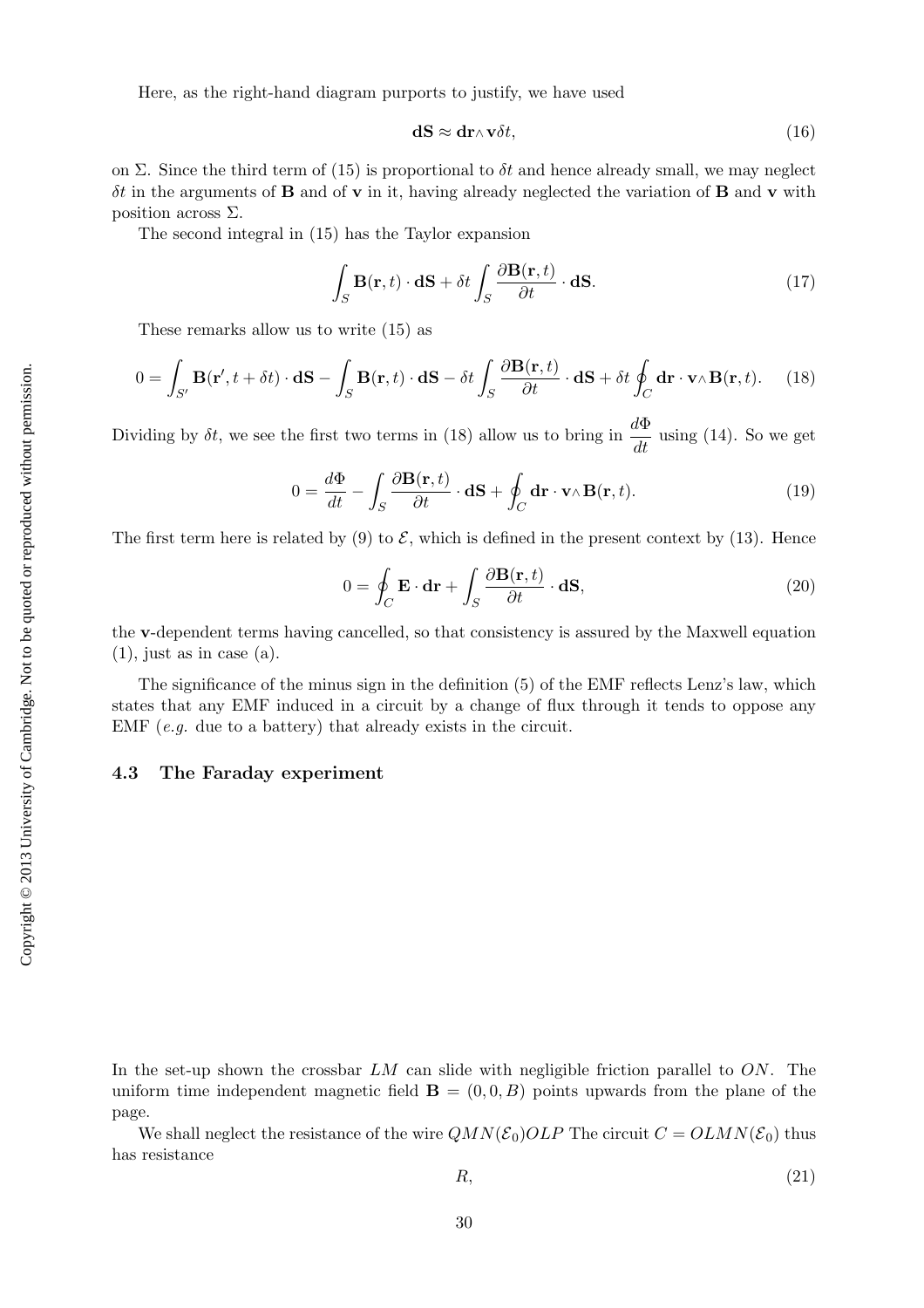*i.e.* the resistance R of  $LM$ . Also, for large B and R, we neglect magnetic fields arising from any current flowing in the system. The initial conditions are

$$
x = x_0
$$
,  $\dot{x} = 0$ ,  $I = I_0 = \frac{\mathcal{E}_0}{R}$  at  $t = 0$ . (22)

The Biot-Savart law tells us that the force  $\delta \mathbf{F}$  acting on the element  $\delta \mathbf{r} = \delta y \mathbf{j} = \delta y(0, 1, 0)$ of LM is given by

$$
\delta \mathbf{F} = I \delta \mathbf{r} \wedge \mathbf{B} = I \delta y B \mathbf{j} \wedge \mathbf{k} = I \delta y B \mathbf{i}.\tag{23}
$$

So the total force on LM is

$$
\mathbf{F} = Ia \, B\mathbf{i}.\tag{24}
$$

By Newton's second law, we have

$$
m\ddot{x} = IaB. \tag{25}
$$

We cannot assume that  $I$  is independent of  $t$ , so that we are not yet ready to try to solve (25). When LM is at x, the flux of **B** through  $\partial S = C$  is

$$
\Phi = \int_{S} \mathbf{B} \cdot \mathbf{dS} = \text{constant} + B(ax),\tag{26}
$$

so that the EMF induced in  $C$  in the circuit is

$$
\mathcal{E} = -\frac{d\Phi}{dt} = -Ba\dot{x}.\tag{27}
$$

It follows now that the total EMF in the circuit at time t is

$$
\mathcal{E}_0 + \mathcal{E} = \mathcal{E}_0 - Ba\dot{x},\tag{28}
$$

and that

$$
\mathcal{E}_0 - Ba\dot{x} = IR.\tag{29}
$$

Eqs.  $(25)$  and  $(29)$  enable the time dependence of I and  $\dot{x}$  to be calculated. In view of our neglect of various effects, we have a reasonably simple differential equation for  $x(t)$ 

$$
m\ddot{x}R = aB(\mathcal{E}_0 - Ba\dot{x}),\tag{30}
$$

indeed soluble quite nicely for small  $t$ . This solution exhibits what is expected in general, that the induced EMF opposes the battery EMF, and the current in  $C$  is reduced. These are two aspects of Lenz's law.

Lenz's law is a special case of more general belief: le Châtelier's principle. This can be stated as follows: a physical system in a steady state reacts by opposing any change imposed on it from outside.

We neglected the magnetic field due to the current induced in  $C$ , which opposes the battery produced  $I_0$ . But (using the result (38) from Sec. 3.3 a), we see that the field due to the induced current in  $LM$  e.g. points downwards on the plane of the diagram, and opposes **B**. This too exemplifies a Lenz view: flux change of one sign produces currents which create flux of the the opposite sign.

#### 4.4 Coil rotating in a fixed magnetic field

Let C be a closed rectangular curve  $PQRS$  of area A. Very thin conducting wire is wrapped N times around the curve C with free ends connected to some external circuit.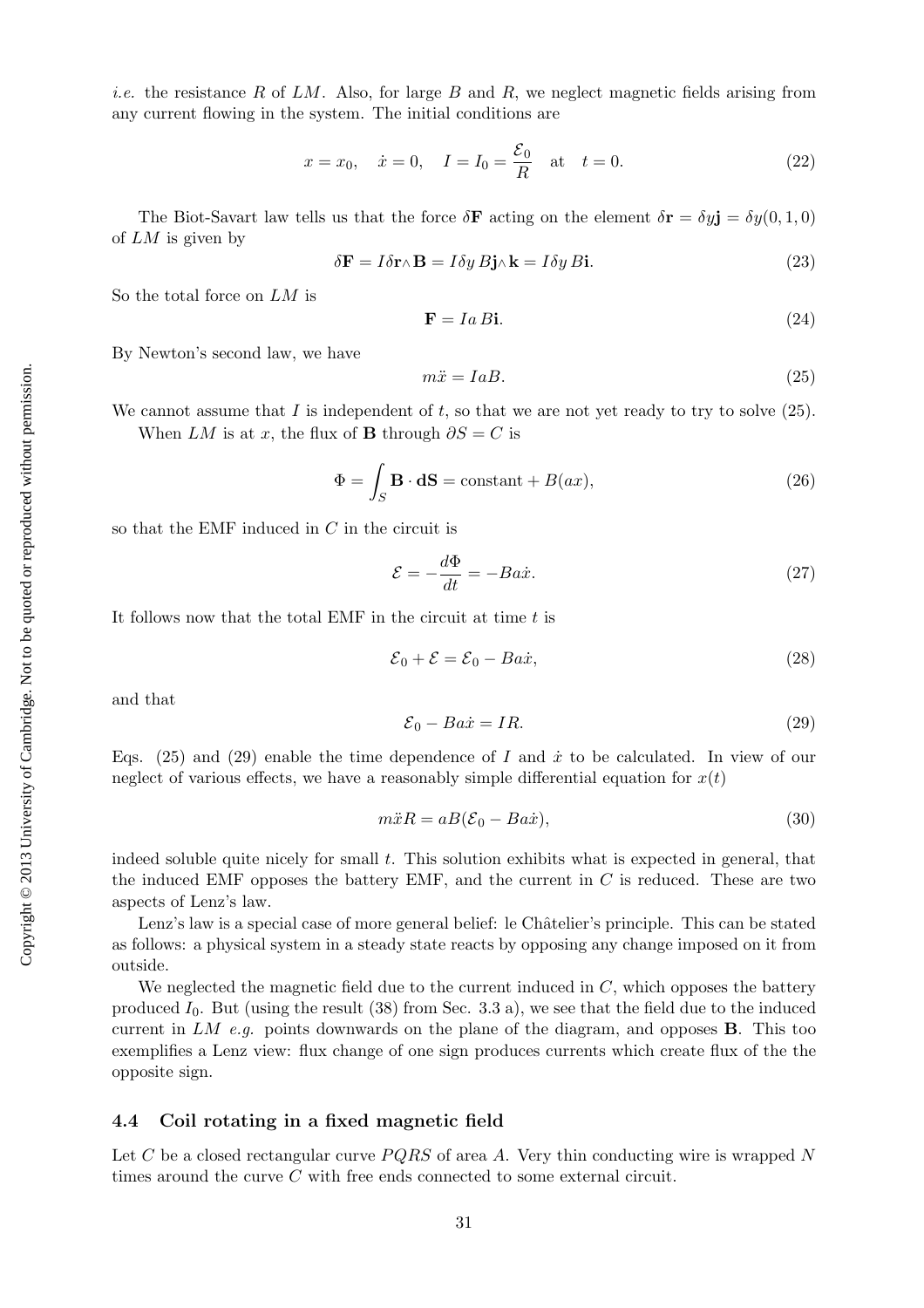Suppose C can rotate rigidly about a fixed axis  $\mathbf{j} = (0, 1, 0)$  with angular velocity  $\omega$  in the presence of a uniform time-independent magnetic field  $\mathbf{B} = (0, 0, B)$ .

When the normal to the coil makes an angle  $\theta = \omega t$  to **B** as shown, so that  $\mathbf{n} = \cos \theta \mathbf{k} + \sin \theta \mathbf{i}$ , then the flux of B through the coil is

$$
\int \mathbf{B} \cdot \mathbf{dS} = N\mathbf{B} \cdot \mathbf{n}A = NB\cos\theta A.
$$
 (31)

Hence the EMF induced in the circuit is

$$
\mathcal{E} = -\frac{d\Phi}{dt} = NBA\omega \sin \omega t.
$$
\n(32)

If the coil has resistance  $R$ , then the current induced in the coil is

$$
I = \frac{NBA\omega}{R} \sin \omega t.
$$
 (33)

Using (64) of Sec. 3.7, we know that the couple exerted on the circuit by the magnetic field is

$$
\mathbf{G} = N \oint_C \mathbf{r} \wedge (I \mathbf{dr} \wedge \mathbf{B}). \tag{34}
$$

It can be shown, with the aid of Stoke's theorem, that this can be caste into the form

$$
\mathbf{G} = \mathbf{m} \wedge \mathbf{B},\tag{35}
$$

where the magnetic moment of the plane N-loop coil is given, using  $(54)$  of Sec. 3.5, by  $m = NIAn$ . Proof of (35) will be attached to the end of chapter 5. Evaluating (35) we find that  $G = -IAND \sin \theta j$ , which, in the spirit of Lenz's law, tends to counter the torque that applies the angular velocity to the coil.

#### 4.5 Inductance and magnetic energy

We will illustrate these concepts by reference to the long solenoid of Sec. 3.3. First we recall the context and some of the results obtained there.

The solenoid has  $N$  turns of wire per unit length and length  $l$  very large so that end effects can be neglected. It carries current I. It is cylindrical with axis  $\mathbf{k} = (0, 0, 1)$ , and cross-sectional area A. The magnetic field due to the current flow is

$$
\mathbf{B} = \mu_0 N I \mathbf{k} \tag{36}
$$

inside the solenoid and zero outside. The flux of B through one turn of the solenoid is

$$
\mu_0 NIA \tag{37}
$$

and through all Nl turns is

$$
\Phi = \mu_0 N^2 IIA.
$$
\n(38)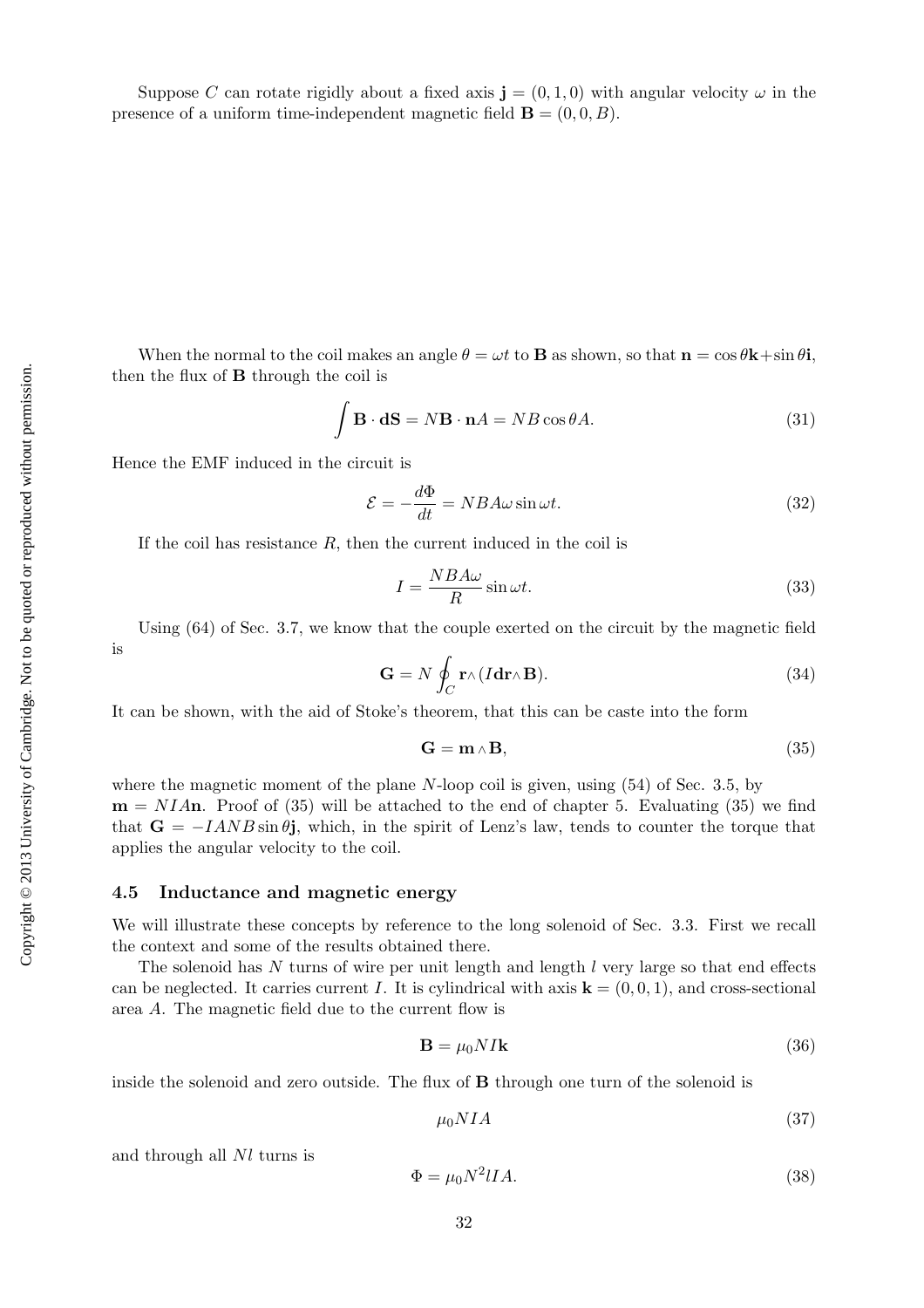This is proportional to I, and we define the (self)-inductance L of the coil via  $\Phi = LI$  giving

$$
L = \mu_0 N^2 l A = \mu_0 N^2 V,\tag{39}
$$

where  $V = Al$  is the volume of the solenoid.

Suppose now that the long solenoid, which remains stationary in this discussion, is attached to a battery of EMF  $\mathcal{E}_0$ , so that the total EMF in the circuit is

$$
\mathcal{E}_0 + \mathcal{E}_{induced} = \mathcal{E}_0 - \frac{d\Phi}{dt} = \mathcal{E}_0 - L\dot{I},\tag{40}
$$

and Ohm's law reads

$$
\mathcal{E}_0 = IR + L\dot{I}.\tag{41}
$$

Now (cf. eq. (17) of Sec. 3.1), the work done by the battery in time  $\delta t$  is

$$
\delta W = \mathcal{E}_0 I \delta t = RI^2 \delta t + LI\dot{I} \delta t \tag{42}
$$

The first term corresponds to Ohmic heat generation. As it is not of immediate interest, we suppose the circuit is of negligible resistance and neglect it. Hence

$$
\delta W = L I \dot{I} \delta t = \delta \left(\frac{1}{2} L I^2\right). \tag{43}
$$

Assuming the magnetic energy W is zero at  $t = 0$  when  $I = 0$  also, we have

$$
W = \frac{1}{2}LI^2 = \frac{1}{2}I\Phi.
$$
\n(44)

Next we develop the expression (44)

$$
W = \frac{1}{2}I\Phi = \frac{1}{2}I\int_{S} \mathbf{B}.\mathbf{dS} = \frac{1}{2}I\int_{S} \mathbf{\nabla} \wedge \mathbf{A}.\mathbf{dS} = \frac{1}{2}I\oint_{C} \mathbf{A}.\mathbf{dr}.
$$
 (45)

Hence we can pass in now familiar fashion to the magnetic energy of a continuous distribution of current density J confined to a finite region region of space near to which we take our origin.

$$
W = \frac{1}{2} \int_{V} \mathbf{J} \cdot \mathbf{A} d\tau, \quad V = \text{all space.}
$$
 (46)

This leads to an important alternative expression for the magnetic energy.

$$
W = \frac{1}{2\mu_0} \int_V \mathbf{A} \cdot \nabla \wedge \mathbf{B} d\tau = \frac{1}{2\mu_0} \int_V \left[ -\nabla \cdot (\mathbf{A} \wedge \mathbf{B}) + \mathbf{B} \cdot (\nabla \wedge \mathbf{A}) \right] d\tau.
$$
 (47)

We may use the divergence theorem on the first term and see that it vanishes provided that (as can be checked) its integrand goes to zero fast enough as r goes to infinity. Now from  $(47)$  we get the important result

$$
W = \frac{1}{2\mu_0} \int_V \mathbf{B}^2 d\tau.
$$
\n(48)

It can easily be seen, using (39) for L and (36) for  $B = |B|$ , that the two expressions (44) and  $(48)$  for the magnetic energy W give the same result in the case of the long solenoid

$$
\frac{1}{2}LI^2 = \frac{1}{2}(\mu_0 N^2 V)I^2 = \frac{1}{2\mu_0}B^2 V = \frac{1}{2\mu_0} \int_V \mathbf{B}^2 d\tau.
$$
 (49)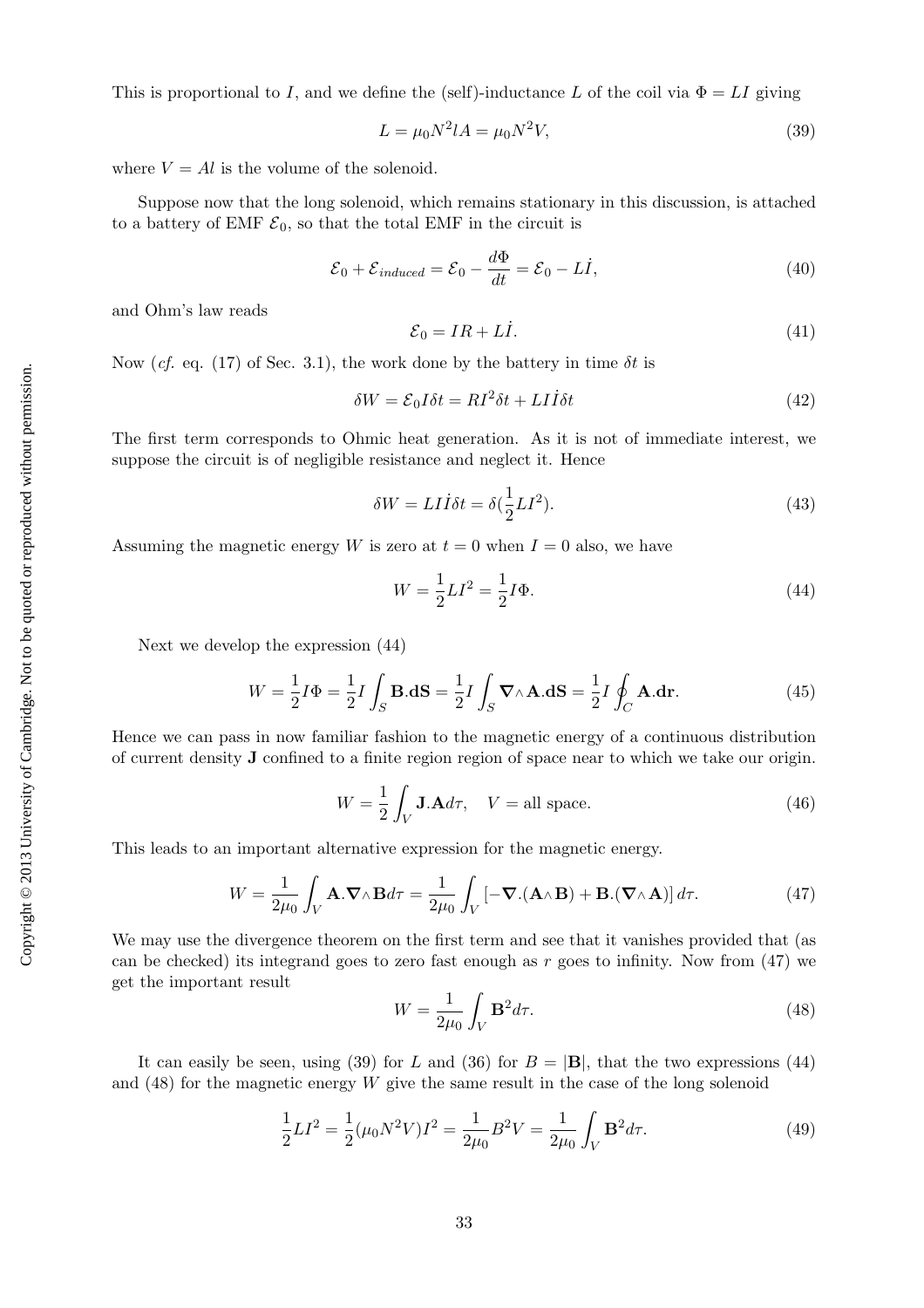# Mathematical Tripos 2004, Part IB : Electromagnetism, Lent 2004 Lecture notes by A.J.Macfarlane, DAMTP

Corrections or comments by email to A.J.Macfarlane@damtp.cam.ac.uk

# 5 Maxwell's equations

#### 5.1 A historical paradox

In magnetostatics, the equation

$$
\nabla \wedge \mathbf{B} = \mu_0 \mathbf{J},\tag{1}
$$

implies  $\nabla \cdot \mathbf{J} = 0$ . As  $\rho = 0$  in magnetostatics, this is compatible with the continuity equation  $\nabla \cdot \mathbf{J} + \frac{\partial \rho}{\partial t} = 0$ . However naive application of the integral form of (1)

$$
\oint_C \mathbf{B} \cdot \mathbf{dr} = \mu_0 \int_S \mathbf{J} \cdot \mathbf{dS},\tag{2}
$$

to the following situation produced a contradiction, one that Maxwell resolved by generalising (1). The 'capacitor' paradox arises by applying (2) to the two surfaces  $S_1$  and  $S_2$  that are

bounded by the same curve C. There is a unique answer for the left-side of  $(2)$ , but the rightside gives different answers  $\mu_0 I$  for  $S_1$  and 0 for  $S_2$ .

Maxwell proposed that (1) be changed by addition to a term that made it compatible with  $\nabla \cdot \mathbf{J} + \frac{\partial \rho}{\partial t} = 0$ . This gives rise (in free space or the vacuum) to

$$
\nabla \wedge \mathbf{B} = \mu_0 (\mathbf{J} + \epsilon_0 \frac{\partial \mathbf{E}}{\partial t}), \tag{3}
$$

as was shown in Sec. 1.4 to be sufficient to achieve consistency.

How does the use of (3) provide resolution of the paradox? There is an electric field only between the plates. So for  $S_1$ , lying outside the plates, we have

$$
\oint_C \mathbf{B} \cdot \mathbf{dr} = \mu_0 \int_{S_1} \mathbf{J} \cdot \mathbf{dS} = \mu_0 I.
$$
\n(4)

Between the plates, where  $\mathbf{J} = 0$ , we shall *assume* that  $\mathbf{E}$  is uniform so that  $\mathbf{E} = \frac{\sigma}{\sigma}$  $\frac{\epsilon}{\epsilon_0}$ **k**. Hence

$$
\frac{1}{\mu_0} \oint_C \mathbf{B} \cdot d\mathbf{r} = \int_{S_2} \mathbf{J} \cdot d\mathbf{S} + \epsilon_0 \int_{S_2} \frac{\partial \mathbf{E}}{\partial t} \cdot d\mathbf{S}
$$

$$
= 0 + \epsilon_0 \frac{d}{dt} \int_{S_2} \mathbf{E} \cdot d\mathbf{S}
$$

$$
= \frac{d}{dt} (\sigma A) = \frac{dQ}{dt} = I,
$$
(5)

as required for consistency. Here  $\sigma$  is the charge density and A is the plate area. The assumption that E is uniform is a crude one. It can be avoided by doing a somewhat harder calculation along lines similar to those followed above.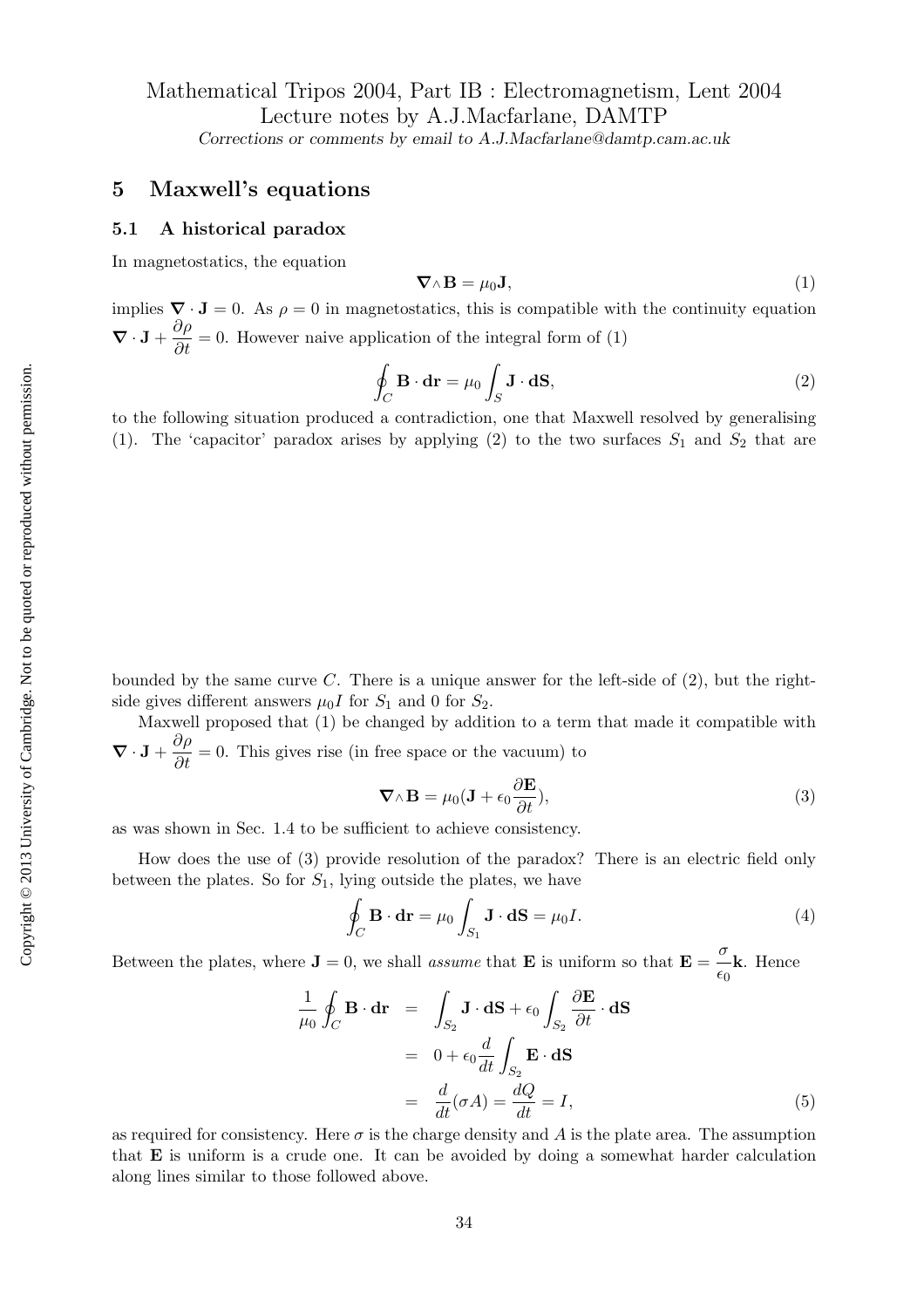# 5.2 Energy and energy transport

Recall the field energy formulas

$$
W_{el} = \frac{\epsilon_0}{2} \int_V \mathbf{E}^2 d\tau, \quad W_{mag} = \frac{1}{2\mu_0} \int_V \mathbf{B}^2 d\tau,\tag{6}
$$

and the expression for the rate of Ohmic heat loss *i.e.* the rate of dissipation of electromagnetic energy as heat

$$
\int \mathbf{J} \cdot \mathbf{E} d\tau. \tag{7}
$$

The Maxwell equation (3) implies

$$
\frac{1}{\mu_0} \mathbf{E} \cdot \nabla \wedge \mathbf{B} = \mathbf{E} \cdot \mathbf{J} + \epsilon_0 \mathbf{E} \cdot \frac{\partial \mathbf{E}}{\partial t}.
$$
\n(8)

Now

$$
\mathbf{E} \cdot \nabla \wedge \mathbf{B} = -\nabla \cdot (\mathbf{E} \wedge \mathbf{B}) + \mathbf{B} \cdot \nabla \wedge \mathbf{E} = -\nabla \cdot (\mathbf{E} \wedge \mathbf{B}) - \mathbf{B} \cdot \frac{\partial \mathbf{B}}{\partial t}.
$$
 (9)

Hence

$$
-\epsilon_0 \mathbf{E} \cdot \frac{\partial \mathbf{E}}{\partial t} - \frac{1}{\mu_0} \mathbf{B} \cdot \frac{\partial \mathbf{B}}{\partial t} = \mathbf{J} \cdot \mathbf{E} + \frac{1}{\mu_0} \nabla \cdot \mathbf{E} \wedge \mathbf{B}
$$

$$
-\frac{d}{dt} \left[ \frac{\epsilon_0}{2} \int_V \mathbf{E}^2 d\tau + \frac{1}{2\mu_0} \int_V \mathbf{B}^2 d\tau \right] = \int_V \mathbf{J} \cdot \mathbf{E} d\tau + \frac{1}{\mu_0} \int_S \mathbf{n} \cdot \mathbf{E} \wedge \mathbf{B} dS. \tag{10}
$$

For the last term the divergence theorem has been applied to a fixed volume  $V$  of space bounded by a surface S. The left side here is the rate of decrease of the total field energy  $W = W_{el} + W_{max}$ . The first term on the right side of (10) represents the rate of loss of energy as Ohmic heat, while the second term there is the rate of energy transport out of V through the surface S.

For the latter, define the Poynting vector S

$$
\mathbf{S} = \frac{1}{\mu_0} \mathbf{E} \wedge \mathbf{B}.\tag{11}
$$

The flux of S through a closed surface  $S$ , with outward unit normal  $n$ , is

$$
\int_{S} \mathbf{S} \cdot \mathbf{n} dS. \tag{12}
$$

This is the flux of electromagnetic energy being transported through  $S$  out of  $V$ .

Eq. (10) thus gives a generally applicable account of energy changes in a conducting medium.

#### 5.3 Decay of charge density in a medium of high conductivity  $\sigma$

In Sec. 1.4, we derived the continuity equation

$$
\nabla \cdot \mathbf{J} + \frac{\partial \rho}{\partial t} = 0 \tag{13}
$$

from Maxwell's equations. In a conducting medium of conductivity  $\sigma$  we have  $J = \sigma E$  and hence

$$
\nabla \cdot \mathbf{J} = \sigma \nabla \cdot \mathbf{E} = \frac{\sigma}{\epsilon_0} \rho.
$$

Now (13) implies

$$
\frac{\sigma}{\epsilon_0}\rho + \frac{\partial \rho}{\partial t} = 0, \text{ and hence } \rho(t) = \rho(0) \exp(-\frac{t}{\tau}), \qquad (14)
$$

where  $\tau = \frac{\epsilon_0}{\sigma}$  is the *relaxation time* of the medium. For copper or silver  $\tau \approx 10^{-18} sec$ , so that any charge density present – for whatever reason – in the medium at the initial time  $t = 0$ quickly goes to zero. It may be expected to flow to the surface of the medium. For a perfect conductor, for which  $\sigma$  is infinite, we have  $\rho(t) = 0$  at all times, as has been discussed above.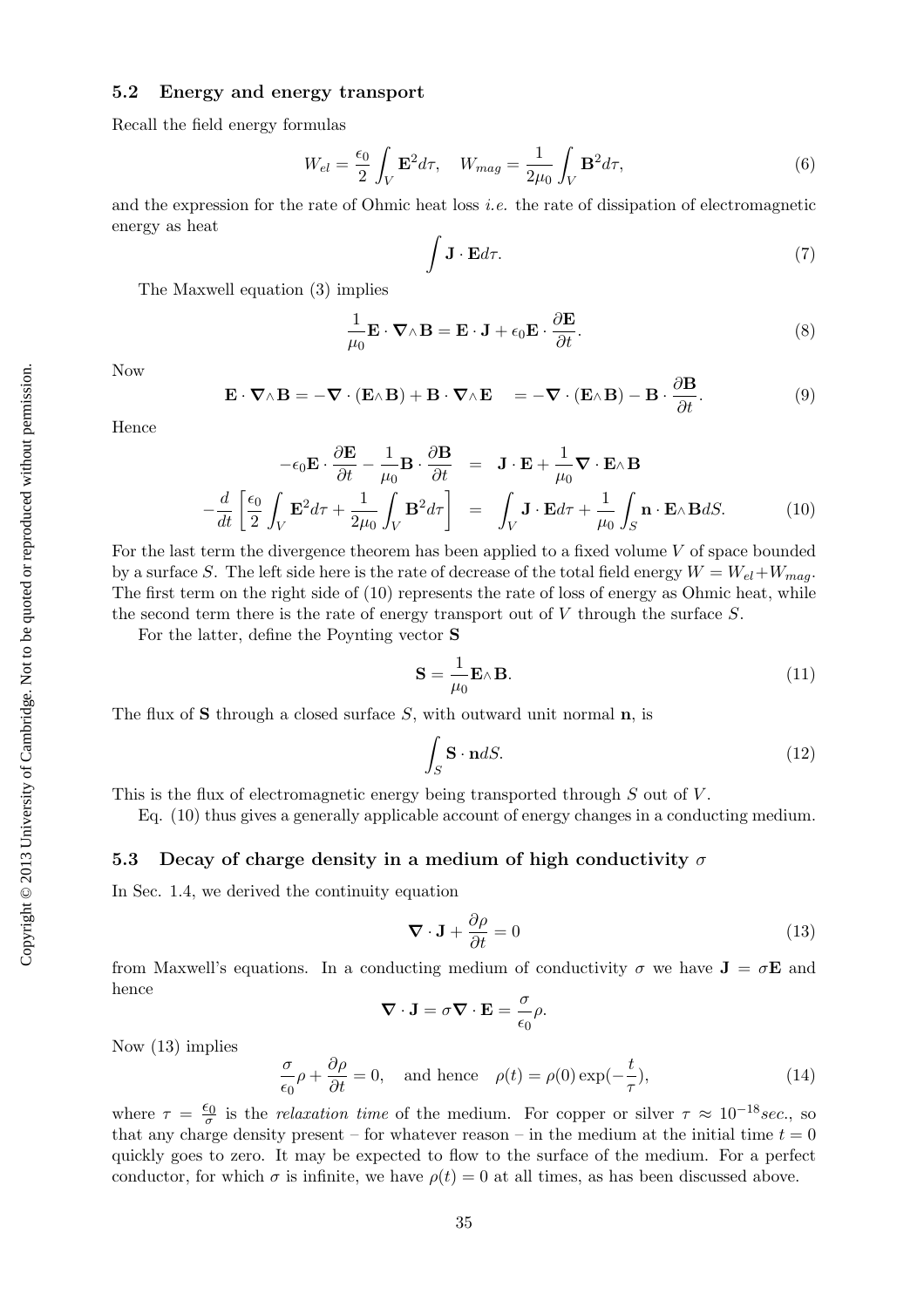# 5.4 Plane wave solutions of Maxwell's equations

We here deal with the vacuum or free-space, *i.e.*  $\rho = 0$ ,  $\mathbf{J} = 0$ . We begin as simply as possible by seeking a solution describing a wave propagating in the z-direction with fields that do not depend on  $x$  or  $y$ .

Looking at  $\nabla \cdot \mathbf{E} = 0$ , we find that  $E_z$  is constant. Looking for linearly polarised solutions of wave type, we put  $E_z = 0$ , and assume we can, for all t, chose axes so that

$$
\mathbf{E} = (E, 0, 0). \tag{15}
$$

Sec. 1.6 proves that the components of  $E$  each satisfy a wave equation. Hence

$$
\frac{\partial^2 E}{\partial z^2} = \frac{1}{c^2} \frac{\partial^2 E}{\partial t^2}.
$$
\n(16)

The solution of such a wave equation can be written as

$$
E(z,t) = f(z - ct) + g(z + ct).
$$
 (17)

The f and g terms here describe waves moving respectively in the positive and negative  $z$ directions with speed  $c$ . In particular, we can consider a monochromatic wave, one with a fixed angular frequency  $\omega$ , in which

$$
E = E_0 \exp i\omega(\frac{z}{c} - t) = E_0 \exp i(kz - \omega t)
$$
\n(18)

where we have defined the wave-number  $k$  by

$$
k = \frac{\omega}{c} = \frac{2\pi}{\lambda},\qquad(19)
$$

Here  $\nu\lambda = \frac{\omega}{2}$  $\frac{2\pi}{2\pi}\lambda = c$  relates the wavelength  $\lambda$  and frequency of the wave in a standard way to other wave variables. Finally, note that the use of complex exponentials is very convenient, but the physical fields must always be identified by taking real parts.

What about the magnetic fields? Looking at  $\nabla \cdot \mathbf{B} = 0$ , we find that  $B_z$  is constant, and take it to be zero. It is natural to assume that B is of the form

$$
\mathbf{B} = \mathbf{B}_0 \exp i(kz - \omega t). \tag{20}
$$

Then in  $\nabla \wedge \mathbf{E}$  the only no-zero entry is  $\frac{\partial E_x}{\partial z}$  so that we have  $\mathbf{B}_0 = (0, B_0, 0)$ , and hence, from

$$
\nabla \wedge \mathbf{E} + \frac{\partial \mathbf{B}}{\partial t} = 0 \tag{21}
$$

we get

$$
ikE_0 - i\omega B_0 = 0, \quad B_0 = \frac{E_0}{c}.
$$
\n(22)

So our wave solution of Maxwell's equations is

$$
\mathbf{E} = (E_0, 0, 0) \exp i(kz - \omega t), \quad \mathbf{B} = \frac{1}{c}(0, E_0, 0) \exp i(kz - \omega t).
$$
 (23)

It should be checked that (23) satisfies also (the zero current density version of) the Maxwell equation  $(3)$ , although our use of the fact that each component of **E** satisfies a wave equation guarantees it. Thus the simplifying assumptions we have made have led us to the valid and simple wave solution (23) of Maxwell's equations. We could similarly have adopted a choice of axes such that that  $\mathbf{E} = (0, E, 0)$ , and reached, as above, the solution

$$
\mathbf{E} = (0, E_0, 0) \exp i(kz - \omega t), \quad \mathbf{B} = (-\frac{1}{c}E_0, 0, 0) \exp i(kz - \omega t).
$$
 (24)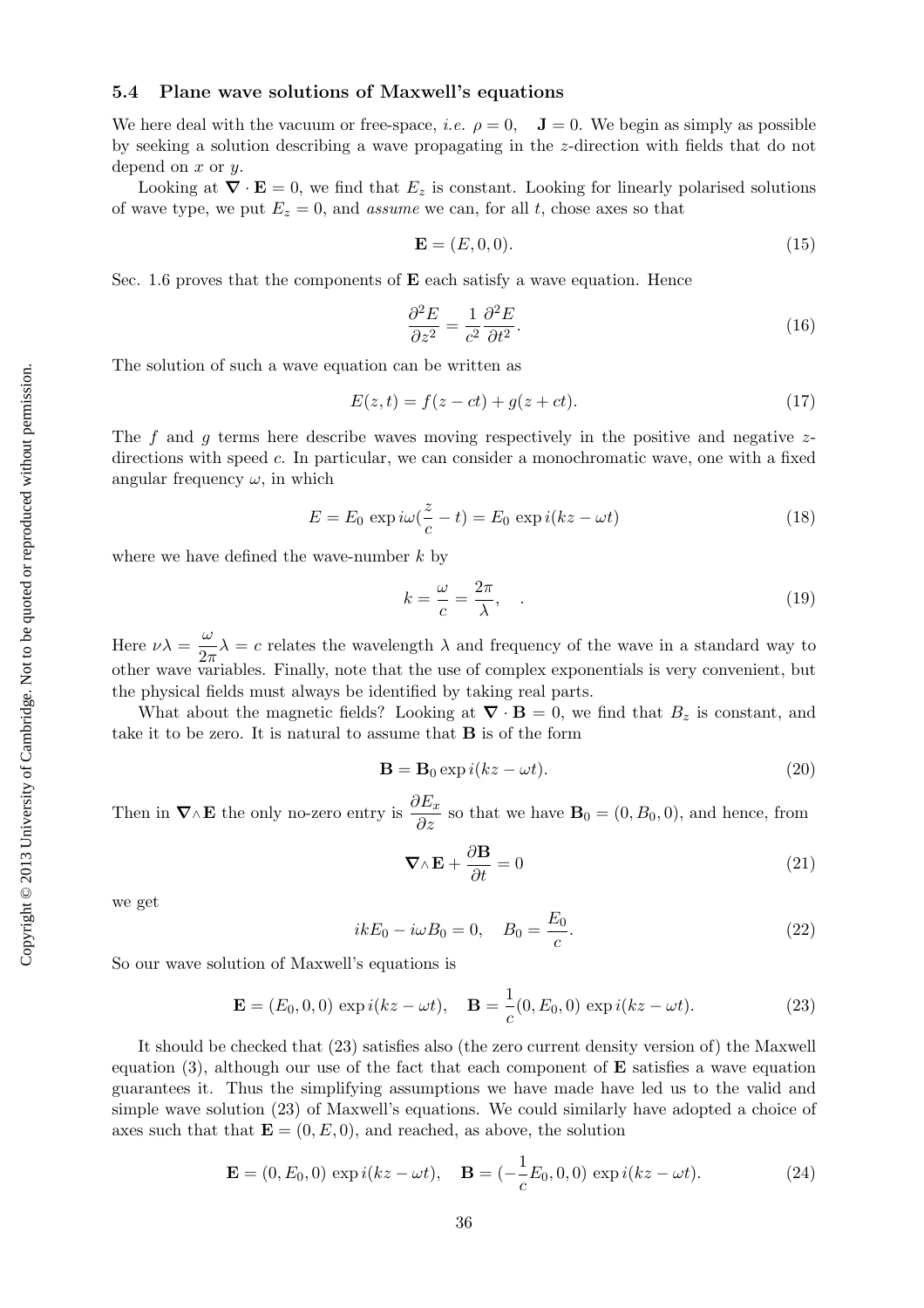The solutions (23) and (24) are linearly independent, and the general monochromatic wave of frequency  $\omega$  is obtained as a linear superposition of them, has fields **E** and **B** that are transverse to the direction of propagation of the wave. Also  $\mathbf{E} \cdot \mathbf{B} = 0$ .

The solutions (23) and (24) are said to be linearly polarised, with polarisation vectors  $\mathbf{i} = (1, 0, 0)$  and  $\mathbf{j} = (0, 1, 0)$ , giving the directions, for all t, of their electric fields.

To discuss the transport of energy by the wave (23) obtained above, we require the real parts

$$
\mathbf{E} = (E_0, 0, 0) \cos(kz - \omega t), \quad \mathbf{B} = (0, \frac{1}{c}E_0, 0) \cos(kz - \omega t), \tag{25}
$$

so that, using (11), we get

$$
\mathbf{S} = \frac{1}{\mu_0} \frac{E_0^2}{c} \cos^2(kz - \omega t) (0, 0, 1).
$$
 (26)

Thus the rate of energy transport across unit area normal to the direction of propagation of the wave (say at  $z = 0$ ) is

$$
|\mathbf{S}| = \frac{1}{\mu_0} \frac{E_0^2}{c} \cos^2 \omega t.
$$
 (27)

Averaging over one period,  $T = \frac{2\pi}{3}$  $\frac{\partial u}{\partial x}$ , of the wave motion, we get for the average rate of energy transport across unit area

$$
\langle |\mathbf{S}| \rangle = \frac{\int_0^T |\mathbf{S}|(t)dt}{\int_0^T dt} = \frac{1}{2\mu_0} \frac{E_0^2}{c} = \frac{1}{2} \epsilon_0 c E_0^2,\tag{28}
$$

since  $\epsilon_0\mu_0 = c^{-2}$ . The energy density w of the wave (25) can be calculated using (105) of Chapter 2 for  $w_{el}$  and (48) of Chapter 4 for  $w_{mag}$ . Thus

$$
w = w_{el} + w_{mag} = \frac{1}{2} (\epsilon_0 + \frac{1}{\mu_0 c^2}) E_0^2 \cos^2(kz - \omega t) = \epsilon_0 E_0^2 \cos^2(kz - \omega t). \tag{29}
$$

For the time average of this we have

$$
\langle w \rangle = \frac{1}{2} \epsilon_0 E_0^2,\tag{30}
$$

and hence

$$
\langle |\mathbf{S}| \rangle = c \langle w \rangle. \tag{31}
$$

For the simple plane wave (25), it follows that the energy density travels at the speed of light across unit area normal to the wave.

Of course, similar results holds for the wave (24).

If we consider a linearly polarised wave with fields

$$
\mathbf{E}(\mathbf{r}) = \mathbf{E}_0 \exp i(\mathbf{k} \cdot \mathbf{r} - \omega t), \quad \mathbf{B}(\mathbf{r}) = \mathbf{B}_0 \exp i(\mathbf{k} \cdot \mathbf{r} - \omega t), \tag{32}
$$

where **k** the wave-vector, with  $|\mathbf{k}| = k$ , gives the direction of propagation of the wave, *(i.e.* here  $\mathbf{k} \neq \mathbf{e}_z$  and the wave number  $k \neq 1$ . Then  $\nabla \cdot \mathbf{E} = 0$  implies  $\mathbf{E}_0 \cdot \mathbf{k} = 0$ , and likewise  $\nabla \cdot \mathbf{B} = 0$ implies  $\mathbf{B}_0 \cdot \mathbf{k} = 0$ , so that both these fields are transverse to the direction of propagation. Also (21) implies

$$
i\mathbf{k}\wedge\mathbf{E}_0 - i\omega\mathbf{B}_0 = 0,\tag{33}
$$

which gives  $\mathbf{B}_0$  in terms of  $\mathbf{E}_0$ . Further the remaining Maxwell equation  $\nabla \wedge \mathbf{B} = \frac{1}{\epsilon_0}$  $c^2$  $\frac{\partial \mathbf{E}}{\partial t}$  implies

$$
i\mathbf{k} \wedge \mathbf{B}_0 = -i\frac{\omega}{c^2} \mathbf{E}_0,\tag{34}
$$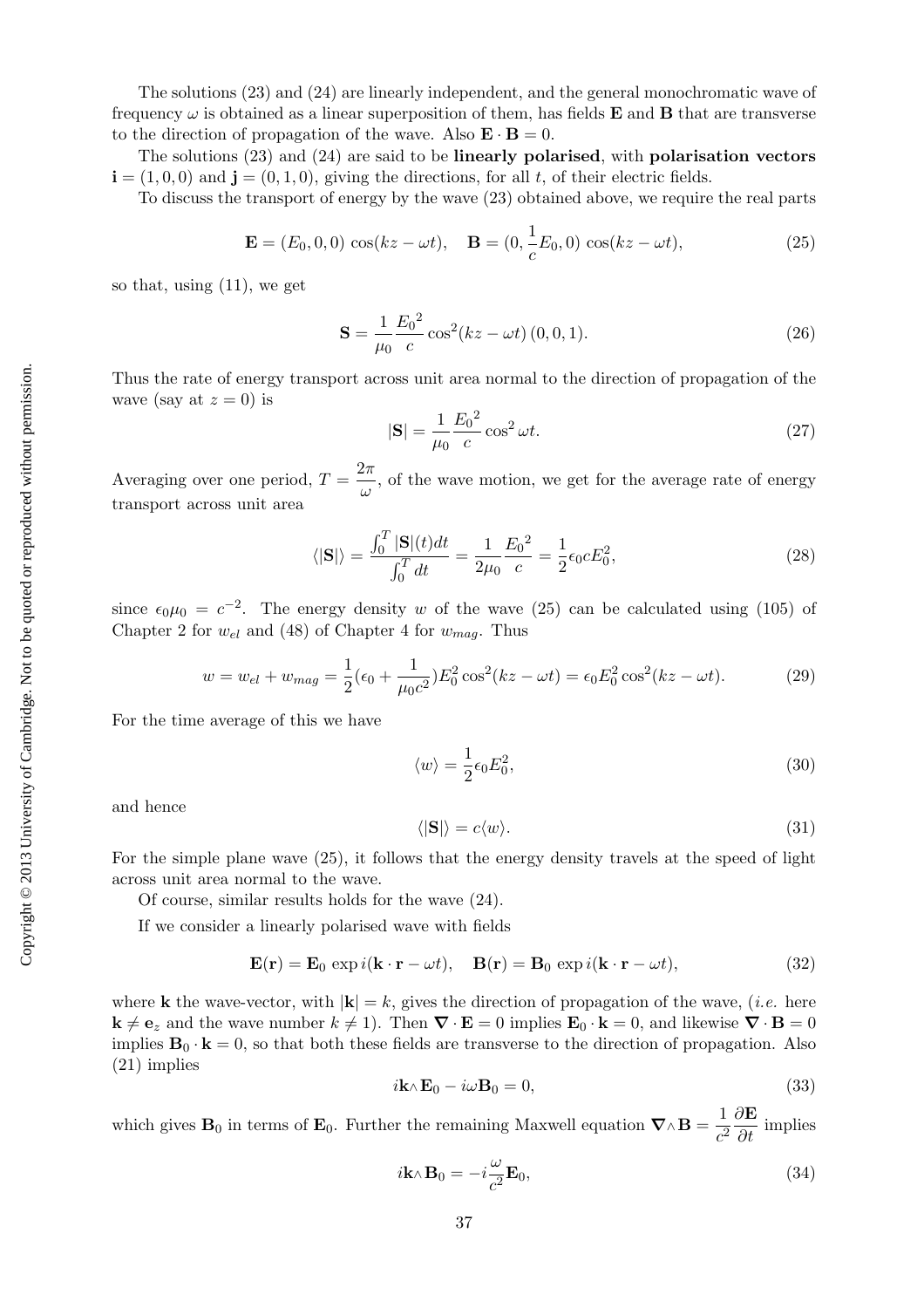compatibly with (33) iff

$$
k^2 = \frac{\omega^2}{c^2}, \quad \text{giving} \quad k = \frac{\omega}{c}.\tag{35}
$$

We have merely reproduced our wave in an arbitrary Cartesian basis.

#### [ Circularly polarised waves

Take a solution that is (23) minus *i*-times-(24), with  $E_0$  real. This has physical fields

$$
\mathbf{E} = \text{Re}(E_0, -iE_0, 0) \exp i(kz - \omega t), \quad \mathbf{B} = \text{Re}\frac{1}{c}(iE_0, E_0, 0) \exp i(kz - \omega t) \quad \text{or} \tag{36}
$$

$$
\mathbf{E} = E_0(\cos(kz - \omega t), \sin(kz - \omega t), 0) \quad , \quad \mathbf{B} = \frac{E_0}{c}(-\sin(kz - \omega t), \cos(kz - \omega t), 0) \quad \text{or} \quad (37)
$$

$$
\mathbf{E} = E_0 \mathbf{e}_s (kz - \omega t) \quad , \quad \mathbf{B} = \frac{E_0}{c} \mathbf{e}_{\phi} (kz - \omega t), \tag{38}
$$

where  $e_s(\phi)$  and  $e_{\phi}(\phi)$  are the unit vectors of cylindrical polar coordinates  $(s, \phi, z)$  with the  $z$ -axis in the direction of propagation of the wave. The wave  $(38)$  is said to be (positively) circularly polarised. A wave of negative circular polarisation linearly independent of this can be constructed, using (23) plus *i*-times-(24) with  $E_0$  real, but we do not need the details contained in this parenthesis ].

#### 5.5 Boundary conditions

It seems there is going to be time to cover this in lectures. Sec. 1.7 should perhaps be reviewed at this point.

Suppose a surface S carries either a charge density  $\sigma$  per unit area, or a surface current s per unit length. Let the unit normal  $\bf{n}$  to S point from the negative (–) to the positive (+) side of S.

We proved in Sec. 2.2, the discontinuity formula

$$
\mathbf{n}.\mathbf{E}|_{-}^{+} = \frac{1}{\epsilon_0} \sigma,\tag{39}
$$

and in Sec. 3.8, that

$$
\mathbf{n}_{\wedge}\mathbf{B}|_{-}^{+} = \mu_0 \mathbf{s}.\tag{40}
$$

It should be clear that the proofs can be applied to deriving

$$
\mathbf{n} \cdot \mathbf{B} \vert_{-}^{+} = 0,\tag{41}
$$

and

$$
\mathbf{n} \wedge \mathbf{E}|_{-}^{+} = 0. \tag{42}
$$

As an aid to remembering these results, we noted in Sec. 1.7, their exact correspondence with Maxwell's equations themselves.

Note that **n**.v and  $\mathbf{n} \wedge \mathbf{v}$  give the **normal** and **tangential** components of any vector v. It is obvious that the tangential component satisfies  $\mathbf{n}.(\mathbf{n} \wedge \mathbf{v}) = 0$ .

Consider then a perfect conductor  $\mathcal C$  with surface S and normal **n** pointing into the conducting medium, in which  $\mathbf{E} = 0$  and  $\mathbf{B} = 0$ . Then the boundary conditions just inside the free space (negative) side of S demand the vanishing of the normal component of B and of the tangential component of **E**. This follows  $(41,42)$ . Eqs.  $(39,40)$  are usually subsequently used to *calculate*  $\sigma$  and s for S.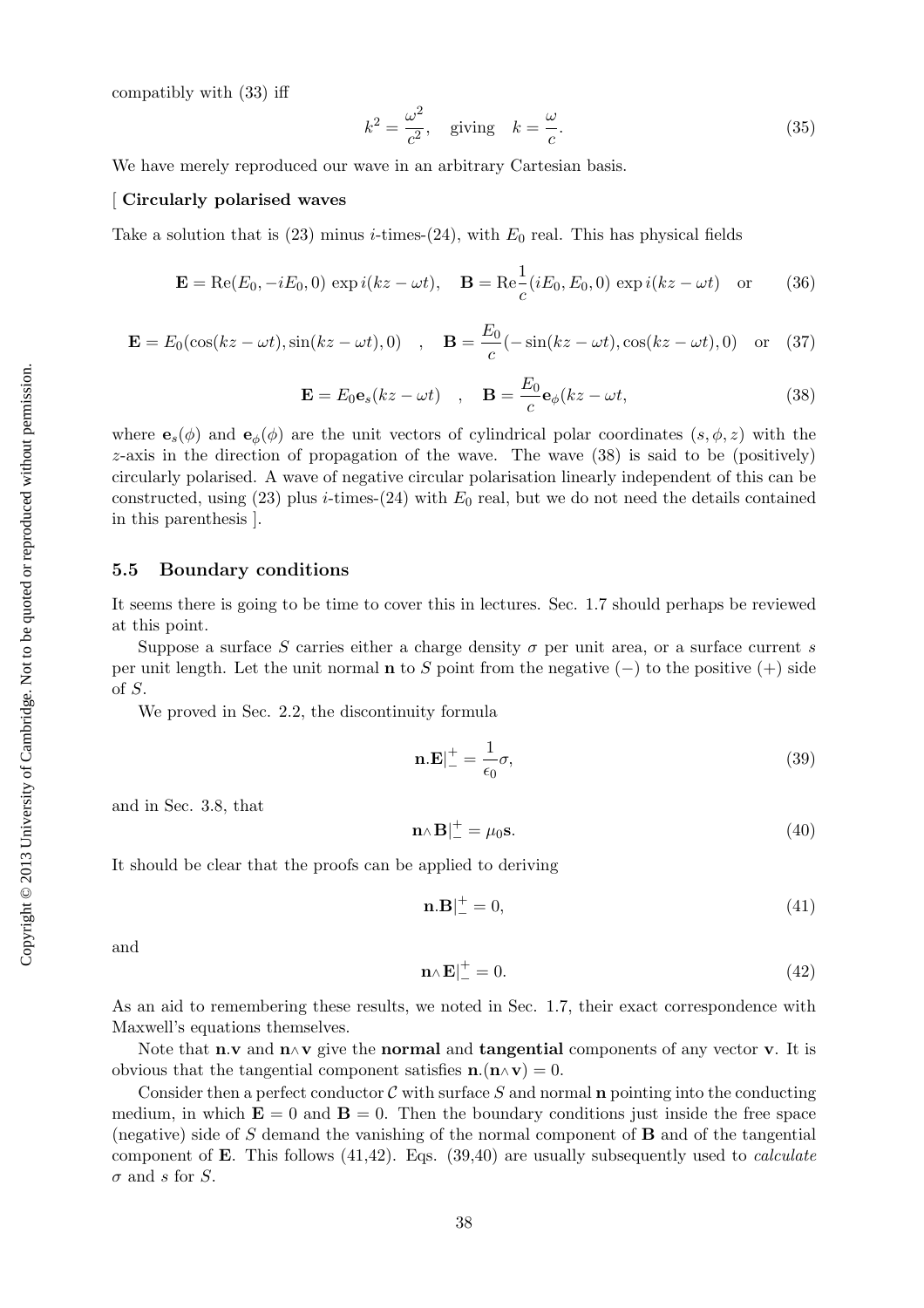#### 5.6 Reflection at the surface of a perfect conductor

We consider a monochromatic wave  $(23)$  propagating in the z-direction from the half-space  $z < 0$ , towards perfectly conducting material in  $z > 0$ , whose surface is the plane  $z = 0$ . In fact the solution of Maxwell's equations plus the boundary conditions (BC) on  $z = 0$  will comprise not only an incident wave but also (at least) a suitably matched reflected wave. The fields of the former will have argument  $(kz - \omega t)$ , where  $kc = \omega$ , while those of the latter (moving in the negative z-direction) are  $(-kz - \omega t)$ . All fields in the problem have the same t-dependence  $\propto e^{-i\omega t}$ .

We know that the fields  $E$  and  $B$  are zero inside perfectly conducting media, it therefore follows the BC are: tangential **E** and normal **B** are zero at  $z = 0$ . For the wave (23) this just means that  $E_x = 0$  at  $z = 0$ . Thus for the electric fields of the incident and reflected parts of our total wave solution of Maxwell's equations, we take

$$
\mathbf{E}_{inc} = (E_0, 0, 0) \exp i(kz - \omega t), \quad \mathbf{E}_{ref} = (-E_0, 0, 0) \exp i(-kz - \omega t), \tag{43}
$$

since their superposition

$$
\mathbf{E} = \mathbf{E}_{inc} + \mathbf{E}_{ref},\tag{44}
$$

by construction, gives  $E_x = 0$  at  $z = 0$ . The corresponding magnetic fields are  $\mathbf{B} = \mathbf{B}_{inc} + \mathbf{B}_{ref}$ with

$$
\mathbf{B}_{inc} = \frac{1}{c}(0, E_0, 0) \exp i(kz - \omega t), \quad \mathbf{B}_{ref} = \frac{1}{c}(0, E_0, 0) \exp i(-kz - \omega t).
$$
 (45)

We see from this that **B** does have a non-zero tangential component at  $z = 0$ , namely

$$
\mathbf{B} = 2\frac{1}{c}(0, E_0, 0) e^{-i\omega t}.
$$
 (46)

But this just tells us that a surface current s necessarily accompanies the fields **E** and **B** in a consistent solution of Maxwell's equations and boundary conditions.

Recalling the formula (42) of chapter three for s

$$
\mathbf{n} \wedge \mathbf{B} \vert_{-}^{+} = \mu_0 \mathbf{s},\tag{47}
$$

we obtain

$$
\mu_0 \mathbf{s} = -\mathbf{n} \wedge \mathbf{B} \Big|_{-} = \frac{2E_0}{c} e^{-i\omega t} (1, 0, 0). \tag{48}
$$

#### 5.7 The historical paradox revisited

We return to the topic of Sec. 5.1, to provide a treatment which does not make the (crude) assumption that the the electric field E beteween the plates is uniform. Assume the plates are circular of radius a, and neglect edge effects. Use cylindrical polars  $(s, \phi, z)$ .

We shall treat the case in which

$$
\mathbf{E} = E_z(s)\mathbf{k} \exp(-i\omega t), \quad \mathbf{B} = B_{\phi}(s)\mathbf{e}_{\phi} \exp(-i\omega t). \tag{49}
$$

The Maxwell equation  $\nabla \wedge \mathbf{E} + \frac{\partial \mathbf{B}}{\partial t} = 0$  has only got a non-trivial  $\mathbf{e}_{\phi}$  component, which gives

$$
-\frac{\partial E_z}{\partial s} + (-i\omega)B_\phi = 0.
$$
\n(50)

The Maxwell equation

$$
\nabla \wedge \mathbf{B} = \mu_0 \mathbf{J} + \mu_0 \epsilon_0 \frac{\partial \mathbf{E}}{\partial t},
$$
\n(51)

between the plates, where  $J = 0$ , has only got a non-trivial z component

$$
\frac{1}{s}\frac{\partial}{\partial s}(sB_{\phi}) = -i\frac{\omega}{c^2}E_z \quad \text{using} \quad \epsilon_0\mu_0 = c^{-2}.\tag{52}
$$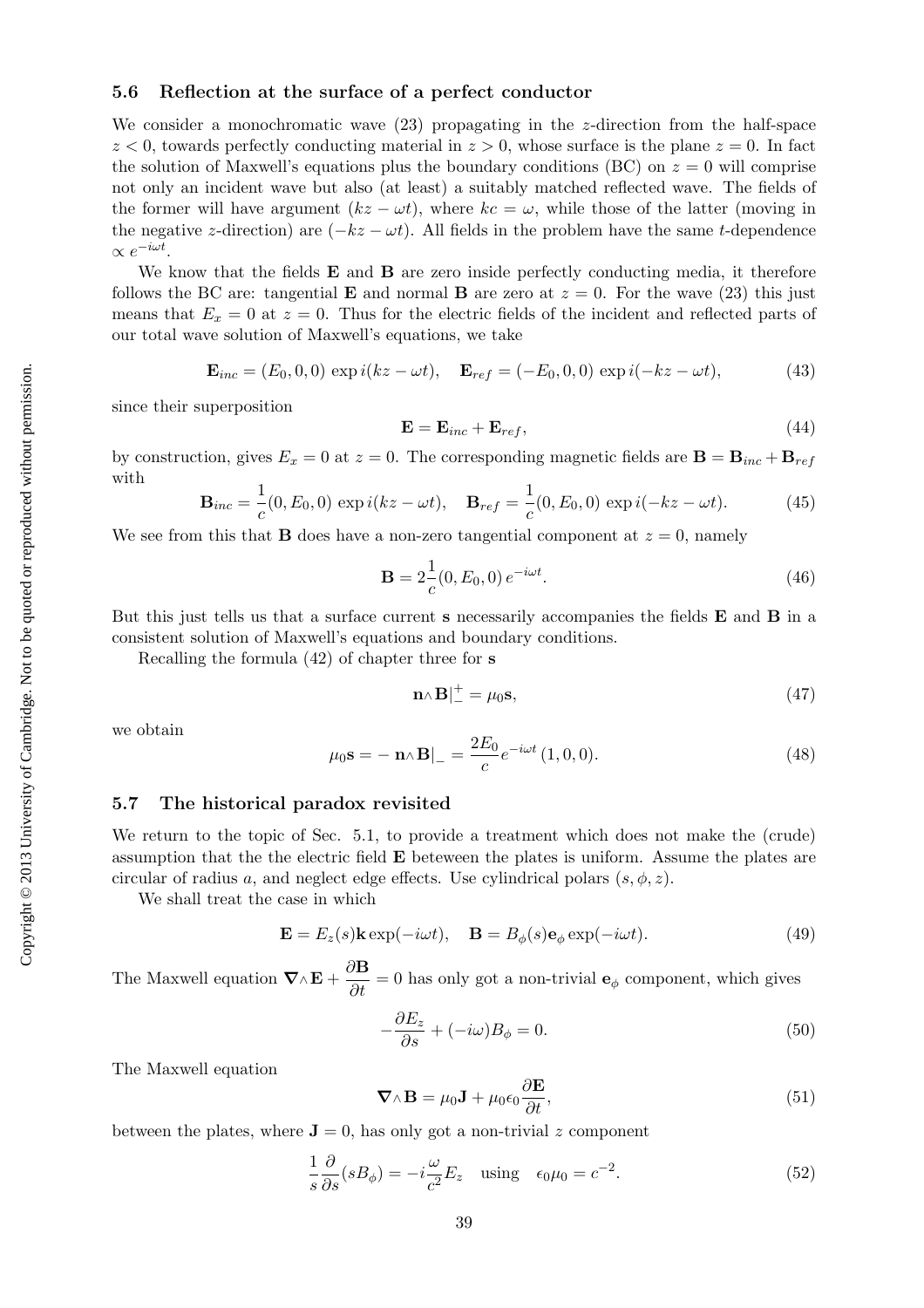Substituting for  $B_{\phi}$  from (50) into (52), we find

$$
\frac{1}{s}\frac{\partial}{\partial s}(s\frac{\partial E_z}{\partial s}) + \frac{\omega^2}{c^2}E_z = 0.
$$
\n(53)

We set  $k = \frac{\omega}{\sqrt{\frac{m}{k}}}$  $\frac{z}{c}$ , and recognize (53) as the equation satisfied by the Bessel function  $J_0(ks)$ . Hence, we write

$$
E_z = \alpha J_0(ks), \quad B_\phi = i \frac{1}{\omega} \frac{\partial E_z}{\partial s} = i \frac{\alpha}{\omega} \frac{\partial J_0(ks)}{\partial s}, \tag{54}
$$

where  $\alpha$  is a constant.

The surface charge density on the the lower plate is

$$
\sigma = \epsilon_0 \mathbf{k} \cdot \mathbf{E} \vert_{-}^{+} = \epsilon_0 \alpha J_0(ks) \exp(-i\omega t), \quad 0 \le s \le a. \tag{55}
$$

We now show that the integral form of (51) can be applied consistently to  $\oint_C \mathbf{B} \cdot \mathbf{dr}$  whether or not the surface  $S, \partial C = S$ , chosen passes between the plates or not. Let C be the circumference of the lower plate,  $S_2$  the lower plate itself, and  $S_1$  a surface bounded by C but lying entirely outside the region between the plates and so pierced by the current I. As before, for  $S_1 \oint_C \mathbf{B} \cdot \mathbf{dr} = \mu_0 I$ . For  $S_2$ , on the other hand, we have

$$
\mu_0 I = \mu_0 \frac{dQ}{dt} = \mu_0 \frac{d}{dt} \int_{S_2} \sigma dS
$$
  
\n
$$
= 2\pi \mu_0 \frac{d}{dt} \int_0^a s\sigma ds
$$
  
\n
$$
= 2\pi \mu_0 (-i\omega) \exp(-i\omega t) \int_0^a s\epsilon_0 \alpha J_0(ks) ds
$$
  
\n
$$
= -2\pi i \frac{1}{\omega} \frac{\omega^2}{c^2} \exp(-i\omega t) \int_0^a s\alpha J_0(ks) ds
$$
  
\n
$$
= 2\pi i \frac{\alpha}{\omega} \exp(-i\omega t) \int_0^a (-k^2 s J_0(ks)) ds
$$
  
\n
$$
= 2\pi i \frac{\alpha}{\omega} \exp(-i\omega t) \int_0^a \frac{\partial}{\partial s} (s \frac{\partial J_0(ks)}{\partial s}) ds
$$
  
\n
$$
= 2\pi i \frac{\alpha}{\omega} \exp(-i\omega t) \frac{\partial J_0(ks)}{\partial s} \Big|_{s=a} = 2\pi a B_{\phi}(a) \exp(-i\omega t) = \oint_C \mathbf{B} \cdot d\mathbf{r}, \qquad (56)
$$

as required. The third line here uses (55), the fourth  $\epsilon_0\mu_0 = c^{-2}$ , the fifth  $k = \omega/c$ , the sixth Bessel's equation, the seventh (54) for  $B_{\phi}$ .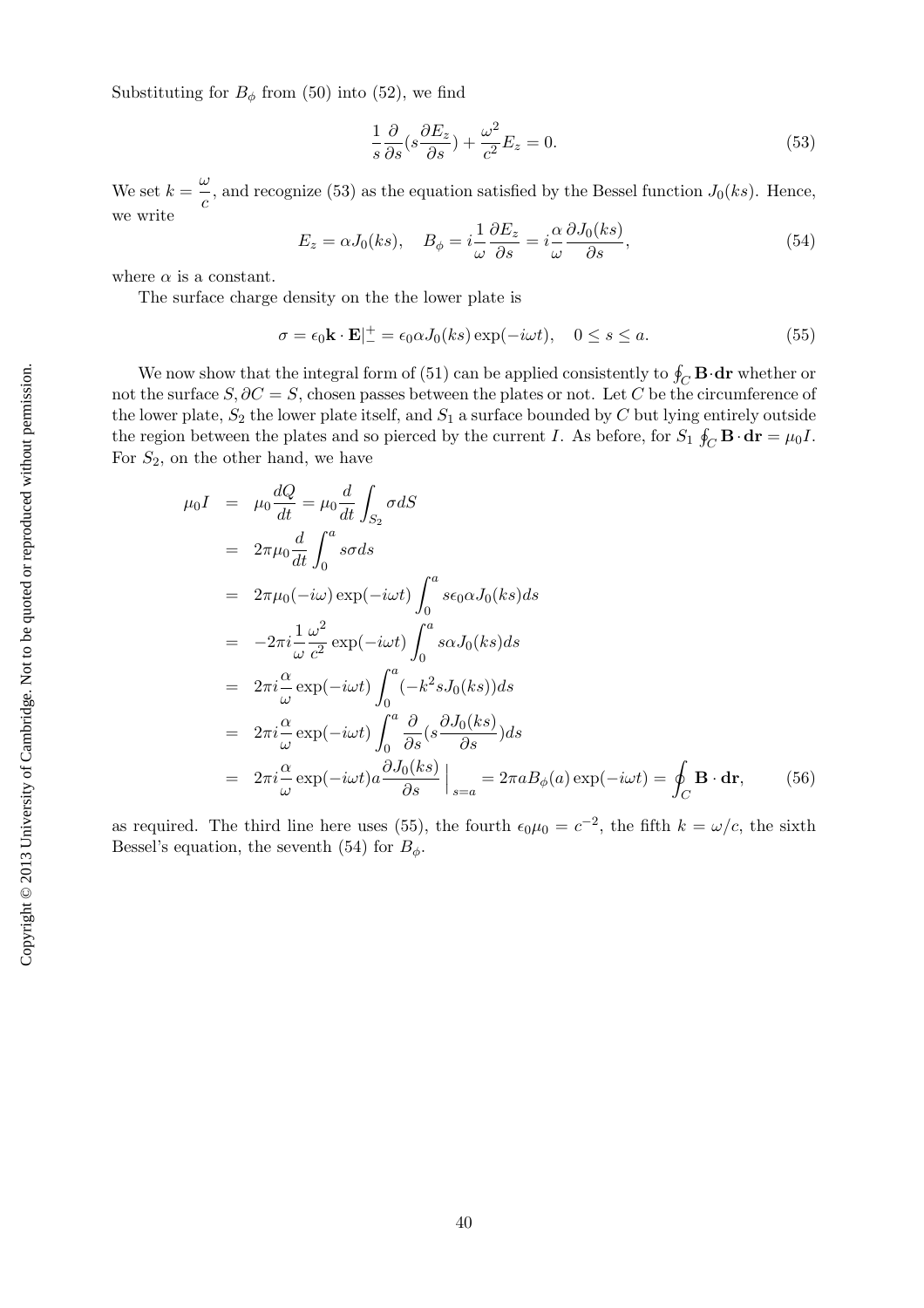# 5.8 Addition to Sec. 5.6

 $i$ From (43) and (44), we see that the physical field is the real part of **E**, *i.e.* for  $E_0$  real

$$
(\mathbf{E}_{phys})_x = 2E_0 \sin kz \sin \omega t, \qquad (57)
$$

and similarly

$$
(\mathbf{B}_{phys})_x = (2/c)E_0 \cos kz \cos \omega t.
$$
 (58)

Since the magnitude  $|S|$  of the Poynting vector is proportional to  $\sin \omega t$  cos $\omega t$ , its mean value over one period of the wave motion is zero (which makes good sense?). (48) implies that the physical surface current s is given by

$$
\mu_0 \mathbf{s} = (2/c) \cos \omega t. \tag{59}
$$

We may now use  $(52)$  of Sec. 1.7, to calculate the force f per unit area exerted on the surface  $z = 0$  of the conducting medium. It is

$$
\mathbf{f} = \frac{1}{2} s_y (\mathbf{B}_{phys})_y = \frac{1}{2\mu_0} \frac{4}{c^2} E_0^2 \cos^2 \omega t.
$$
 (60)

Hence the mean force per unit area is

$$
\langle f \rangle = \epsilon_0 E_0^2,\tag{61}
$$

using the result  $\langle \cos^2 \omega t \rangle = \frac{1}{2}$  $\frac{1}{2}$ . Since the force is normal to the surface, (61) gives the mean pressure (radiation pressure) at the surface.

### 5.9 Proof of the result  $G = m \wedge B$

Refer to Sec. 3.7, Force and couples, and supply the proof that the couple exerted by a uniform magnetic field  $\bf{B}$  on a plane current loop, of area A, unit normal  $\bf{n}$ , carrying current I, is given by  $(65)$  there, *i.e.* 

$$
\mathbf{G} = \mathbf{m} \wedge \mathbf{B}, \quad \mathbf{m} = I A \mathbf{n}.\tag{62}
$$

This was also quoted as  $(35)$  of Sec. 4.4, and used there. Letting c be an arbitrary constant vector, we have

$$
\mathbf{c} \cdot \mathbf{G} = \mathbf{c} \cdot \oint_C \mathbf{r} \wedge (I \mathbf{dr} \wedge \mathbf{B}) = I \oint_C \mathbf{c} \cdot (\mathbf{r} \cdot \mathbf{B} \, \mathbf{dr} - \mathbf{r} \cdot \mathbf{dr} \, \mathbf{B})
$$
  
=  $I \oint_C [\mathbf{c} \cdot (\mathbf{r} \cdot \mathbf{B} \mathbf{dr}) - (\mathbf{c} \cdot \mathbf{B})(\mathbf{r} \cdot \mathbf{dr})].$  (63)

We now apply Stokes's theorem to each of the terms of (63). For the second term we have

$$
\oint_C \mathbf{r} \cdot d\mathbf{r} = \int_S \mathbf{n} \cdot (\nabla \wedge \mathbf{r}) dS = 0.
$$
\n(64)

For the first term, moving a scalar product in an allowed way, we have

$$
I \oint_C (\mathbf{r} \cdot \mathbf{B} \mathbf{c}) \cdot d\mathbf{r} = I \int_S \mathbf{n} \cdot \nabla \wedge (\mathbf{r} \cdot \mathbf{B} \mathbf{c}) dS = I \int_S \mathbf{n} \cdot \mathbf{B} \wedge \mathbf{c} dS = I (\int_S d\mathbf{S}) \wedge \mathbf{B} \cdot \mathbf{c}.
$$
 (65)

Here we have used the elementary result  $\nabla(\mathbf{r} \cdot \mathbf{B}) = \mathbf{B}$ , for constant **B**. We may finally detach c from (65), and get the required result

$$
\mathbf{G} = I(\int_{S} \mathbf{dS}) \wedge \mathbf{B} = (I A \mathbf{n}) \wedge \mathbf{B} = \mathbf{m} \wedge \mathbf{B}.
$$
 (66)